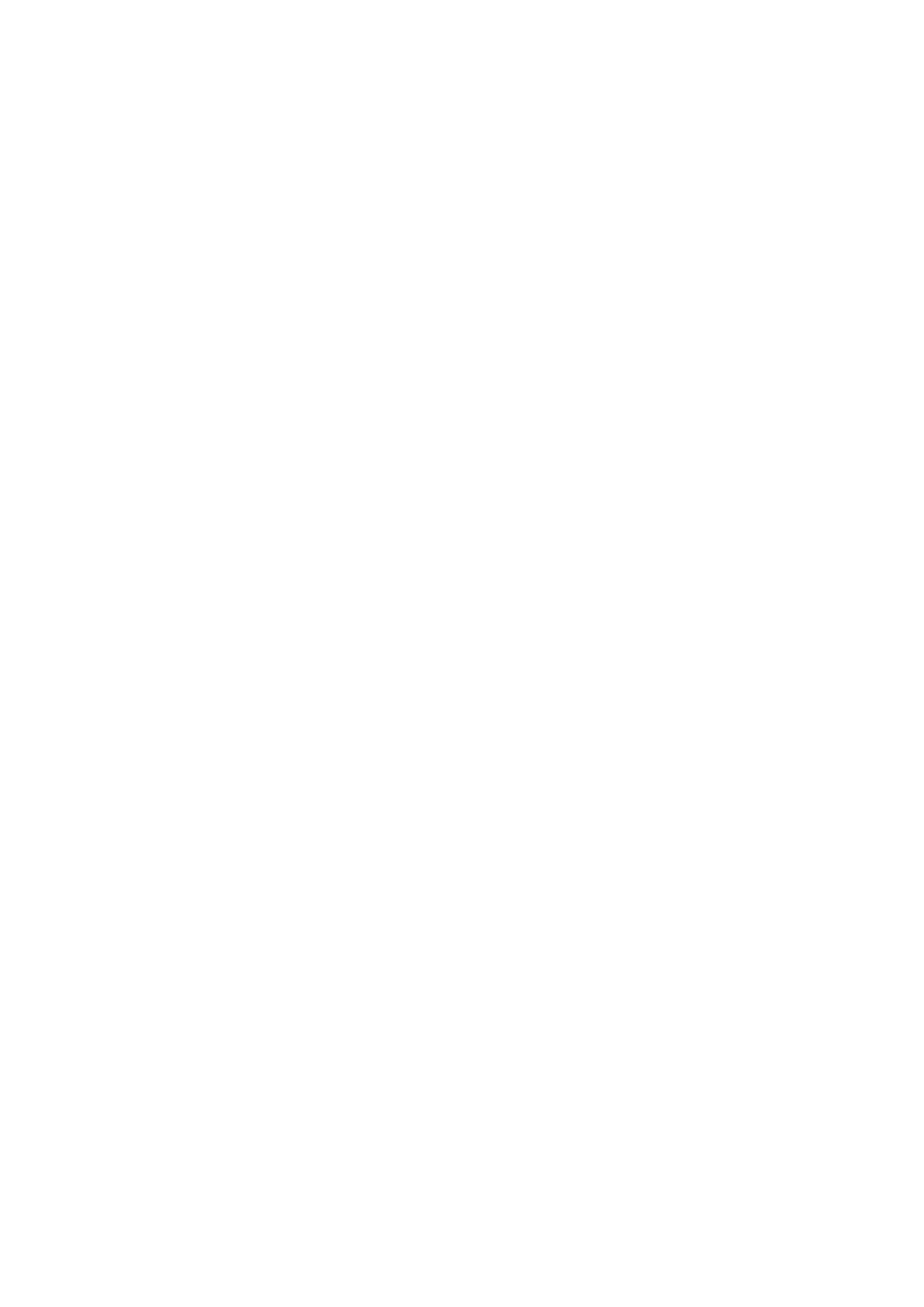### **Table of Contents**

| 1<br>1.1<br>1.2<br>1.3<br>1.4<br>$\overline{2}$<br>2.1<br>2.2<br>2.3<br>2.4<br>2.5<br>2.6<br>2.7<br>3<br>3.1<br>3.2<br>3.3<br>3.3.1<br>3.3.2<br>3.4<br>3.4.1<br>3.4.2<br>3.5<br>3.6<br>3.7<br>3.7.1<br>3.7.2<br>3.8<br>3.8.1<br>3.8.2<br>3.8.3<br>3.9<br>3.10<br>Detailed Results of Iccv's Detailed Survey on Incomes, Budgets, and Survival<br>3.11<br>3.11.1<br>3.11.2<br>4<br>4.1<br>4.1.1<br>4.1.2<br>4.1.3<br>5<br>5.1<br>5.2<br>5.3 |       |  |
|--------------------------------------------------------------------------------------------------------------------------------------------------------------------------------------------------------------------------------------------------------------------------------------------------------------------------------------------------------------------------------------------------------------------------------------------|-------|--|
|                                                                                                                                                                                                                                                                                                                                                                                                                                            |       |  |
|                                                                                                                                                                                                                                                                                                                                                                                                                                            |       |  |
|                                                                                                                                                                                                                                                                                                                                                                                                                                            |       |  |
|                                                                                                                                                                                                                                                                                                                                                                                                                                            |       |  |
|                                                                                                                                                                                                                                                                                                                                                                                                                                            |       |  |
|                                                                                                                                                                                                                                                                                                                                                                                                                                            |       |  |
|                                                                                                                                                                                                                                                                                                                                                                                                                                            |       |  |
|                                                                                                                                                                                                                                                                                                                                                                                                                                            |       |  |
|                                                                                                                                                                                                                                                                                                                                                                                                                                            |       |  |
|                                                                                                                                                                                                                                                                                                                                                                                                                                            |       |  |
|                                                                                                                                                                                                                                                                                                                                                                                                                                            |       |  |
|                                                                                                                                                                                                                                                                                                                                                                                                                                            |       |  |
|                                                                                                                                                                                                                                                                                                                                                                                                                                            |       |  |
|                                                                                                                                                                                                                                                                                                                                                                                                                                            |       |  |
|                                                                                                                                                                                                                                                                                                                                                                                                                                            |       |  |
|                                                                                                                                                                                                                                                                                                                                                                                                                                            |       |  |
|                                                                                                                                                                                                                                                                                                                                                                                                                                            |       |  |
|                                                                                                                                                                                                                                                                                                                                                                                                                                            |       |  |
|                                                                                                                                                                                                                                                                                                                                                                                                                                            |       |  |
|                                                                                                                                                                                                                                                                                                                                                                                                                                            |       |  |
|                                                                                                                                                                                                                                                                                                                                                                                                                                            |       |  |
|                                                                                                                                                                                                                                                                                                                                                                                                                                            |       |  |
|                                                                                                                                                                                                                                                                                                                                                                                                                                            |       |  |
|                                                                                                                                                                                                                                                                                                                                                                                                                                            |       |  |
|                                                                                                                                                                                                                                                                                                                                                                                                                                            |       |  |
|                                                                                                                                                                                                                                                                                                                                                                                                                                            |       |  |
|                                                                                                                                                                                                                                                                                                                                                                                                                                            |       |  |
|                                                                                                                                                                                                                                                                                                                                                                                                                                            |       |  |
|                                                                                                                                                                                                                                                                                                                                                                                                                                            |       |  |
|                                                                                                                                                                                                                                                                                                                                                                                                                                            |       |  |
|                                                                                                                                                                                                                                                                                                                                                                                                                                            |       |  |
|                                                                                                                                                                                                                                                                                                                                                                                                                                            |       |  |
|                                                                                                                                                                                                                                                                                                                                                                                                                                            |       |  |
|                                                                                                                                                                                                                                                                                                                                                                                                                                            |       |  |
|                                                                                                                                                                                                                                                                                                                                                                                                                                            |       |  |
|                                                                                                                                                                                                                                                                                                                                                                                                                                            |       |  |
|                                                                                                                                                                                                                                                                                                                                                                                                                                            |       |  |
|                                                                                                                                                                                                                                                                                                                                                                                                                                            |       |  |
|                                                                                                                                                                                                                                                                                                                                                                                                                                            |       |  |
|                                                                                                                                                                                                                                                                                                                                                                                                                                            |       |  |
|                                                                                                                                                                                                                                                                                                                                                                                                                                            |       |  |
|                                                                                                                                                                                                                                                                                                                                                                                                                                            |       |  |
|                                                                                                                                                                                                                                                                                                                                                                                                                                            |       |  |
|                                                                                                                                                                                                                                                                                                                                                                                                                                            |       |  |
|                                                                                                                                                                                                                                                                                                                                                                                                                                            |       |  |
| ANNEX 6 - Non Governmental Organizations and Community-Based<br>6                                                                                                                                                                                                                                                                                                                                                                          |       |  |
|                                                                                                                                                                                                                                                                                                                                                                                                                                            |       |  |
| 6.1                                                                                                                                                                                                                                                                                                                                                                                                                                        |       |  |
|                                                                                                                                                                                                                                                                                                                                                                                                                                            | 6.1.1 |  |
|                                                                                                                                                                                                                                                                                                                                                                                                                                            |       |  |
|                                                                                                                                                                                                                                                                                                                                                                                                                                            |       |  |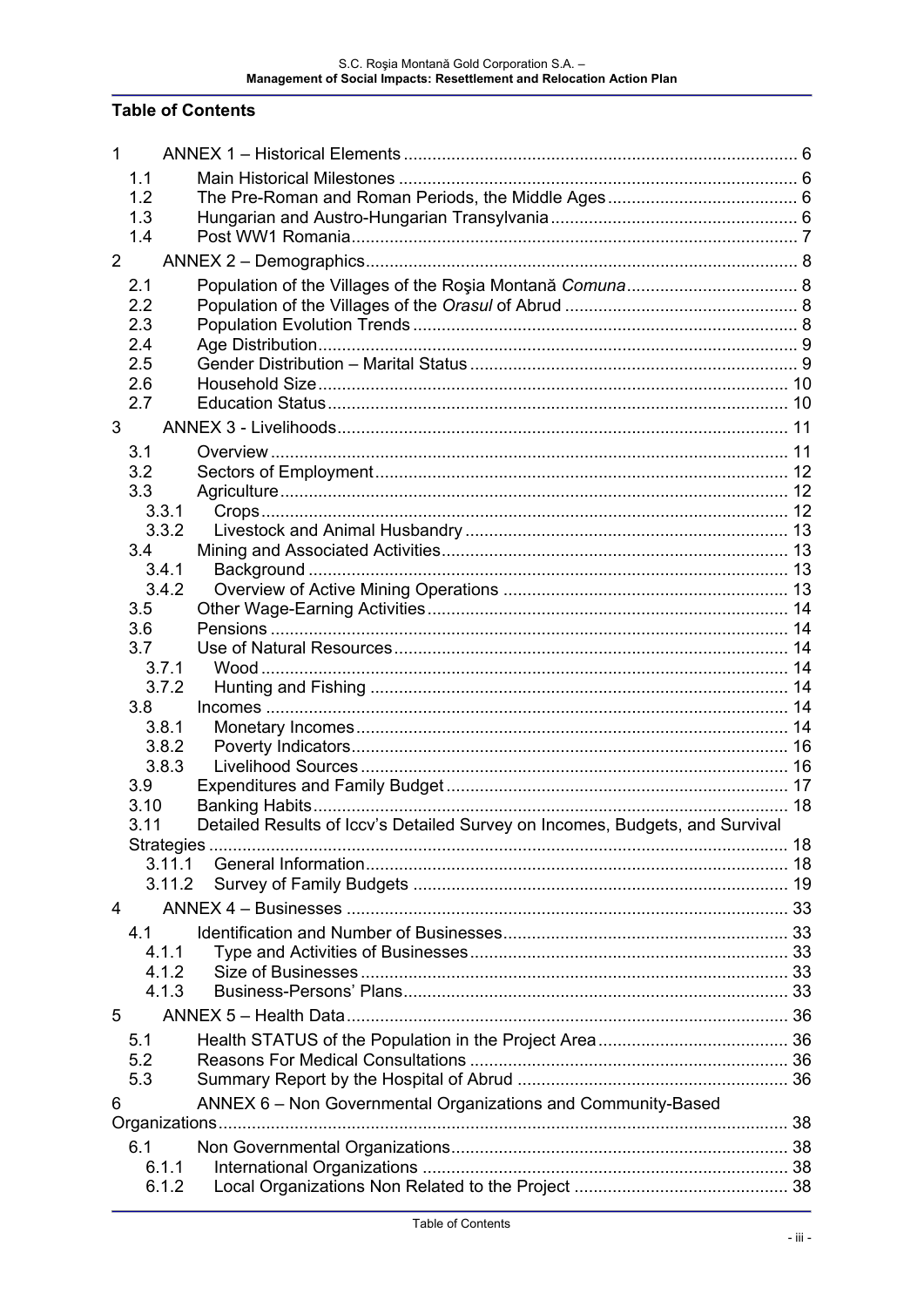| 6.1.3                                                                   |  |
|-------------------------------------------------------------------------|--|
| Community-Based Organizations in Abrud and Roșia Montană 39<br>6.2      |  |
| 7<br>7.1                                                                |  |
| 7.2                                                                     |  |
| 7.3                                                                     |  |
| 7.4                                                                     |  |
| 8                                                                       |  |
| 8.1                                                                     |  |
| 8.1.1<br>8.1.2                                                          |  |
| Interview Guide for Business People - Face-To-Face Interview  44<br>8.2 |  |
| ANNEX 9 - Examples of Focus Group Discussion Summaries 45<br>9          |  |
| 9.1                                                                     |  |
| 9.2                                                                     |  |
| 9.3                                                                     |  |
| 10 <sup>°</sup>                                                         |  |
| 10.1                                                                    |  |
| 10.2                                                                    |  |
| 10.3<br>10.3.1                                                          |  |
| 10.3.2                                                                  |  |
| 11                                                                      |  |
| 11.1                                                                    |  |
| 11.2                                                                    |  |
| 12                                                                      |  |
| 12.1                                                                    |  |
| 12.1.1                                                                  |  |
| 12.1.2                                                                  |  |
| 12.1.3<br>12.1.4                                                        |  |
| 12.1.5                                                                  |  |
| 12.1.6                                                                  |  |
| 12.2                                                                    |  |
| 12.2.1<br>12.2.2                                                        |  |
| 13                                                                      |  |
| 13.1                                                                    |  |
| 13.2                                                                    |  |
| 13.3                                                                    |  |
| ANNEX 14 - Compensation Rates for Building Special Features  59<br>14   |  |
| 14.1                                                                    |  |
| 14.2                                                                    |  |
| 14.3<br>14.4                                                            |  |
| 14.5                                                                    |  |
| 14.6                                                                    |  |
| 14.6.1                                                                  |  |
| 14.6.2<br>14.7                                                          |  |
| 14.7.1                                                                  |  |
| 15                                                                      |  |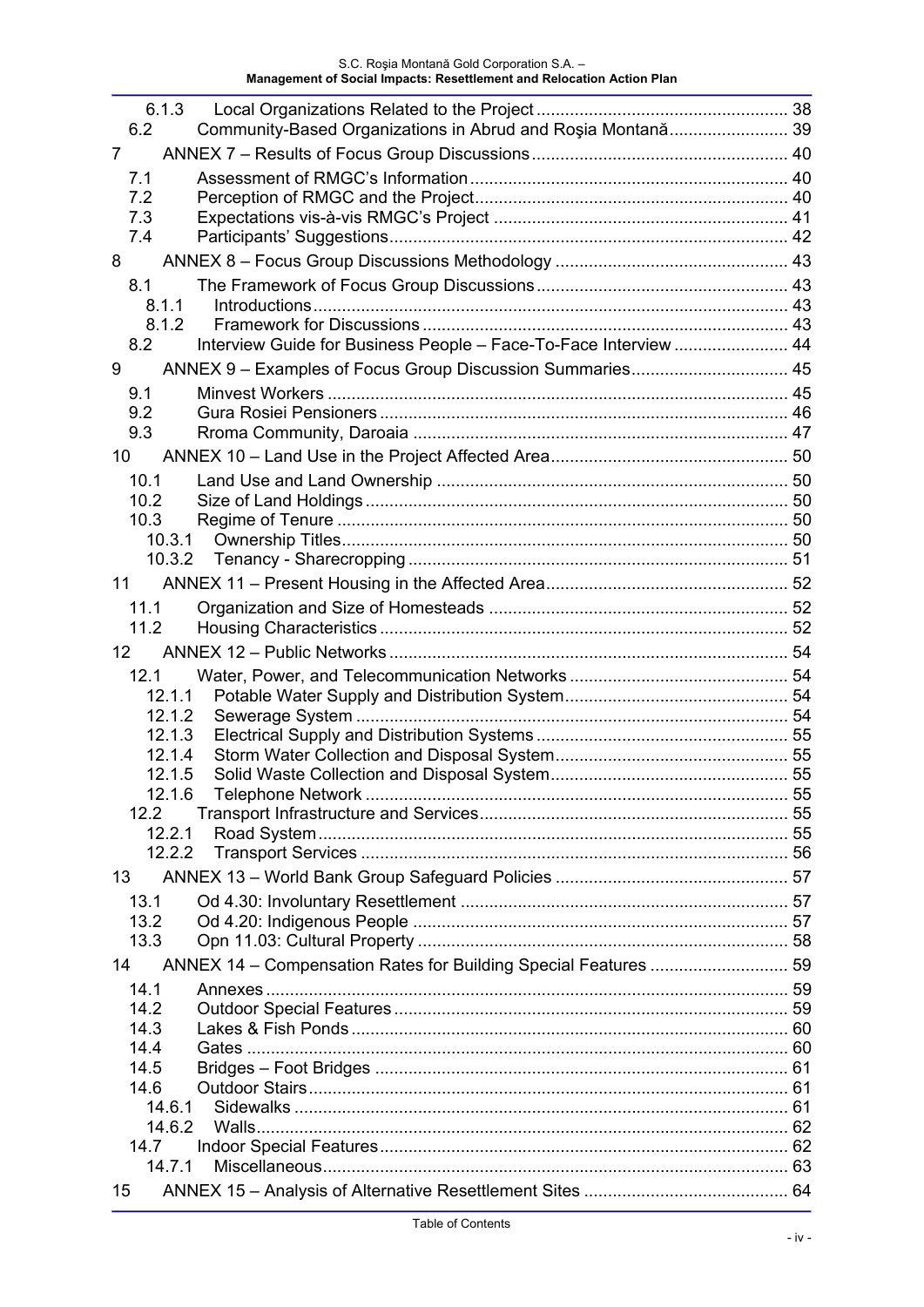| 15.1                                                                         |  |
|------------------------------------------------------------------------------|--|
| 15.2                                                                         |  |
| 15.3                                                                         |  |
| 15.3.1                                                                       |  |
| 15.3.2                                                                       |  |
| 15.3.3                                                                       |  |
| 15.4                                                                         |  |
| 15.5                                                                         |  |
| 16                                                                           |  |
| 16.1<br>Law 416/2001: Minimum Guaranteed Income, Ammended by GD 2302/2004 71 |  |
| Law 61/1993 Modified By Law 261/1998: State Grant for Children  71<br>16.2   |  |
| 16.3                                                                         |  |
| 16.4                                                                         |  |
| Urgent Government Decision 102/1999: Protection of Mentally III and<br>16.5  |  |
|                                                                              |  |
| 17                                                                           |  |
| 17.1                                                                         |  |
| 17.2                                                                         |  |
| 17.3                                                                         |  |
| 17.4                                                                         |  |
| 17.5                                                                         |  |
| 17.6                                                                         |  |
| Contractors/Individual Experts/Resources Involved in the 2006 RRAP<br>17.7   |  |
|                                                                              |  |
|                                                                              |  |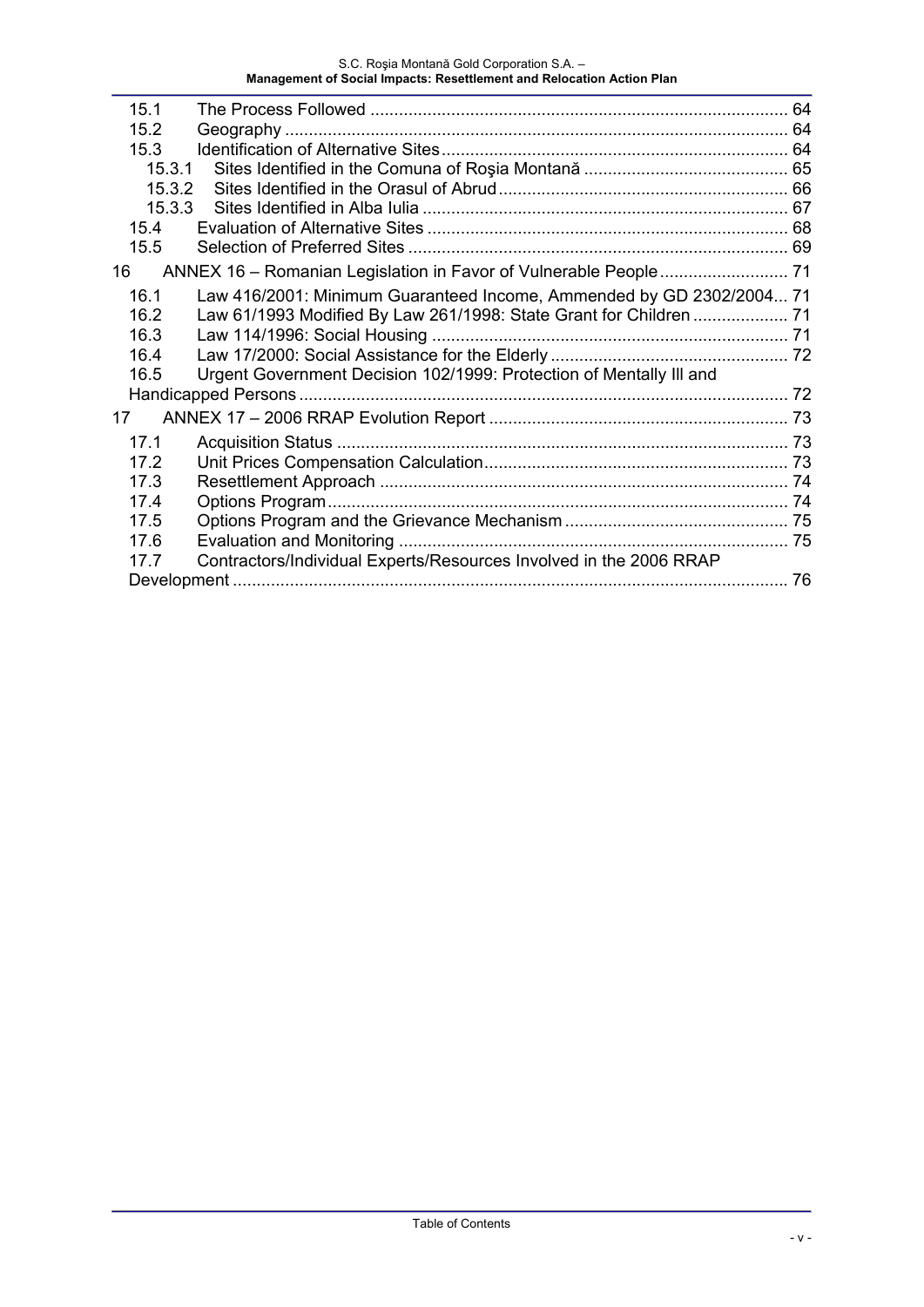# **1 ANNEX 1 – Historical Elements**

#### **1.1 Main Historical Milestones**

- 100BC: Dacia is united as a state under Burebista
- 106: Conquest of Dacia by the Roman emperor Trajan
- 271: Withdrawal of the Roman administration from Dacia
- 1100: Conquest of Romanian dukedoms in Transylvania by Hugarian kings
- 1600: Brief episode of unification of Moldavia, Wallachia and Transylvania under king Michael
- 1691: Transylvania is part of the Habsburg Empire
- 1784: Peasant uprising in Transylvania led by Horea, Cloşca and Crişan
- 1848: Avram Iancu advocates autonomy for Transylvanian Romanians
- 1859: Moldavia and Wallachia unite into the Romanian Principates, while Transylvania remains administered by Vienna.
- 1918: Collapse of the Austro-Hungarian Empire and unification of Transylvania with Romania.
- 1947: Romania is governed by the Communist Party.
- 1969: Ceauşescu comes to power.
- 1989: Ceauşescu is overthrown, installation of democracy.
- 2000: The accession process of Romania into the European Union is launched.

### **1.2 The Pre-Roman and Roman Periods, the Middle Ages**

The history of Roşia Montană and Corna is closely related to that of gold mines exploitation, with earliest traces of the activity going back to the Decea Mureşului culture (2800–2500 B.C.). The Roman conquest of Dacia marked a new period that crystallised the civilian settlement in Roşia Montană area. The period is documented by the Roman mine at Cetate, and by the fragments of altars and funerary monuments discovered at the north of the place. The first attestation of the place, called Alburnus Maior at that time, dates from the Roman period as well. Preserved on a waxed slate dated February 6, 131 A.D., the attestation was discovered among 25 other waxed slates and mining objects in Saint Ladislau gallery from Saint Simon mine in Ohaba. Alburnus Maior is mentioned on the slate as a pagus, rural commune in the Roman Empire, comprising districts with Illyrians (pirustae, baridustae, sardeates) brought from the south of Dalmatia. Other inscriptions indicate that settlers were brought in from various areas of the Roman Empire, including Palestine and Syria. During the Roman period the organization of the mines was in the charge of a procurator aurarium. Administratively, Roşia Montană (Alburnus Maior) was subordinated to the General Procurator in Ampellum (Zlatna).

After the withdrawal of the Roman administration and military, the region continued to be populated. Mining remained an occasional occupation, limited to the needs of the community members.

### **1.3 Hungarian and Austro-Hungarian Transylvania**

After the Hungarians conquered the Romanian principalities and dukedoms, gold mining took another dimension, as German miners (hospites) were brought in the area. German colonists received the right to extract gold from Chernech, which is identified with Cirnic massif, south–east of Roşia Montană. In 1271, king Stephen donated "the land of Abrud and Zlatna, with several communes, with local voivode's knowledge and consent'' to Alba Iulia archbishop. In the Middle Ages, the place was called Roşia Montană, with several variants: Valea Roşie, Verespatak, Roşia de Munte.

To increase mining activity, Hungarian kings attempted to set up statutes and rules to stimulate the development of gold mining, like the ones take by king Carol Robert in 1327– 1328, or those taken in 1618.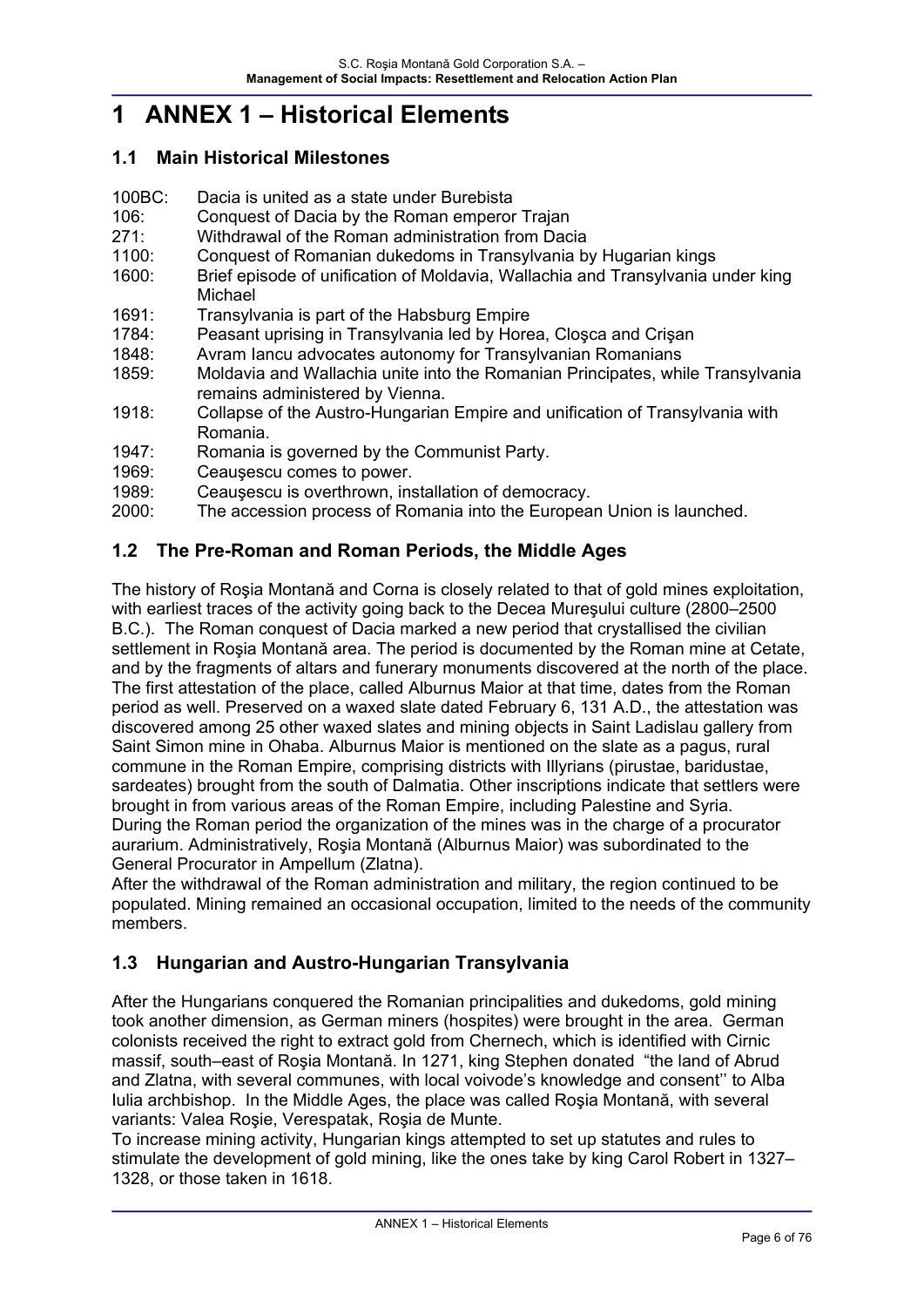With Transylvania under Austrian administration, the 18th century is characterized by several measures taken by the political power to stimulate mining, diversification of exploitation (lead, zinc, copper), storage lakes (tăuri), and setting up of new mines with wage labourers and private capital participation. The first private drilling works started at Roşia Montană in 1746. In the same period, specialists from Austria and upper Hungary were brought into the area, with a change in ethnic composition and culture as a result, such as types of Central–European homes, elements of baroque decorative art, German clothing, furniture ironware, chinaware and Vienna glassware.

In 1773, Empress Maria Theresa signed the statute of mining activity in Abrud, and made a donation to the catholic church in Roşia Montană. However, in 1781–1782, the people of Roşia Montană lodged a complaint against compulsory labour hours with the authorities for the construction of storage lakes, and in the nationalist peasant uprising led by Horea, Cloşca and Crişan in 1784, people from Roşia Montană burnt the Hungarians' houses, the catholic church and a few mine entries.

People in Roşia Montană also participated in the Revolution of 1848–1849. Avram Iancu's army included local heroes George Gritta and priest Simion Balint.

### **1.4 Post WW1 Romania**

People from Roşia Montană sent six delegates to the Great National Assembly at Alba Iulia in 1918. The importance of Roşia Montană in the economic and political background of the time was highlighted by the participation of its inhabitants to the great events of the history of Transylvania.

During World War I most of mining activity knocked off. After the war a short period of prosperity followed due to Romanian government's attempt to improve, by special measures, the economic situation in the Apuseni Mountains. In 1930, the first flotation plant in the area was built in Dealul Crucii, and more industrial gold ore exploitation started, but in Roşia Montană it remained rudimentary. Mining activity was supervised by share–holding associations.

Exhaustion of the most easily accessible gold veins, low capital and post–war changes on gold market caused the degradation of mining activity in the 1940ies. Many miners and their families migrated to other mining areas in the country, like Valea Jiului.

After the 1948 nationalization, the private exploitation of gold ore was forbidden, private mines were closed, and the use of stamps forbidden. For the inhabitants of Roşia Montană, harsh times followed. Again, the economic deterioration and the persecution of former owners of mine entries, stamps, stores and taverns caused some people to leave the area.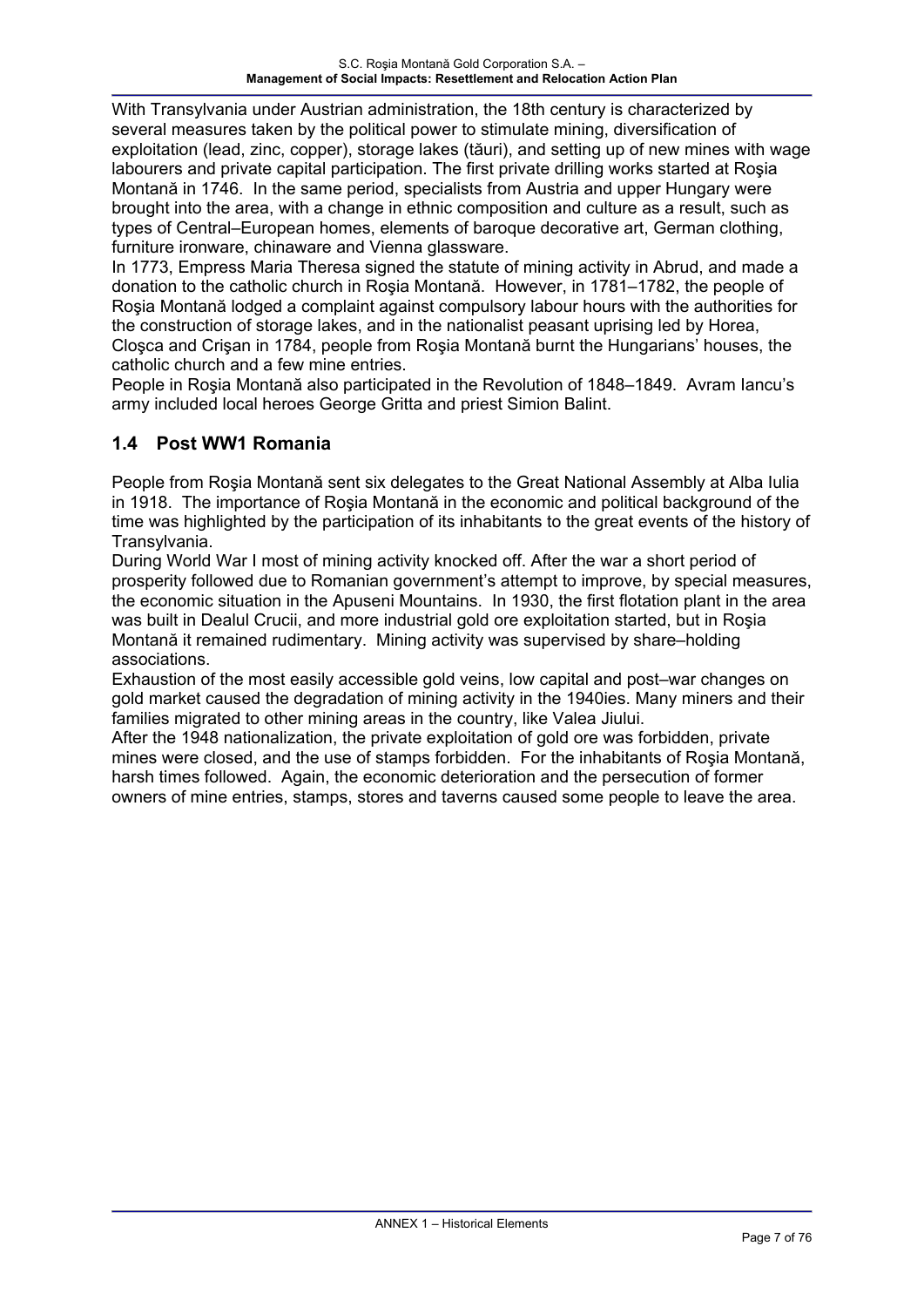# **2 ANNEX 2 – Demographics**

# **2.1 Population of the Villages of the Roşia Montană Comuna**

| Nr.   | <b>Villages</b>      | 1977 | Population in Population in<br>1992 | <b>Estimated</b><br>population in 1998 | <b>Population in Distance to</b><br>2002 | the center<br>city (km) |
|-------|----------------------|------|-------------------------------------|----------------------------------------|------------------------------------------|-------------------------|
|       | ROSIA MONTANA        | 1641 | 1556                                | 1534                                   |                                          | 10                      |
|       | <b>BALMOSESTI</b>    | 102  | 41                                  | 40                                     |                                          | 11                      |
|       | <b>BLIDESTI</b>      | 72   | 103                                 | 101                                    |                                          | 12                      |
|       | BUNTA                | 56   | 41                                  | 40                                     |                                          | 9                       |
|       | <b>CARPINIS</b>      | 351  | 401                                 | 395                                    |                                          | 4                       |
|       | <b>COASTA HENTII</b> | 164  | 141                                 | 139                                    |                                          | 5                       |
|       | <b>CORNA</b>         | 338  | 358                                 | 352                                    |                                          | 8.5                     |
|       | <b>CURATURI</b>      | 358  | 245                                 | 241                                    |                                          | 6.5                     |
|       | <b>DAROAIA</b>       | 270  | 402                                 | 396                                    |                                          | 8.5                     |
|       | IGARDA-BARBULEST     | 141  | 107                                 | 105                                    |                                          | 8.5                     |
|       | <b>GURA ROSIEI</b>   | 92   | 106                                 | 104                                    |                                          | 8                       |
|       | <b>IACOBESTI</b>     | 81   | 54                                  | 53                                     |                                          | 9                       |
|       | IIGNATESTI           | 108  | 102                                 | 101                                    |                                          | 8                       |
|       | <b>SOAL</b>          | 154  | 119                                 | 117                                    |                                          | 10                      |
|       | <b>TARINA</b>        | 192  | 172                                 | 170                                    |                                          | 11                      |
|       | VARTOP               | 273  | 198                                 | 195                                    |                                          | 8                       |
| Total |                      | 4393 | 4146                                | 4088                                   | 3865                                     |                         |

Data source:

NSI, Population and Buildings Census, 1992

NSI, Preliminary results of the Population and Buildings Census - March 18, 2002

# **2.2 Population of the Villages of the Orasul of Abrud**

| Localitv     | Population in 1992 <sup>'</sup> | <b>Population in 2002</b> |
|--------------|---------------------------------|---------------------------|
| Abrud (city) | 4820                            |                           |
| Abrud Sat    | 1355                            |                           |
| Gura Cornei  | 291                             |                           |
| Soharu       | 263                             |                           |
| Total        | 6729                            | 6213                      |

### **2.3 Population Evolution Trends**

The population of the Roşia Montană comuna has decreased by a cumulated 6.8% (-0.7% per year) during the 1992 – 2002 inter-census period, from 4,146 individuals in 1992 to 3,865 in 2002. This is higher than the general decrease of the Romanian population for the same period, which is 4.2%. This negative evolution is even more significant when compared with the trend in the rural population of Romania, which has been increasing by 1.5% between the two censuses. Roşia Montană is classified as a rural area ("comuna"), but the evolution of its population in the recent years is similar to that experienced in urban areas of Romania (-7.7% as a whole for the urban population).

Other information shows that this negative demographic trend has affected Roşia Montană locality for the whole 20th century, as presented in table hereunder: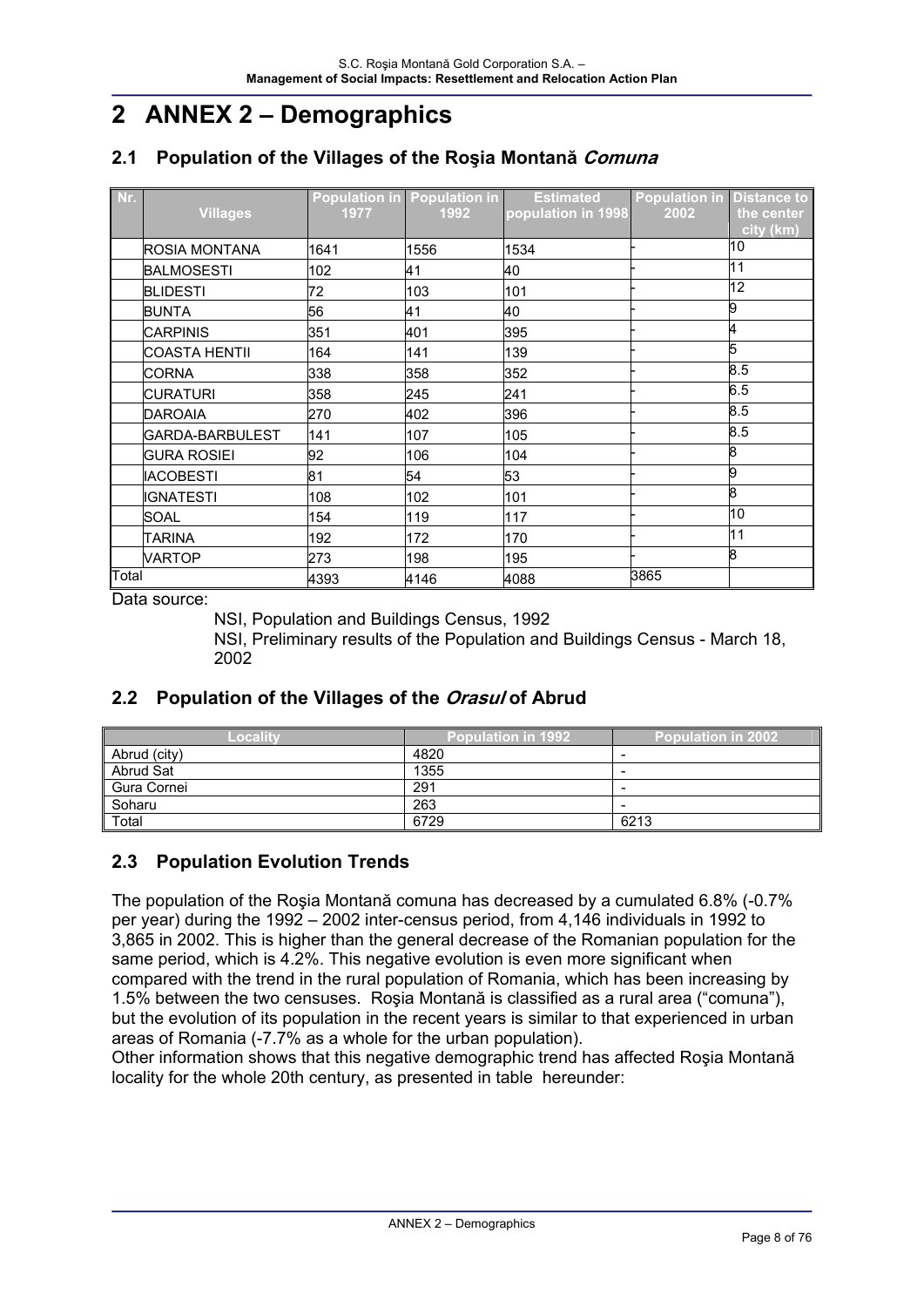#### **Demographic Evolution – Localities of Roşa Montană and Corna**

| Year                | Localitv of Rosia Montană | Corna (incl. Bunta) |
|---------------------|---------------------------|---------------------|
| $\frac{1880}{1956}$ | 3.439                     | 770                 |
|                     | 2,371                     | 341                 |
| 1992                | 1,556                     | 399                 |
| 2002                | l.450                     | 372                 |

# **2.4 Age Distribution**

The age pyramid showed on the graph opposite has been established using data gathered during the Project survey of 247 households. It is typical of an ageing population, with the low birth rate characteristic of transition societies. The gap in the 50-59 category is likely to be in relation with depressive conditions during the Second World War. The larger population of young males as compared to females could be in relation with in-migration resulting from the presence of Minvest and the perspective of recruitment by RMGC.



#### **2.5 Gender Distribution – Marital Status**

According to the 2002 census, the gender distribution of the general population of the comuna of Roşia Montană is 49.1% male / 50.9% female. According to RMGC's 2002 socio-economic survey, the gender distribution of household heads is 25% female / 75% male. Most of female household heads (85%) are aged 60 and more.

As shown by the graph opposite, female household heads are predominantly widows, while the proportion of married male household heads is about 80%.

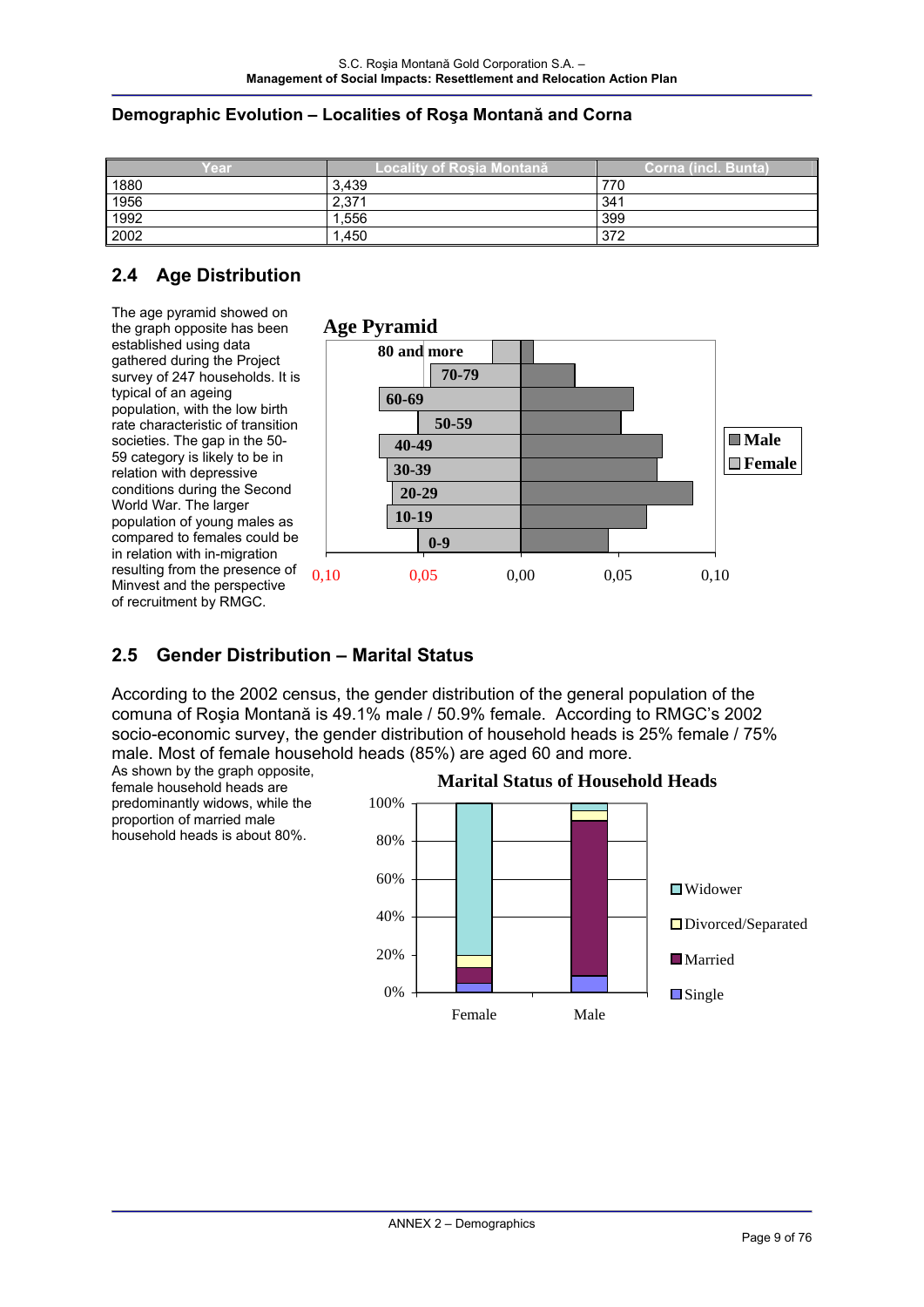#### **2.6 Household Size**

According to the 2002 census, the average household size for the comuna of Roşia Montană is 2.83 individuals per household (Romania: 2.89). Over the 247 households that have been surveyed by RMGC in 2002, the average number of individuals per household is 3.06, with the following distribution:

#### **Distribution of Households by Number of Household Members** 1 member 19% 3 members 25% 4 members 19% 2 members 22% 6 and more 6% 5 members 9%

# **2.7 Education Status**

The education status of 601 adults has been investigated during the survey on 247 households done in 2002 by RMGC. The results are presented by age category (see graph opposite) and show clearly that the younger residents have a much higher educational level.

**Education Level by Age Category - 601 Adults**

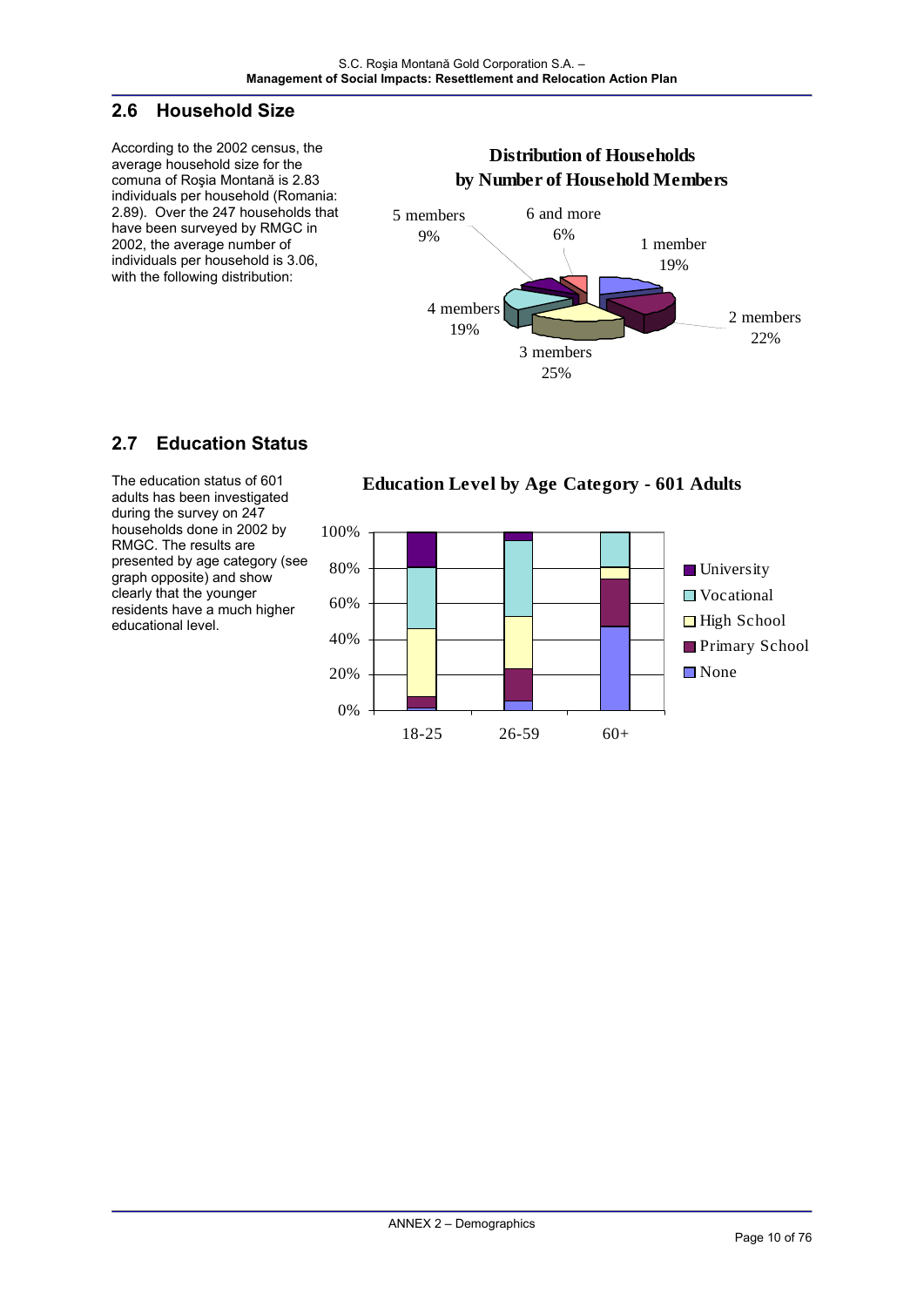# **3 ANNEX 3 - Livelihoods**

# **3.1 Overview**

The area has industrial activities in a rural setting, and as a result livelihoods are derived from wage-earning activities related to the mining sector, and from some small scale agricultural activities. Also, like in other Eastern Europe societies experiencing transition, non-cash activities play a role in people's livelihoods. Occupations in the formal sector are essential but do not account for all of the livelihoods of all potentially affected people, and informal subsistence-oriented activities are critical as a "safety net" to the poorest in the community.

The two main formal sector employers in the comuna are by far Minvest and RMGC. In general, 350 of the Minvest workers are residents of Roşia Montană comuna, while the total number of households is 1,362: as an average, there is one Minvest employee in one in four households. RMGC has at present about 100 permanent employees from the community, and there is one RMGC employee in about 7% of all households. The state and local governments are also significant employers.

Of the 247 households that were surveyed by RMGC, which include 430 individuals aged between 18 and 60, there are 269 individuals employed in the formal sector, with the following distribution between employers and sectors of activity:



Out of the 247 households surveyed, 189 (77%) keep farm animals of various kinds in various quantities, and 219 (89%) have an agricultural production of variable significance, although only about 15% of households declared themselves as primarily farmers. The importance of these livelihood sources in terms of income streams and subsistence strategy is further investigated in the following sections, but the broad picture is typical of a transition semi-urban society, with survival strategies based on both wage-earning activities and small-scale subsistence agricultural activities.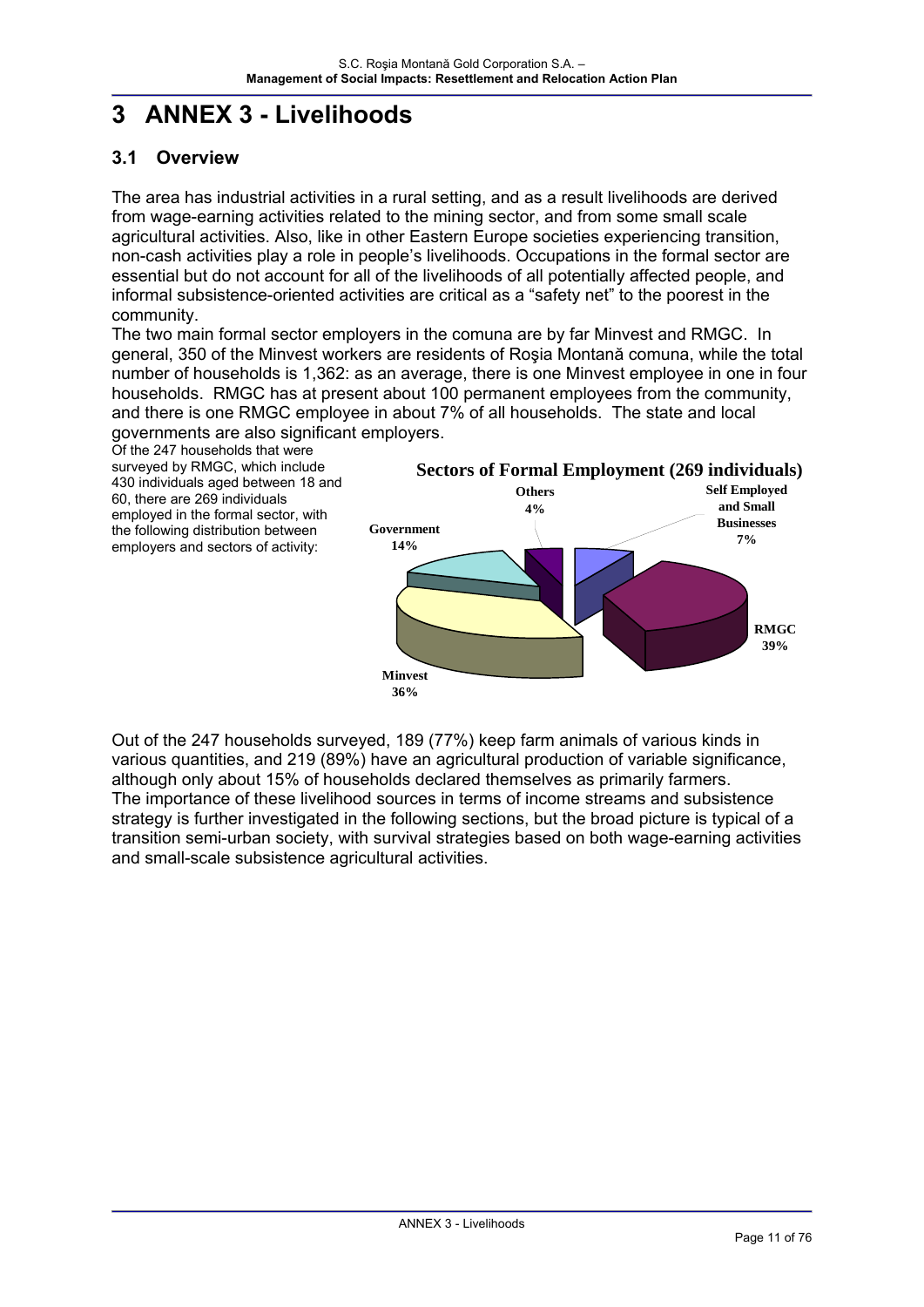### **3.2 Sectors of Employment**

Information of the 1992 census on sectors of employment is shown on the graph opposite for the whole comuna of Roşia Montană. Almost half of the employed population was employed in the extractive and mining industry.







#### appears in the activities of the population between Roşia Montană locality and Corna valley, as shown by the graph opposite: while agriculture has little economic significance in Roşia Montană, it is the main activity for about one fourth of the active population of Corna and Bunta localities, even if mining related activities are predominant in Corna Valley too.

A significant difference

# **3.3 Agriculture**

#### *3.3.1 Crops*

Crops in the Project Affected Area are mainly subsistence oriented, with little produce actually sold, except for those households in Corna or Tarina who are primarily farmers. The main crops grown in the area are fruit trees, concerning 85% of all households, vegetables (80%), animal forage (hay – 49%), and nut trees.

Fruit trees provide fresh fruit and fruit preserves for winter, which are mainly self-consumed. Fruit is also used in the production of tuica (a local brandy), which is both an item for sale and for domestic use. Hay is widely produced in the area, beyond local livestock needs, and is therefore marketed. Vegetables and herbs are self-consumed both fresh and preserved. Nuts are primarily self-consumed.

Another source of income is wood, which is used for heating and cooking and furniture production. A significant proportion of households appears to purchase their fuel wood, and the supply is predominantly local, which means that wood is sold by other households who hold forest land.

When asked whether they would be interested in improving agriculture, the majority of respondents (62%) said no. The reasons most frequently cited for an answer in the negative were age and that the area is not suitable for agriculture. Most of the 38% that said they are interested in increasing agricultural production said they would sell the additional produce (72%) to generate extra income.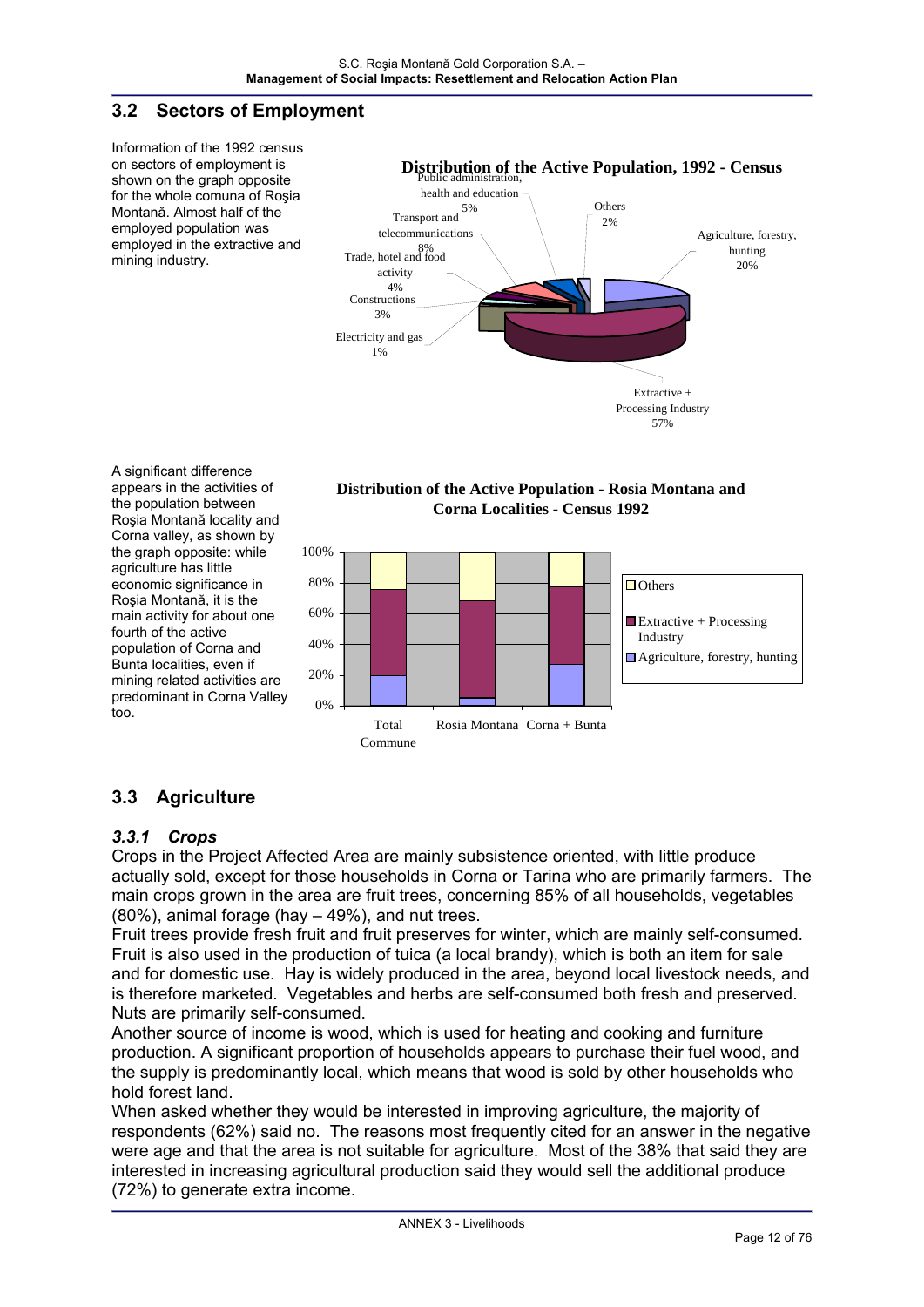#### *3.3.2 Livestock and Animal Husbandry*

According to the Office of the Mayor of Roşia Montană, there were 1,341 cattle in 2001 in the comuna, which for 1,362 households gives about one cattle per household. According to agricultural statistics from the Mayor's Office, there would be less than 10 households in the entire comuna that mainly derive their livelihoods from animal husbandry. According to RMGC's July 2002 survey, 74% of households have poultry, 33% have cattle, 38% have pigs.

Milk is mainly self-consumed, as fresh milk or transformed into butter, cheese or sour cream. Many households appear to be self-sufficient in dairy products and poultry.

#### **3.4 Mining and Associated Activities**

#### *3.4.1 Background*

During the communist regime, the government developed many mining resources with little consideration to the economic and environmental costs. This policy resulted in the overexpansion of the mining sector through substantial financial support from the State. After 1989, successive governments have gradually withdrawn this support: subsidies diminished from 528 million US Dollars in 1990 to 100 millions in 1999. As a result, out of 278 mines in operation in Romania in 1989, only 35 are today considered to be economically viable. In August 1999, Romania obtained a credit of 44.5 million US Dollars from the World Bank for a Mines Closure, Environmental Rehabilitation and Social Mitigation Project. This ongoing project aims to establish a financially viable and environmentally sustainable mining sector with strong private sector involvement.

There are 6 state-owned mining companies in Romania. Minvest, with headquarters in Deva, is one of them, currently accounting for 80% of the copper production and 50% of the gold production in Romania. Minvest operates four mines in the Golden Quadrilateral, including Roşia Montană. Between 1995 and 2000, Minvest closed 18 mines and 2 processing plants, and reduced total employment by approximately 65%, from about 36 000 to 12 600.

Artisanal mining, which was still significant before the second World War, completely disappeared after 1948.

#### *3.4.2 Overview of Active Mining Operations*

The mining state enterprise (Regia Autonoma a Cuprului Deva) has been exploiting the Cirnic and Cetate deposits in Roşia Montană since 1970, with open pit and underground mining of the Cetate and Cirnic deposits. Underground mining was discontinued in 1985, and Minvest, the successor to Regia Deva, is now only operating the open-pit mine on the Cetate and Cirnic deposits. It has an official production rate of 400,000 tons per annum (t/a) of processed ore, with a goal of about 1,000,000 t/a of processed ore; the actual production could be lower.

The ore is transported by an underground ore pass and conveyor to a crusher and a processing plant both located in Gura Roseii 4 kilometres west of the pit, with the tailings impoundment located in the Salistea valley. Another closed tailings dump between Gura Roseii and Abrud contains approximately 7 million tonnes of tailings, is barren of vegetation and produces acid drainage.

The concentrate from the processing plant in Gura Roseii is delivered for production of gold to smelters located in Zlatna, in Baia de Aries or in Baia Mare.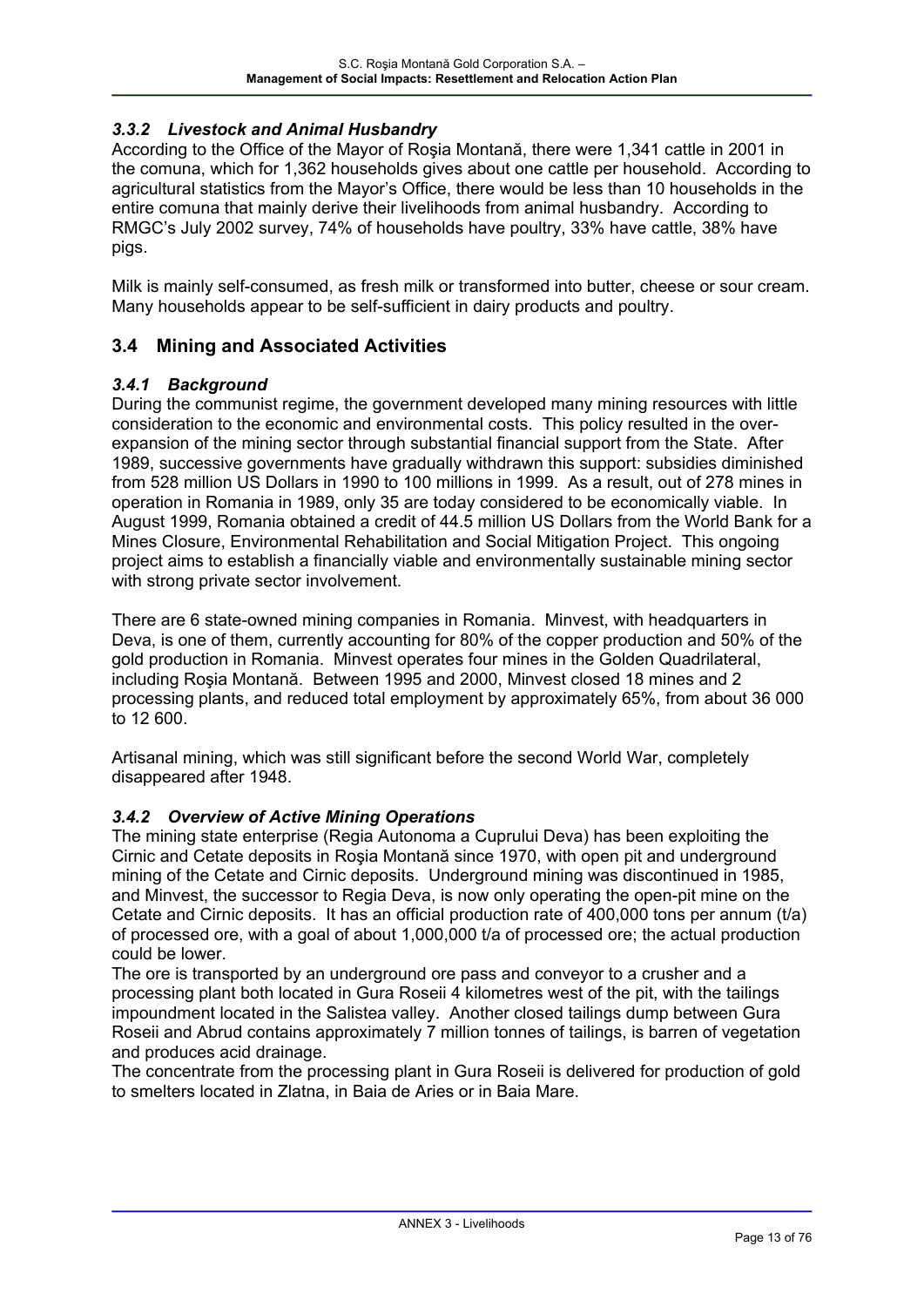Minvest restructuring program has affected its Roşia Montană unit. In 1990, there were 1,500 employees. In September 2000, in spite of heavy subsidization by the government (1), the number of employees was reduced to 797. The number of employees is presently (December 2002) 718, some 350 of whom are residents of Roşia Montană. 22 of the employees of Minvest in its Roşia Montană operation are anticipated to retire during 2003.

# **3.5 Other Wage-Earning Activities**

Other wage earners are employed by the Government institutions (14%), and by small and medium enterprises (7%) described in Annex 4.

### **3.6 Pensions**

The household budget detailed survey shows that most pensions are in the order of USD 50 to 100 per month. After the beneficiary deceases, the pensions paid to his/her are usually half of the deceased beneficiary's initial pension. Miners' widows' pensions can therefore be as low as USD 25 per month.

### **3.7 Use of Natural Resources**

#### *3.7.1 Wood*

According to RMGC's July 2002 socio-economic survey, more than 99% of households in the Project Affected Area use wood for heating, and about 60% use wood for cooking, as shown by the graph opposite. 60% of households need to purchase wood from outside, while others meet their fuel wood needs by collecting it from their own property, or gathering it on public land.



**Energy Used for Heating and Cooking**

### *3.7.2 Hunting and Fishing*

Hunting does not seem to be notable in the area as either an income-earning or subsistence activity. Some limited fishing activities take place in the small artificial lakes situated in the upper parts of the valleys. Fishing is reported to have been significant before World War 2, in both Abrudel and Roşia Rivers, but both water courses are now far too degraded for any fishing to take place.

### **3.8 Incomes**

 $\overline{a}$ 

1

### *3.8.1 Monetary Incomes*

Monetary incomes have been investigated during RMGC's survey of 247 households. For the 230 households who gave usable answers, the results are the following:

About 1.4 million US Dollars (or 35 billion Romanian Leis) in year 2000.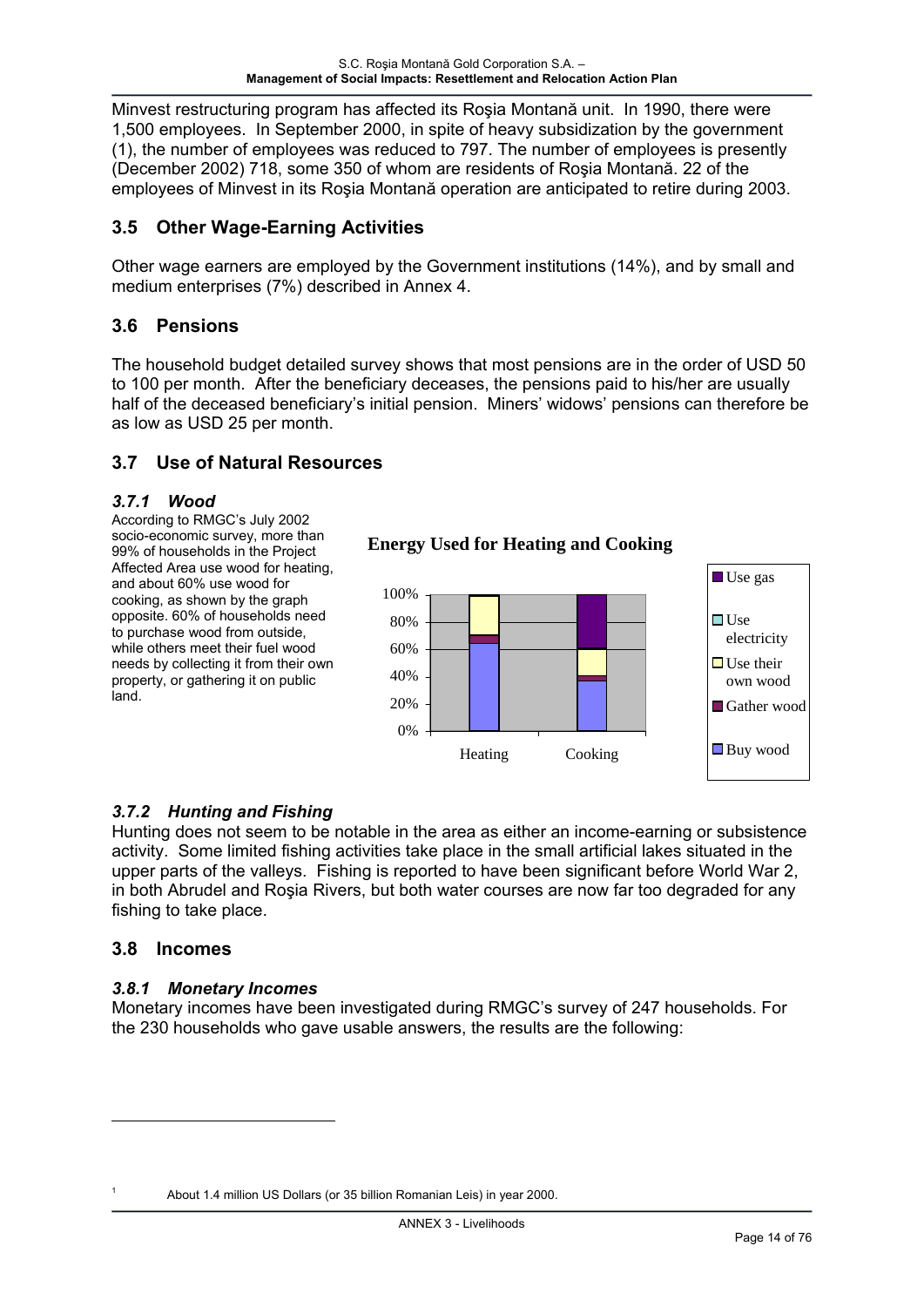#### **Annual Monetary Incomes – 230 Households**

|                  | <b>Annual Monetary Income</b><br><b>PER HOUSEHOLD</b> |                      | <b>Annual Monetary Income</b><br><b>PER CAPITA</b> |               |  |
|------------------|-------------------------------------------------------|----------------------|----------------------------------------------------|---------------|--|
|                  | In Lei                                                | <b>In US Dollars</b> | In Lei                                             | In US Dollars |  |
| Minimum          | 5,400,000                                             | 164                  | 2,400,000                                          | 73            |  |
| Maximum          | 420,000,000                                           | 12,730               | 140,000,000                                        | 4,242         |  |
| Average          | 59,551,000                                            | 1,805                | 21,560,000                                         | 653           |  |
| 1st quintile (2) | 20,400,000                                            | 618                  | 10,000,000                                         | 303           |  |
| 2nd quintile     | 37,200,000                                            | 1,127                | 14,400,000                                         | 436           |  |
| 3rd quintile     | 60,000,000                                            | 1,818                | 21,000,000                                         | 636           |  |
| 4th quintile     | 85,200,000                                            | 2,582                | 30,000,000                                         | 909           |  |

The average monetary income per household of those who declare pensions as their predominant source of income is 1,235 USD per annum, which is significantly lower than the average for all households. On the contrary, those with wages as their main source of income declare an average of 2,430 USD per annum. Those predominantly engaged in agriculture or animal husbandry have an average monetary income per household of 1,769 USD per annum.

The GDP per capita for Romania as a whole has been estimated at 1,695 USD (3) for year 2001 (source: World Bank). This is almost three times higher than the monetary average income found for the Project-Affected Area (693 USD per capita).

Monetary incomes are significantly lower in Corna valley than in Roşia Montană valley, as shown in the following table:

-

<sup>2</sup> The 1st quintile being 303 USD per capita means that the lower 20% live on less than 303 USD per year per capita. The 3rd quintile being 636 USD per capita means that the lower 60% live on less than 636 USD per year per capita. 3 Not corrected for Power Purchase Parity (PPP). PPP-corrected GDP per capita is in the order of 6,600 USD for Romania, but is not relevant to the comparison here.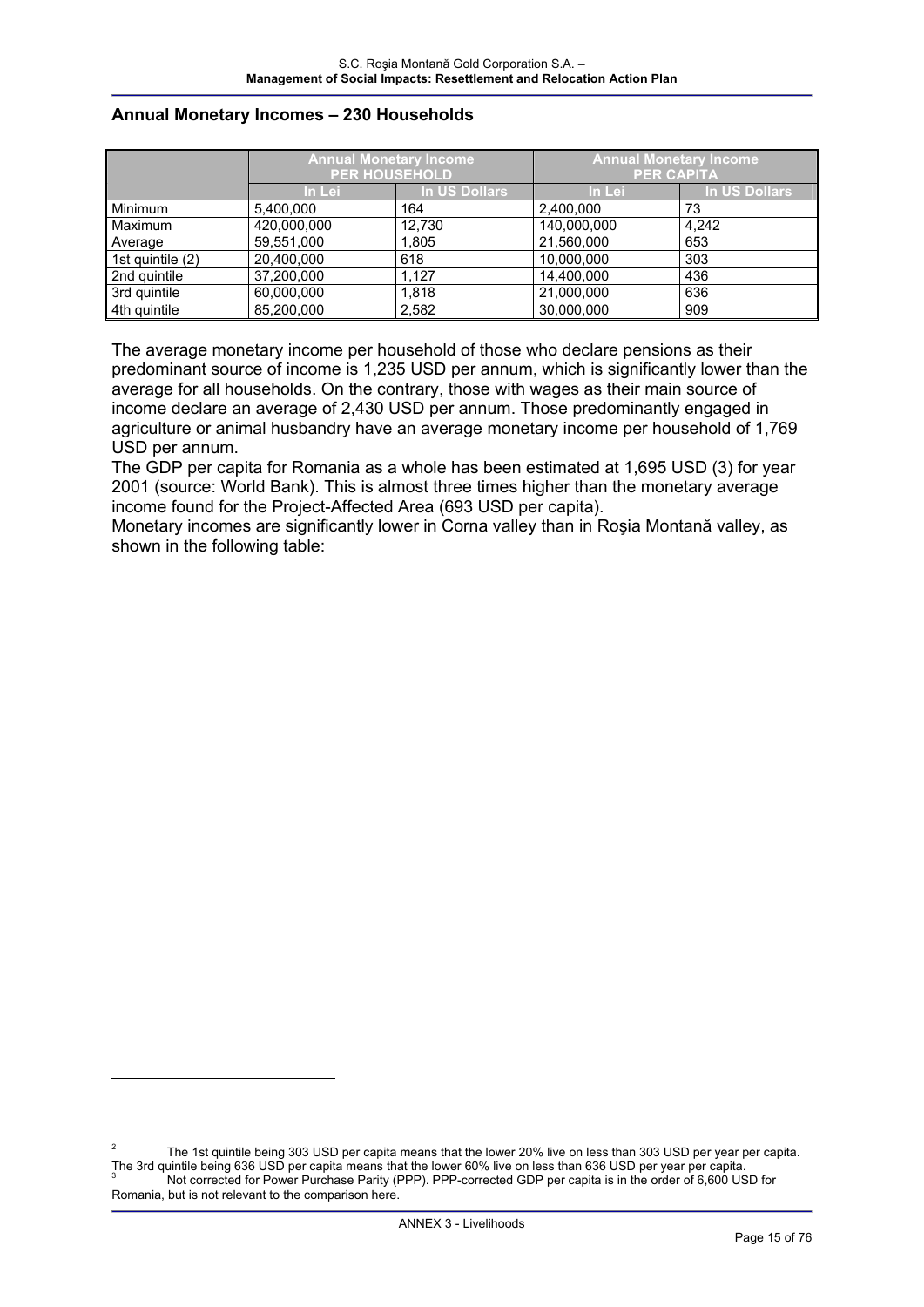|              | <b>Roşia Montană Valley</b><br>Per Capita Per Annum |               | <b>Corna Valley</b><br>Per Capita Per Annum |               |  |
|--------------|-----------------------------------------------------|---------------|---------------------------------------------|---------------|--|
|              | In Lei                                              | In US Dollars | In Lei                                      | In US Dollars |  |
| Minimum      | 3,000,000                                           | 91            | 2,400,000                                   | 73            |  |
| Maximum      | 120,000,000                                         | 3,636         | 140,000,000                                 | 4.242         |  |
| Average      | 23,130,000                                          | 701           | 19,250,000                                  | 583           |  |
| 1st quintile | 11,520,000                                          | 349           | 8,400,000                                   | 255           |  |
| 2nd quintile | 16,800,000                                          | 509           | 12,000,000                                  | 364           |  |
| 3rd quintile | 22,800,000                                          | 691           | 18,000,000                                  | 545           |  |
| 4th quintile | 30,000,000                                          | 909           | 28,000,000                                  | 848           |  |

#### **Annual Monetary Incomes Per Capita– Roşia Montană and Corna Valleys**

#### *3.8.2 Poverty Indicators*

The distribution of incomes per capita is very even as is usual with most transition economies, and is consistent with World Bank macro-economic data on income dispersion. At national level, the share in the total income of the 1st poorest quintile was measured to be 8% in 1998. According to data gathered in Roşia Montană, it is about 6.1%. Using the Purchasing Power Parity (4) factor established by the World Bank for 2001 (Romania/United States of America = 4.24), the internationally used poverty levels of one US Dollar per day and two US Dollars per day are shown in the following table:

#### **People Living on less than USD 1 and USD 2 per day**

|                       | Percentage of people living on less than |                        |  |  |  |
|-----------------------|------------------------------------------|------------------------|--|--|--|
|                       | <b>ONE DOLLAR</b>                        | <b>TWO DOLLARS</b>     |  |  |  |
|                       | ber dav per individual <b>b</b>          | per day per individual |  |  |  |
| Project-Affected Area | $.0\%$                                   | 7.0%                   |  |  |  |
| Romania               | 2.8%                                     | -                      |  |  |  |

NB: One "Dollar" is here corrected for Purchasing Power Parity.

Another point of comparison is the minimum guaranteed income provided to people eligible to social assistance, which is currently 630,000 Lei per month for a household of one person, or 230 USD per year. The average monetary income is about three times this amount. According to RMGC's 2002 income survey, 13% of all households live on less than this minimum level of 230 USD per year.

#### *3.8.3 Livelihood Sources*

1

Households surveyed by RMGC in July 2002 have been asked which sources of livelihood they considered "important", with several answers being possible. The following table presents the results:

<sup>4</sup> This indicator, based on a comparison of consumption baskets and other economic factors, means in simple terms that one dollar of the USA has 4.24 times more purchasing power in Romania than in the USA.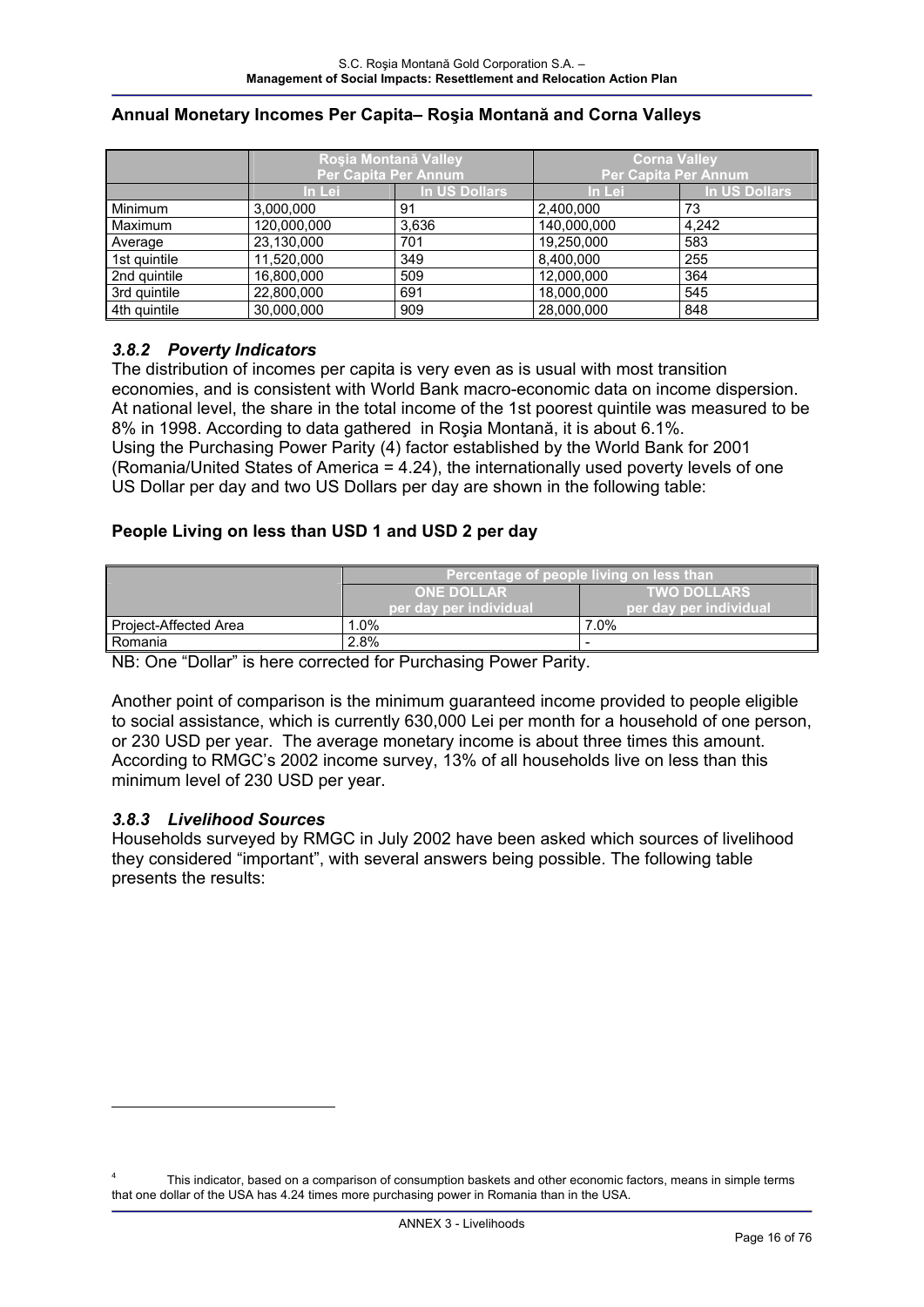#### **Ranking of Livelihood Sources**

|                                   | <b>Wage</b> |     | l Pension   Agriculture | Animal      | <b>Cathering</b> | <b>Other</b> |
|-----------------------------------|-------------|-----|-------------------------|-------------|------------------|--------------|
|                                   |             |     |                         | l Husbandrv |                  |              |
| Percentage of households          | 55%         | 49% | 16%                     | 10%         | 4%               | 9%           |
| declaring the following source is |             |     |                         |             |                  |              |
| l important to their livelihood   |             |     |                         |             |                  |              |

NB: Total is superior to 100% because respondents could give several answers.

#### **3.9 Expenditures and Family Budget**

Family expenditures have been investigated in detail by ICCV over 30 households in Roşia Montană, Corna and Gura Rosieii. Expenditures have been categorized under the following items: food, wood, household expenses (ie utility bills and taxes), health and others.



The dispersion coefficients (ratio standard deviation / average) are as follows:

- Food: 63%
- Wood: 89%
- Household Expenses: 132%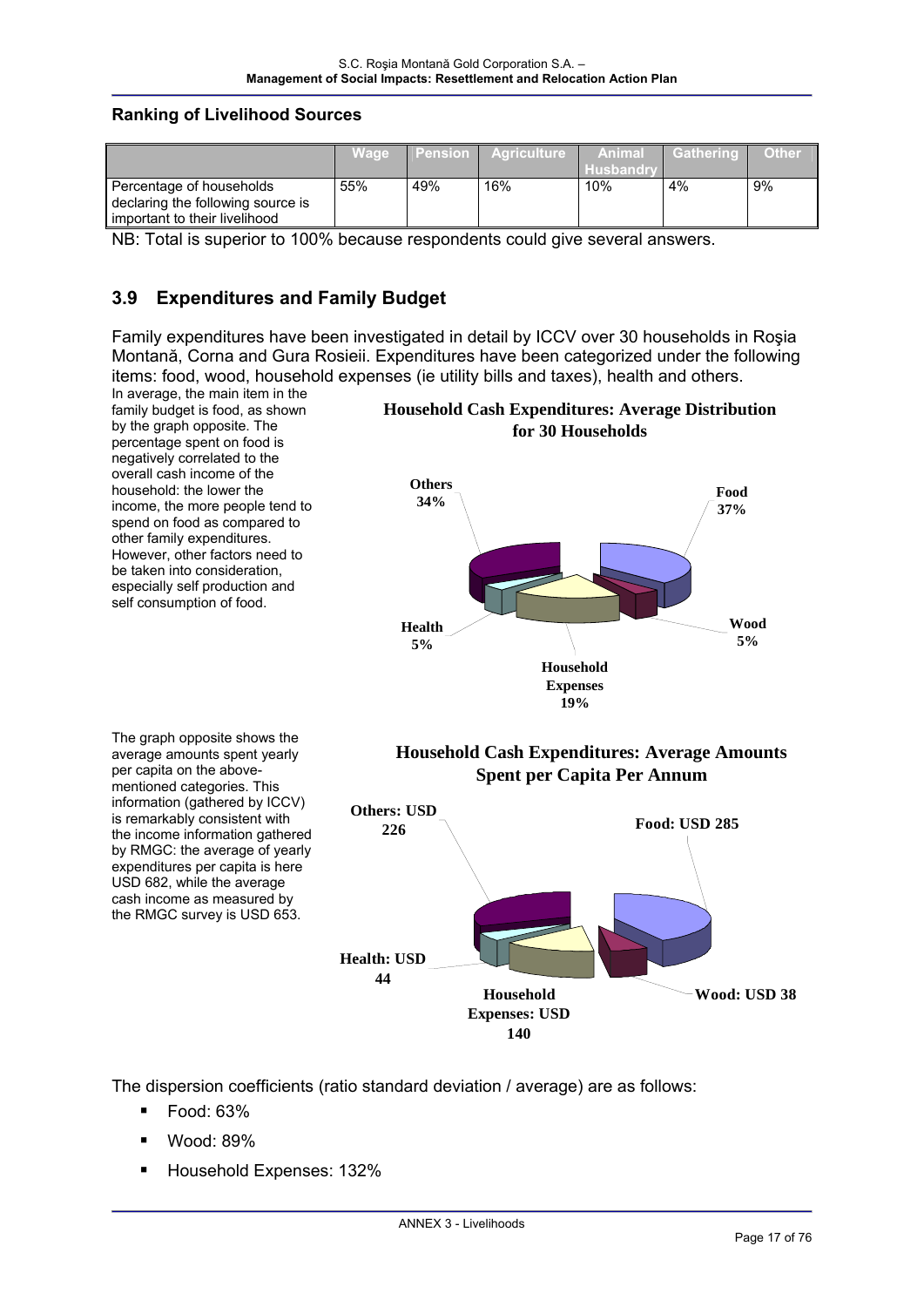- Health: 111%
- Others: 108%

The amount spent on food is less variable than the other items in the family budget. For food, the main factor of variation is whether the family has land and animals or not, but as mentioned above most families do. On the other hand, the amount spent on utilities is highly variable, and is correlated with the overall cash income of the household: the higher the income, the higher the amount spent on utilities.

### **3.10 Banking Habits**



#### **3.11 Detailed Results of Iccv's Detailed Survey on Incomes, Budgets, and Survival Strategies**

#### *3.11.1 General Information*

The following graph presents the distribution of monetary incomes for the whole Project Affected area (source: RMGC's socio-economic study on 247 households, 229 usable questionnaires).



# **Monetary Income Distribution: 229 Households on the whole Project Affected Area**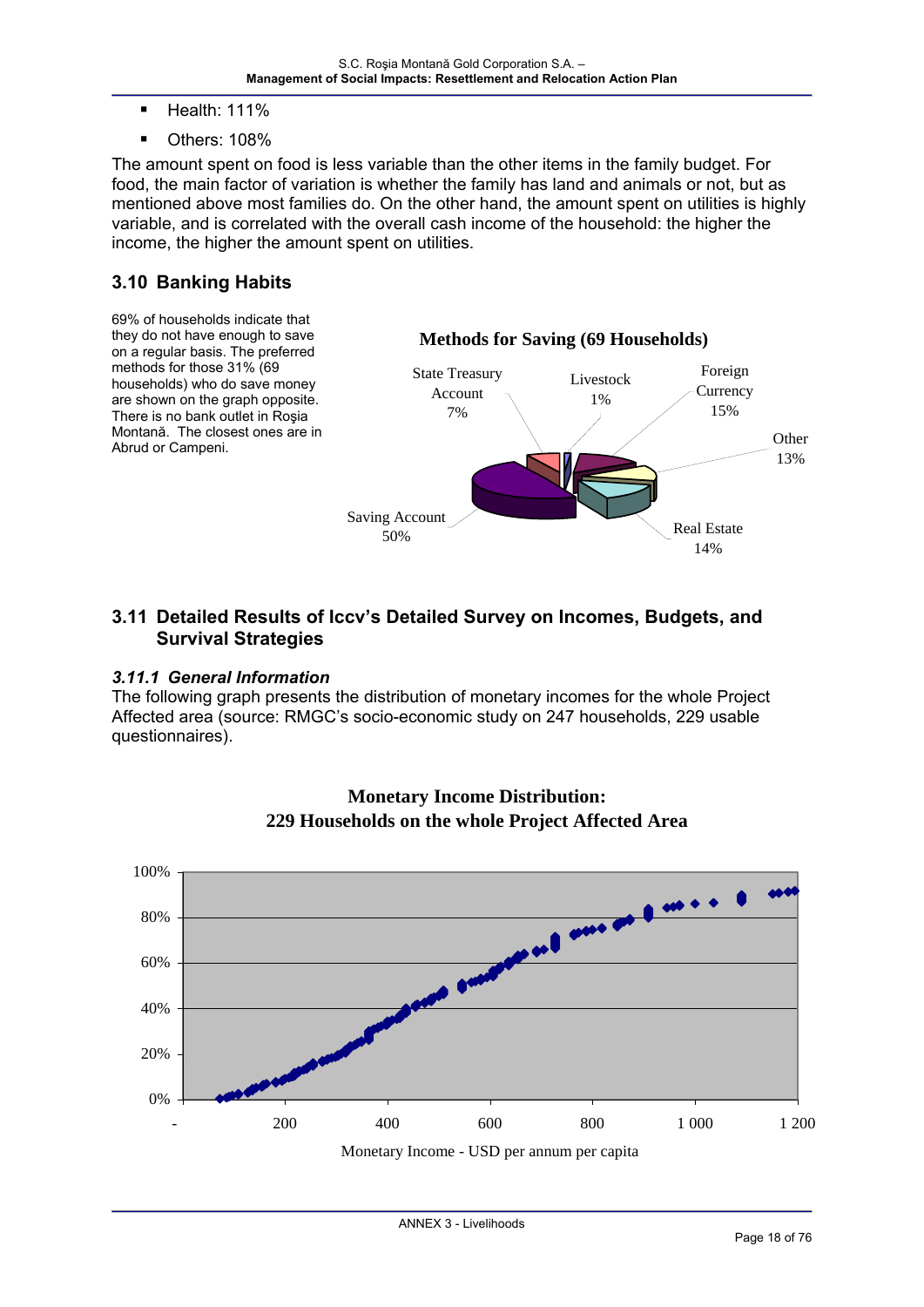3.11.2 Survey of Family Budgets<br>The results of the survey in terms of assessment of livelihood and survival strategies are presented in the tables in the following pages.

The results with respect to the household expenditures are also presented in the following pages.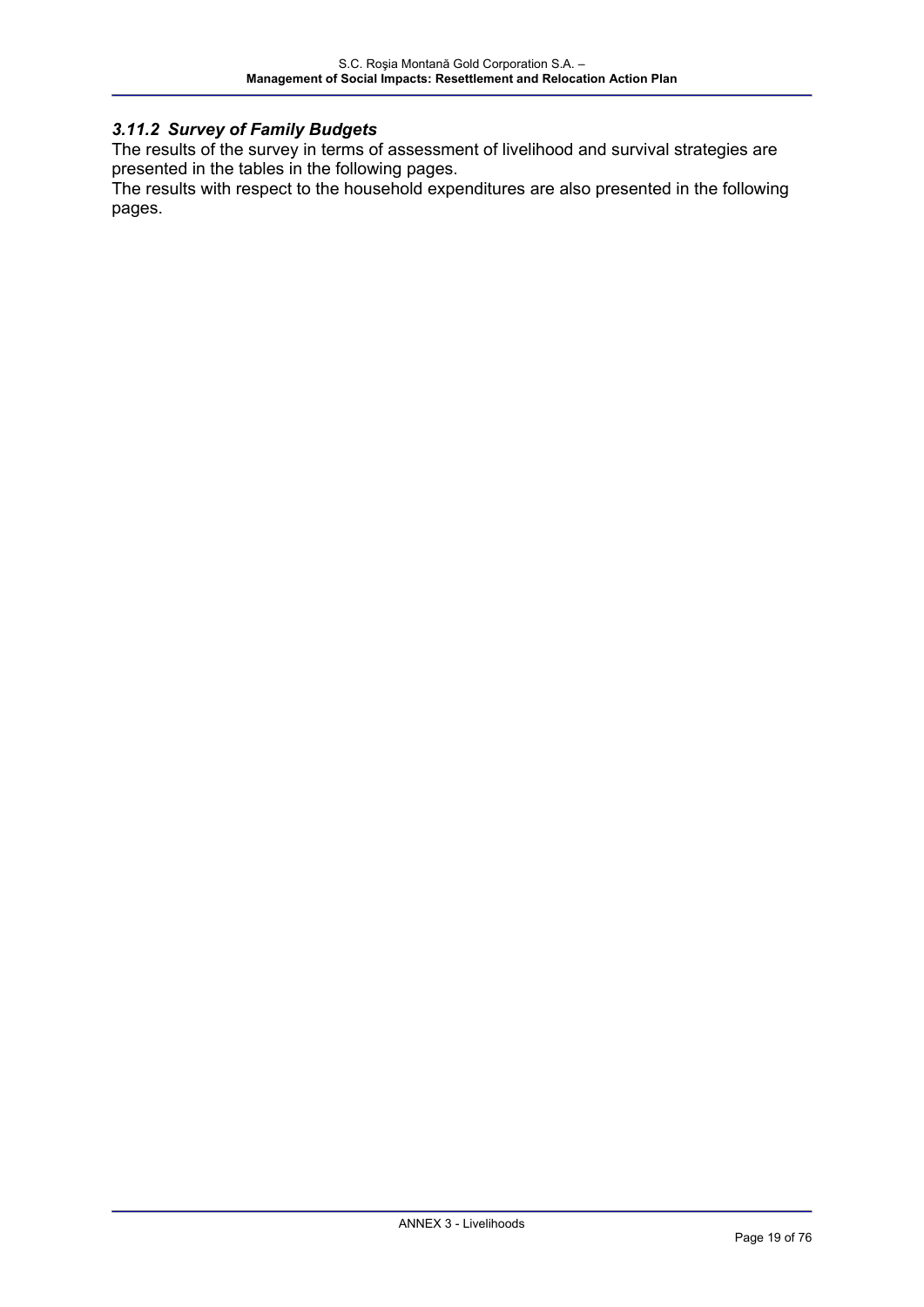| <b>Household</b>      | Household          | <b>Location</b> | Age of                          | No. of Persons   | <b>Monetary Income</b>      | <b>Cash Income Sources</b> | <b>Survival Strategy</b>                                                                             |
|-----------------------|--------------------|-----------------|---------------------------------|------------------|-----------------------------|----------------------------|------------------------------------------------------------------------------------------------------|
| <b>Identification</b> | <b>Head Gender</b> |                 | <b>Household</b><br><b>Head</b> | in the Household | USD per Annum<br>per Person |                            |                                                                                                      |
| 112                   | Female             | Corna           | 50                              |                  | 364                         |                            | The insufficient cash income is complemented with self-consumption                                   |
|                       |                    |                 |                                 |                  |                             | successor pension -        | miner 1 seasonal salary from the land around the house and with other produces obtained in           |
|                       |                    |                 |                                 |                  |                             | at RMGC                    | exchange of the agricultural work on the neighbours land. (barter)                                   |
| 25                    | Female:            | Corna           | 71                              |                  | 327                         |                            | Pension - Miner's widow She has 1.3 hectare of land where she grows potatoes and                     |
|                       |                    |                 |                                 |                  |                             |                            |                                                                                                      |
|                       |                    |                 |                                 |                  |                             |                            | vegetables. Self-consumption is very important as survival strategy.                                 |
|                       |                    |                 |                                 |                  |                             |                            | She barters eggs and other agricultural produce. Her principal source<br>of expenses is animal food. |
| <b>41</b>             |                    |                 | 75                              |                  | 364                         |                            |                                                                                                      |
|                       | Female             | Corna           |                                 |                  |                             | 1 miner salary 1           | The self-consumption is very high. The barter with neighbors is<br>present.                          |
|                       |                    |                 |                                 |                  |                             | unemployed allowance       |                                                                                                      |
| 15                    |                    |                 | 78                              |                  |                             | 1 successor pension        |                                                                                                      |
|                       | Female             | Corna           |                                 |                  | 182                         | pension                    | The cahs income is small. She helps her nephew. The agricultural                                     |
|                       |                    |                 |                                 |                  |                             |                            | land is small, so is the self-consumption as a result. She receives                                  |
|                       |                    |                 |                                 |                  |                             |                            | assistance in food produce from her daughter.                                                        |
| 121                   | Male               | Corna           | 39                              |                  | 455                         | 2 salaries                 | The monetary income is consistent, as well as the consumption from                                   |
|                       |                    |                 |                                 |                  |                             |                            | their own land (3 ha). Breed also animals. Help their neighbors with                                 |
|                       |                    |                 |                                 |                  |                             |                            | clothes and food.                                                                                    |
| 23                    | Male               | Corna           | 49                              |                  | 155                         | I miner pension            | Monetary income is supplemented with produces and animals sales.                                     |
|                       |                    |                 |                                 |                  |                             | Animals sale 1 child       | The self-consumption is high (many animals and a land of 2 ha).                                      |
|                       |                    |                 |                                 |                  |                             | lallowance                 |                                                                                                      |
| 78                    | Male               | Corna           | 55                              |                  | 1164                        | 3 pensions 2 salaries      | Self-consumption covers 90% of the food needs. They do investment                                    |
|                       |                    |                 |                                 |                  |                             |                            | and have saving.                                                                                     |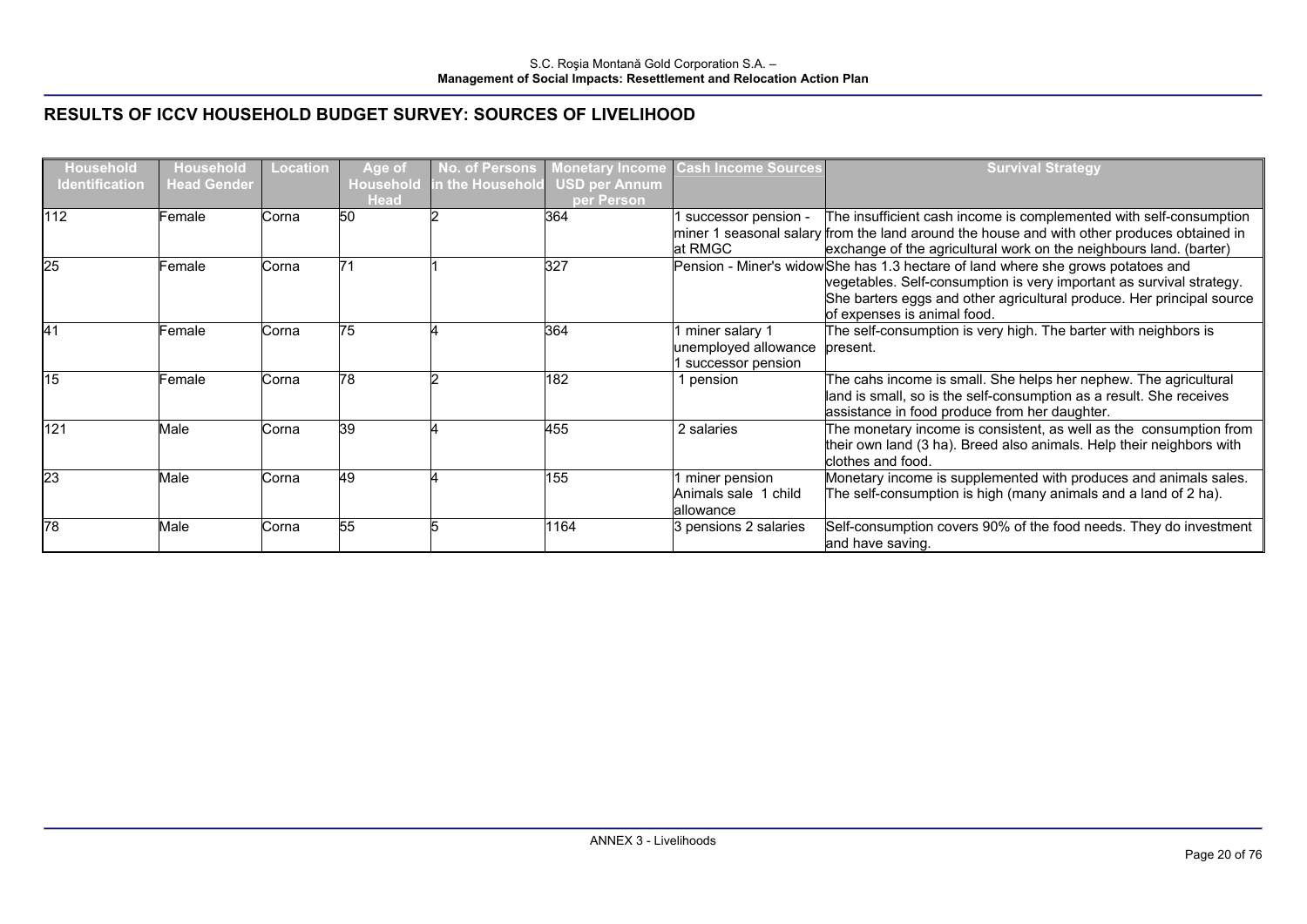| <b>Household</b><br>Identification | <b>Household</b><br><b>Head Gender</b> | <b>Location</b> | Age of<br><b>Household</b> | <b>No. of Persons</b><br>in the | <b>Monetary Income</b><br><b>USD per Annum</b> | <b>Cash Income Sources</b>                                                            | <b>Survival Strategy</b>                                                                                                                                                                                                                |
|------------------------------------|----------------------------------------|-----------------|----------------------------|---------------------------------|------------------------------------------------|---------------------------------------------------------------------------------------|-----------------------------------------------------------------------------------------------------------------------------------------------------------------------------------------------------------------------------------------|
| 47                                 | Male                                   | Corna           | <b>Head</b><br>57          | <b>Household</b>                | per Person<br>618                              | pension 1 successor<br>pension (from the<br>mother) 1 scholarship                     | Cash income is sufficient for the household, because they sell hay<br>produced by 2 hectares of land. There is only little self-<br>consumption, but they still have a pig and some poultry.                                            |
| 16                                 | Male                                   | Corna           | 57                         |                                 | 381                                            | 1 miner pension 1<br>salary                                                           | The monetary income and self-consumption have the same<br>importance. The parents support the son; his salary is saved to buy<br>la house in Alba Iulia.                                                                                |
| 50                                 | Male                                   | Corna           | 58                         |                                 | 86                                             | illness pension 1<br><b>RMGC salary</b>                                               | About a quarter of the monetary income is spent on medicine. The<br>children have no income, but participate in the domestic work.<br>They have high self-consumption.                                                                  |
| 122                                | Male                                   | Corna           | 61                         |                                 | 909                                            | miner pension 1<br>salary                                                             | Cash income is used for investments and savings while agricultural<br>self-production covers almost entirely (90%) the food need of the<br>family. They help their children and other families with money and<br>agricultural produces. |
| 30                                 | Male                                   | Corna           | 64                         |                                 | 509                                            | miner pension 1<br>successor pension -<br>miner                                       | Cash income is sufficient as it complemented by significant self-<br>consumption (2 ha of land, many animals). They help the daughter<br>with the domestic agricultural work and engage in some bartering.                              |
| 52                                 | Female                                 | Gura Corneii 62 |                            |                                 | 409                                            | successor pension -<br>miner 1 miner salary 1<br>seasonal salary 1 child<br>allowance | Monetary income is the main source of livelihood. Also the self-<br>consumption is high. They save money.                                                                                                                               |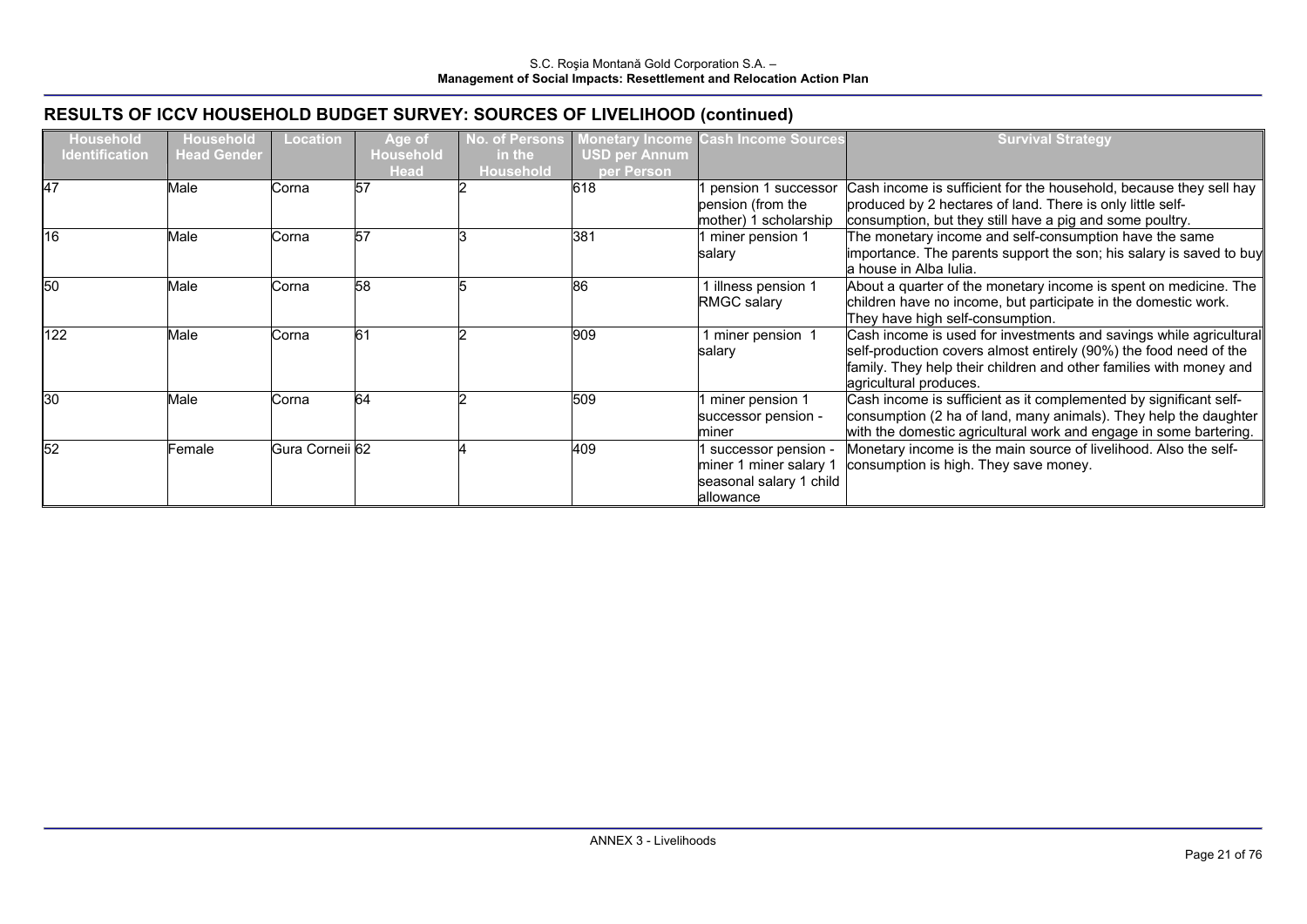| <b>Household</b><br><b>Identification</b> | <b>Household</b><br><b>Head Gender</b> | Location         | Age of<br><b>Household</b><br><b>Head</b> | No. of Persons<br>in the<br>Household | Monetary Income<br><b>USD per Annum</b><br>per Person | <b>Cash Income Sources</b>                                       | <b>Survival Strategy</b>                                                                                                                                                                                                                              |
|-------------------------------------------|----------------------------------------|------------------|-------------------------------------------|---------------------------------------|-------------------------------------------------------|------------------------------------------------------------------|-------------------------------------------------------------------------------------------------------------------------------------------------------------------------------------------------------------------------------------------------------|
| 231                                       | Female                                 | Gura Corneii 77  |                                           |                                       | 341                                                   | Pension - Miner's<br>widow                                       | Small monetary income. Supplements the consumption need from<br>self-production. Cultivates 1 ha of land and breeds animals (1 cow,<br>10 hens)                                                                                                       |
| 134                                       | Male                                   | Gura Corneii 52  |                                           |                                       | 582                                                   | I RMGC salary 1<br>salary 1 miner pension with food and clothes. | Self-consumption in considerable proportion. Help the neighbours                                                                                                                                                                                      |
| 119                                       | Male                                   | Gura Corneii 60  |                                           |                                       | 958                                                   | 1 miner pension 1<br>seasonal salary at<br>RMGC                  | The monetary income is supplemented with produces from the<br>family land of 1 ha (self-consumption). Breed animals.                                                                                                                                  |
| 124                                       | Male                                   | Gura Corneii 66  |                                           |                                       | 721                                                   | 1 miner's pension                                                | The monetary income is preponderant. Has 14 ares of land which<br>produce potatoes, hay and vegetables. Barters some of these for<br>food and soap. Saves 2 million Leis a year.                                                                      |
| 137                                       | Female:                                | Rosia<br>Montana | 59                                        |                                       | 545                                                   | I miner pension                                                  | Monetary income prevails. There is small self-consumption (a small<br>garden and few animals).                                                                                                                                                        |
| 181                                       | Female :                               | Rosia<br>Montana | 62                                        |                                       | 418                                                   | miner pension                                                    | Cash and self-consumption in equivalent importance (land - 3 ha,<br>breed many animals)                                                                                                                                                               |
|                                           | Female                                 | Rosia<br>Montana | 68                                        |                                       | 655                                                   | Pension - Miner's<br>widow                                       | Monetary income is a small pension of about 2 USD per day. Has<br>a small garden of 300 m2 from where she obtains vegetables and<br>fruits. Raises a few fowls. All her produce is self-consumed and<br>she spends about half of her pension on food. |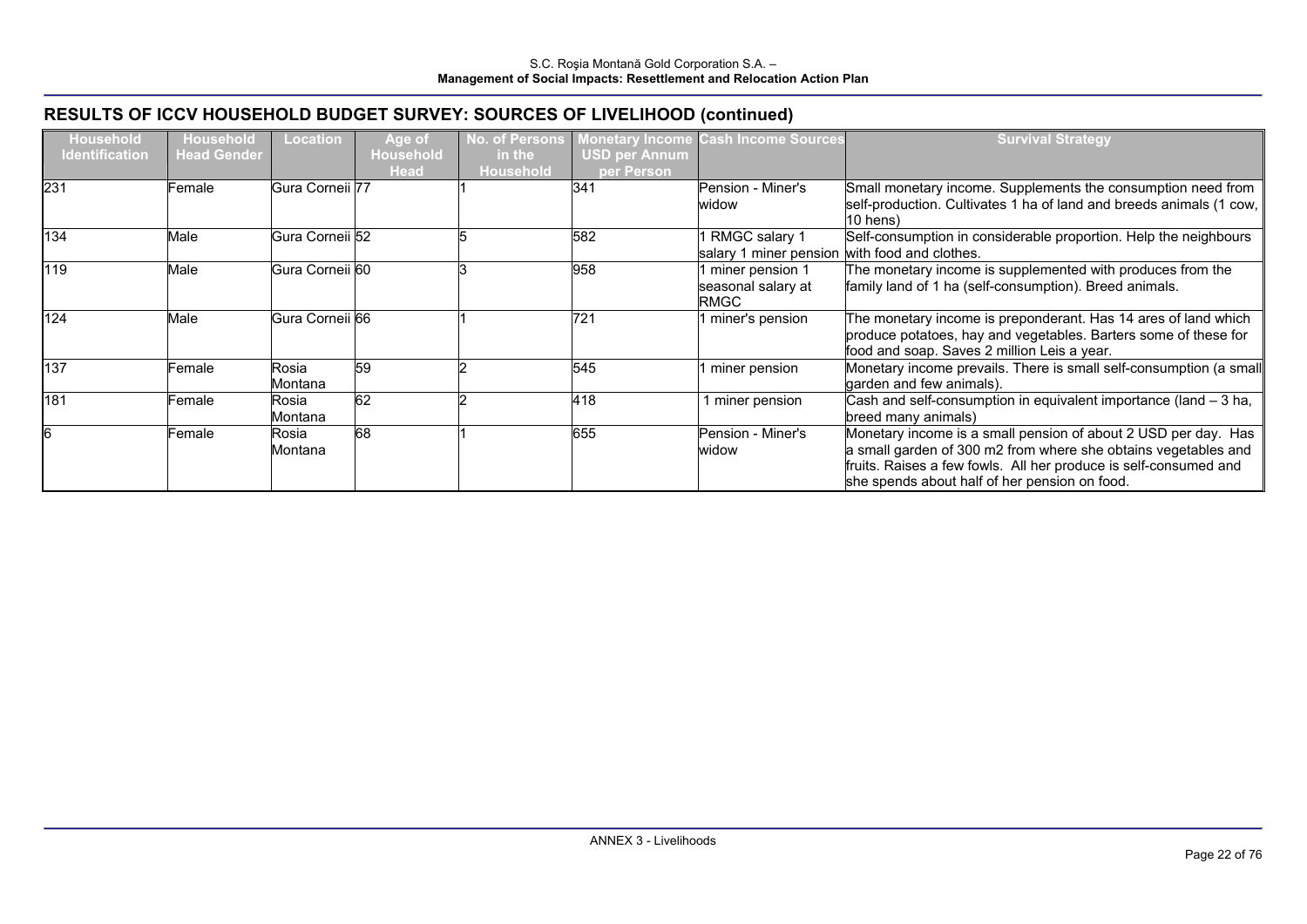| <b>Household</b>      | <b>Household</b><br><b>Head Gender</b> | <b>Location</b>  | Age of<br><b>Household</b> | <b>No. of Persons</b>      | <b>Monetary Income</b>             | <b>Cash Income Sources</b>                                          | <b>Survival Strategy</b>                                                                                                                                                                                                                  |
|-----------------------|----------------------------------------|------------------|----------------------------|----------------------------|------------------------------------|---------------------------------------------------------------------|-------------------------------------------------------------------------------------------------------------------------------------------------------------------------------------------------------------------------------------------|
| <b>Identification</b> |                                        |                  | <b>Head</b>                | in the<br><b>Household</b> | <b>USD per Annum</b><br>per Person |                                                                     |                                                                                                                                                                                                                                           |
| 151                   | Female                                 | Rosia<br>Montana | 68                         |                            | 336                                | Pension - Miner's<br>widow                                          | Monetary income is a small pension (1 USD per day). Works as a<br>daily labourer for money. Provides different services in exchange<br>for aliments, food and clothes (barter). The children help pay the<br>phone bill and the firewood. |
| 59                    | Female                                 | Rosia<br>Montana | 68                         |                            | 590                                | Pension - Miner's<br>widow                                          | Preponderant monetary income, reduced self-consumption<br>because plot of garden is small (50m2). Works for money at<br>different neighbors'. Her four children help with money and food.                                                 |
| 230                   | Male                                   | Rosia<br>Montana | 30                         |                            | 485                                | 1 miner salary 1<br>seasonal salary at<br>RMGC 1 child<br>allowance | Monetary income is preponderant, very small self-consumption.                                                                                                                                                                             |
| 202                   | Male                                   | Rosia<br>Montana | 30                         |                            | 909                                | 2 RMGC salaries 2<br>child allowances                               | The family depends on monetary income obtained from RMGC.<br>Have also self-consumption.                                                                                                                                                  |
| 198                   | Male                                   | Rosia<br>Montana | 32                         |                            | 1273                               | 1 Minvest salary                                                    | The monetary income covers entirely the consumption needs.<br>There is no self-consumption, neither barter. Rents his land for<br>money.                                                                                                  |
| 219                   | Male                                   | Rosia<br>Montana | 45                         |                            | 218                                | 1 miner pension 1<br>unemployed allowance                           | The cash income is the main source for existence.                                                                                                                                                                                         |
| 212                   | Male                                   | Rosia<br>Montana | 46                         |                            | 436                                | successor pension -<br>miner 1 handicap<br>pension                  | Cahs income is small. They have a small garden and receive also<br>help from their children in money and produces.                                                                                                                        |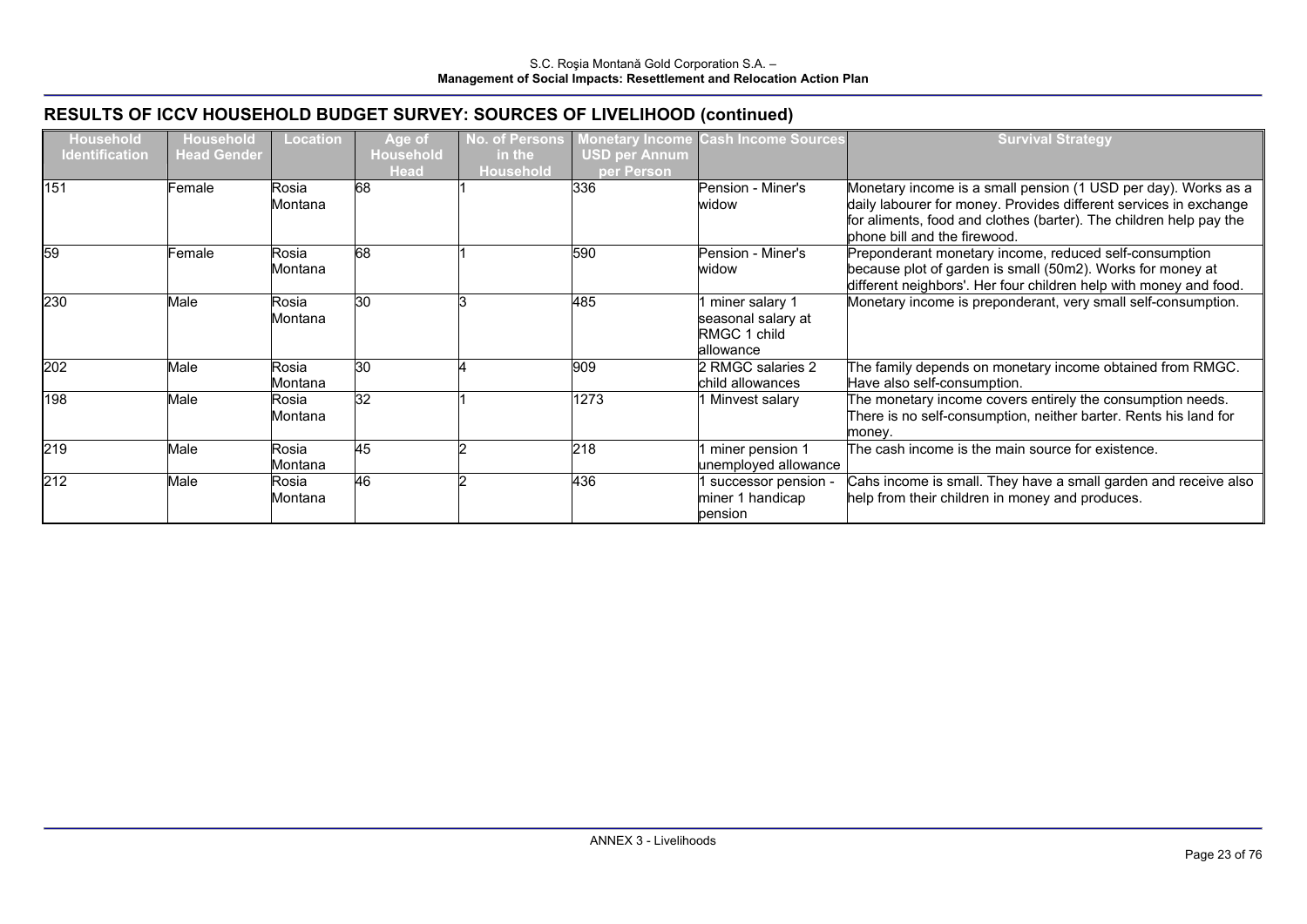| <b>Household</b>      | Household   | Location | Age of      |                                          | No. of Persons   Monetary Income   Cash Income Sources | <b>Survival Strategy</b>                                                            |
|-----------------------|-------------|----------|-------------|------------------------------------------|--------------------------------------------------------|-------------------------------------------------------------------------------------|
| <b>Identification</b> | Head Gender |          |             | Household in the Household USD per Annum |                                                        |                                                                                     |
|                       |             |          | <b>Head</b> | per Person                               |                                                        |                                                                                     |
| 196                   | Male        | Rosia    | <b>46</b>   | 727                                      | 2 salaries 3 child                                     | The monetary income is very high, without self-consumption. They                    |
|                       |             | Montana  |             |                                          |                                                        | allowances 1 aid from a help their poor neighbours with food, clothes and footwear. |
|                       |             |          |             |                                          | sponsor                                                |                                                                                     |
| 156                   | Male        | Rosia    | 52          | 2490                                     | 2 miner pensions - 3                                   | The monetary income is very high, the same the self-consumption.                    |
|                       |             | Montana  |             |                                          | salaries 1 child                                       | Have 3 cars, 2 shops and act as sponsorship. Help the poorer                        |
|                       |             |          |             |                                          | lallowance                                             | neighbours with food and clothes.                                                   |
| 213                   | Male        | Rosia    | 62          | 606                                      | 1 miner pension                                        | The monetary income is supplemented with some self-consumption                      |
|                       |             | Montana  |             |                                          |                                                        | from a mid size field. Their son helps them with diverse alimentary                 |
|                       |             |          |             |                                          |                                                        | produces.                                                                           |

#### RESULTS OF ICCV HOUSEHOLD BUDGET SURVEY: HOUSEHOLD EXPENDITURES

| Household Id. Household<br>Head Gender |         | Location        | Age of<br>Household | No. of Persons in<br><b>Household</b> | <b>Monetary Income USD</b><br>per Annum per Person | Food | Wood | <b>Household</b><br><b>Expenses</b>          | <b>Health</b> | <b>Others</b> |
|----------------------------------------|---------|-----------------|---------------------|---------------------------------------|----------------------------------------------------|------|------|----------------------------------------------|---------------|---------------|
|                                        |         |                 | <b>Head</b>         |                                       |                                                    |      |      | <b>USD per annum for the whole household</b> |               |               |
| 112                                    | Female  | Corna           | 50                  |                                       | 364                                                | 397  | 24   | 160                                          |               |               |
| 25                                     | Female  | Corna           | 71                  |                                       | 327                                                | 64   | 45   |                                              | 109           | 196           |
| 41                                     | Female  | Corna           | 75                  |                                       | 364                                                | 1386 | 156  | 36                                           | 494           | 2073          |
| 15                                     | Female  | Corna           | 78                  |                                       | 182                                                | 166  | 106  | 134                                          | 73            | 130           |
| 121                                    | Male    | Corna           | 39                  |                                       | 455                                                | 1127 | 152  | 674                                          |               | 258           |
| 23                                     | Male    | Corna           | 49                  |                                       | 155                                                | 622  | 18   | 228                                          | 30            | 500           |
| $\overline{78}$                        | Male    | Corna           | 55                  |                                       | 1164                                               | 821  | 318  | 408                                          | 182           | 2448          |
| 16                                     | Male    | Corna           | 57                  |                                       | 381                                                | 367  | 91   | 275                                          | 146           | 286           |
| 47                                     | Male    | Corna           | $\overline{57}$     |                                       | 618                                                | 398  | 91   | 202                                          |               | 581           |
| 50                                     | Male    | Corna           | 58                  |                                       | 86                                                 | 843  | 91   | 176                                          | 327           | 18            |
| 122                                    | Male    | Corna           | 61                  |                                       | 909                                                | 545  |      | 140                                          |               | 1751          |
| $\frac{30}{52}$                        | Male    | Corna           | 64                  |                                       | 509                                                | 636  | 91   | 98                                           |               | <b>15</b>     |
|                                        | Female: | Gura Corneii 62 |                     |                                       | 409                                                | 1515 | 91   | 433                                          | 182           | 735           |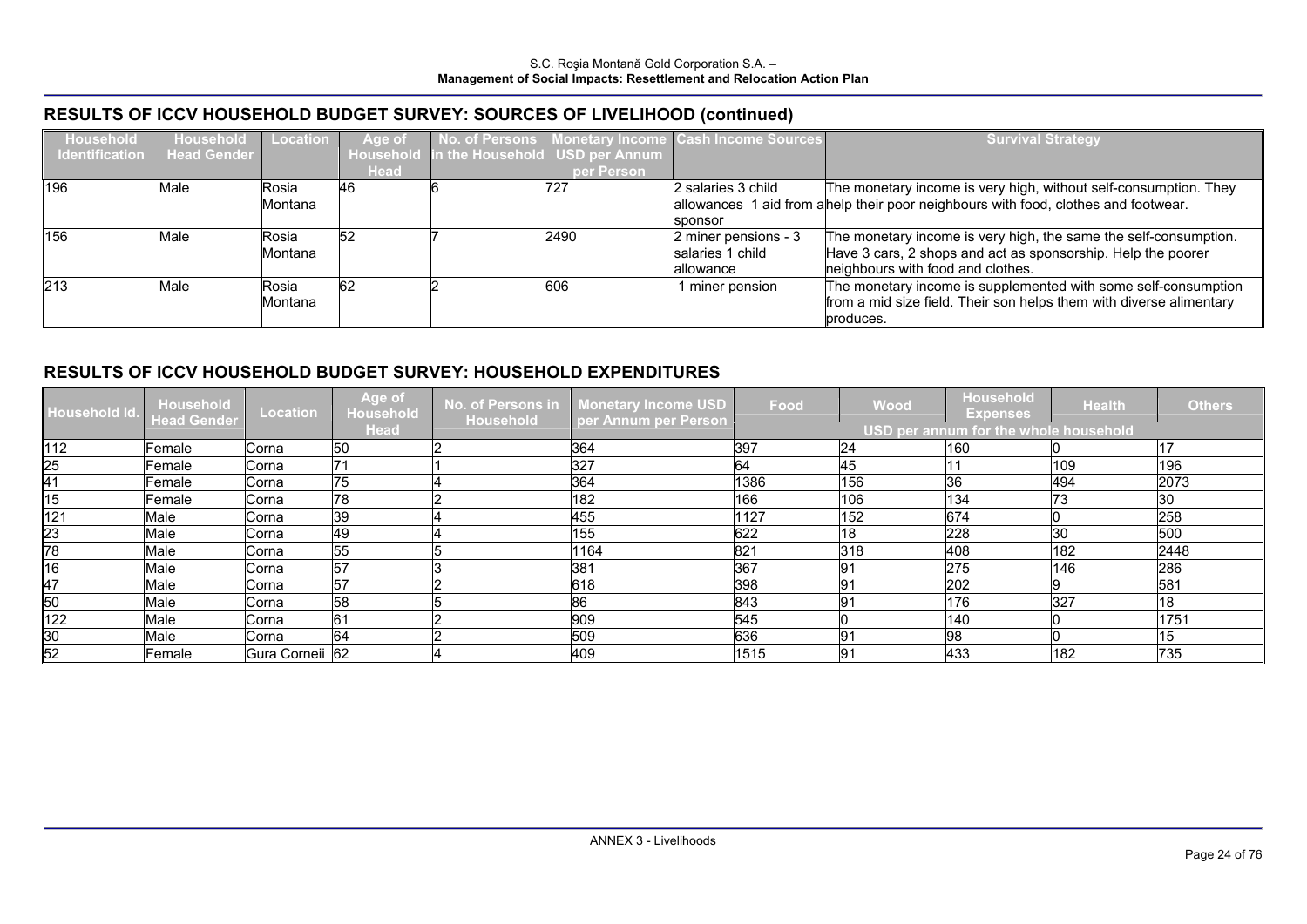### RESULTS OF ICCV HOUSEHOLD BUDGET SURVEY: HOUSEHOLD EXPENDITURES (continued)

| Household Id. | Household<br><b>Head Gender</b> | <b>Location</b>  | Age of<br>Household | No. of Persons in<br>Household | <b>Monetary Income USD</b><br>per Annum per Person | Food | Wood | <b>Household</b><br><b>Expenses</b>   | <b>Health</b> | <b>Others</b> |
|---------------|---------------------------------|------------------|---------------------|--------------------------------|----------------------------------------------------|------|------|---------------------------------------|---------------|---------------|
|               |                                 |                  | <b>Head</b>         |                                |                                                    |      |      | USD per annum for the whole household |               |               |
| 231           | Female                          | Gura Corneii 77  |                     |                                | 341                                                | 40   | 91   | 18                                    | 109           | 89            |
| 134           | Male                            | Gura Corneii 52  |                     |                                | 582                                                | 642  | 242  | 661                                   | 364           | 1182          |
| 119           | Male                            | Gura Corneii 60  |                     |                                | 958                                                | 1109 | 91   | 153                                   |               | 247           |
| 124           | Male                            | Gura Corneii 66  |                     |                                | 721                                                | 504  |      | 35                                    | 44            | 139           |
| 137           | Female                          | Rosia<br>Montana | 59                  |                                | 545                                                | 553  | 109  | 326                                   | 109           | 66            |
| 181           | Female                          | Rosia<br>Montana | 62                  |                                | 418                                                | 422  |      | 239                                   | 91            | 121           |
|               | Female                          | Rosia<br>Montana | 68                  |                                | 655                                                | 379  | 115  | 148                                   |               | 40            |
| 59            | Female                          | Rosia<br>Montana | 68                  |                                | 590                                                | 335  | 45   | 68                                    | 30            | 67            |
| 151           | Female                          | Rosia<br>Montana | 68                  |                                | 336                                                | 318  | 76   | 15                                    | 109           | 132           |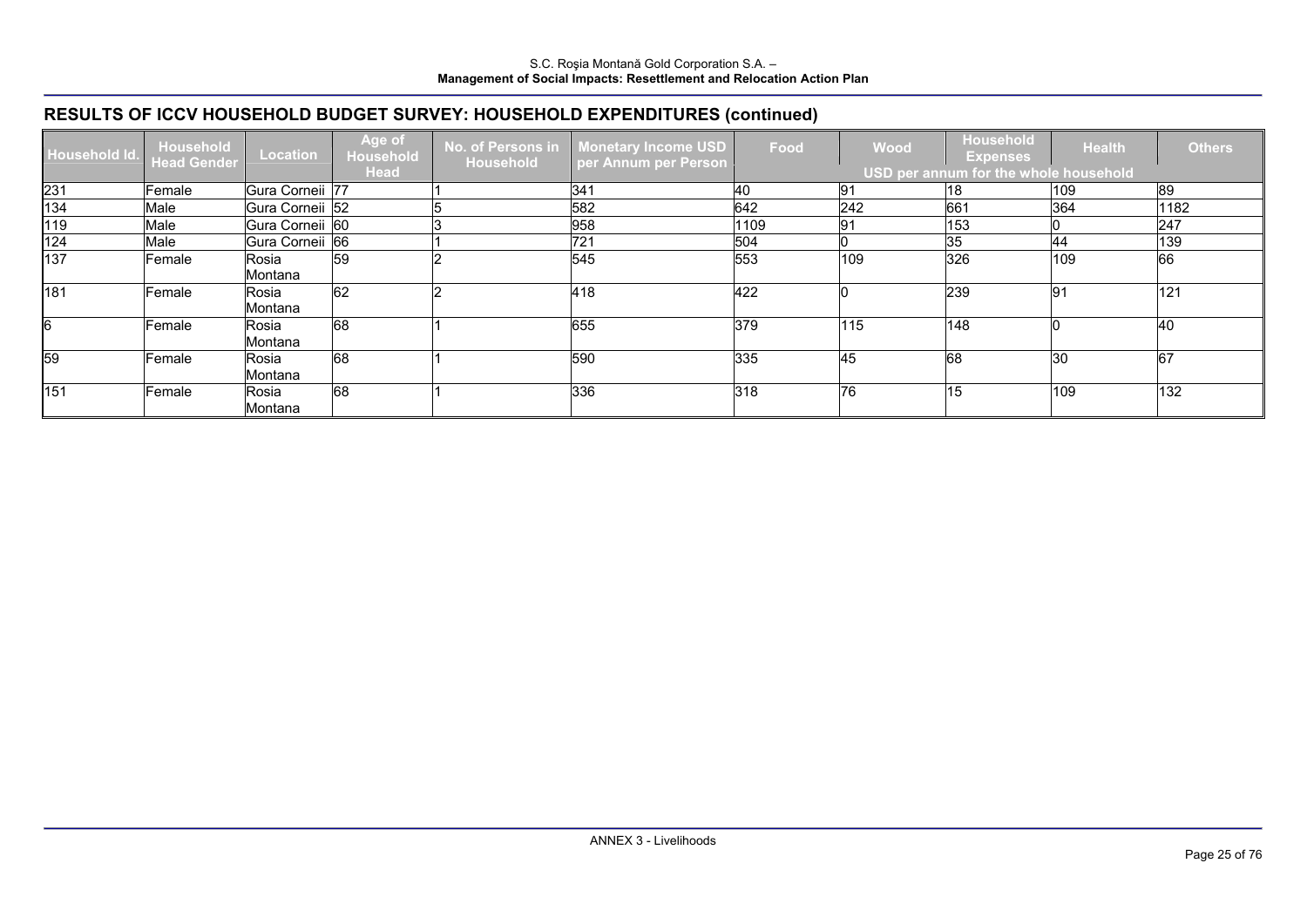### RESULTS OF ICCV HOUSEHOLD BUDGET SURVEY: HOUSEHOLD EXPENDITURES (continued)

| Household Id. | Household<br><b>Head Gender</b> | <b>Location</b>  | Age of<br><b>Household</b> | No. of Persons in<br><b>Household</b> | <b>Monetary Income USD</b><br>per Annum per Person | Food | Wood | <b>Household</b><br><b>Expenses</b>          | <b>Health</b> | <b>Others</b> |
|---------------|---------------------------------|------------------|----------------------------|---------------------------------------|----------------------------------------------------|------|------|----------------------------------------------|---------------|---------------|
|               |                                 |                  | <b>Head</b>                |                                       |                                                    |      |      | <b>USD per annum for the whole household</b> |               |               |
| 202           | Male                            | Rosia<br>Montana | 30                         |                                       | 909                                                | 3713 | 121  | 542                                          | 182           | 1027          |
| 230           | Male                            | Rosia<br>Montana | 30                         |                                       | 485                                                | 1212 |      | <b>25</b>                                    |               | 435           |
| 198           | Male                            | Rosia<br>Montana | 32                         |                                       | 1273                                               | 629  | 182  | 142                                          |               | 325           |
| 219           | Male                            | Rosia<br>Montana | 45                         |                                       | 218                                                | 727  | 106  | 177                                          |               | 1352          |
| 196           | Male                            | Rosia<br>Montana | 46                         |                                       | 727                                                | 1944 | 91   | 563                                          |               | 3462          |
| 212           | Male                            | Rosia<br>Montana | 46                         |                                       | 436                                                | 461  | 91   | 149                                          | 52            | 70            |
| 156           | Male                            | Rosia<br>Montana | 52                         |                                       | 2490                                               | 1455 | 121  | 5606                                         |               | 3424          |
| 213           | Male                            | Rosia<br>Montana | 62                         |                                       | 606                                                | 292  | 91   | 329                                          | 305           | 74            |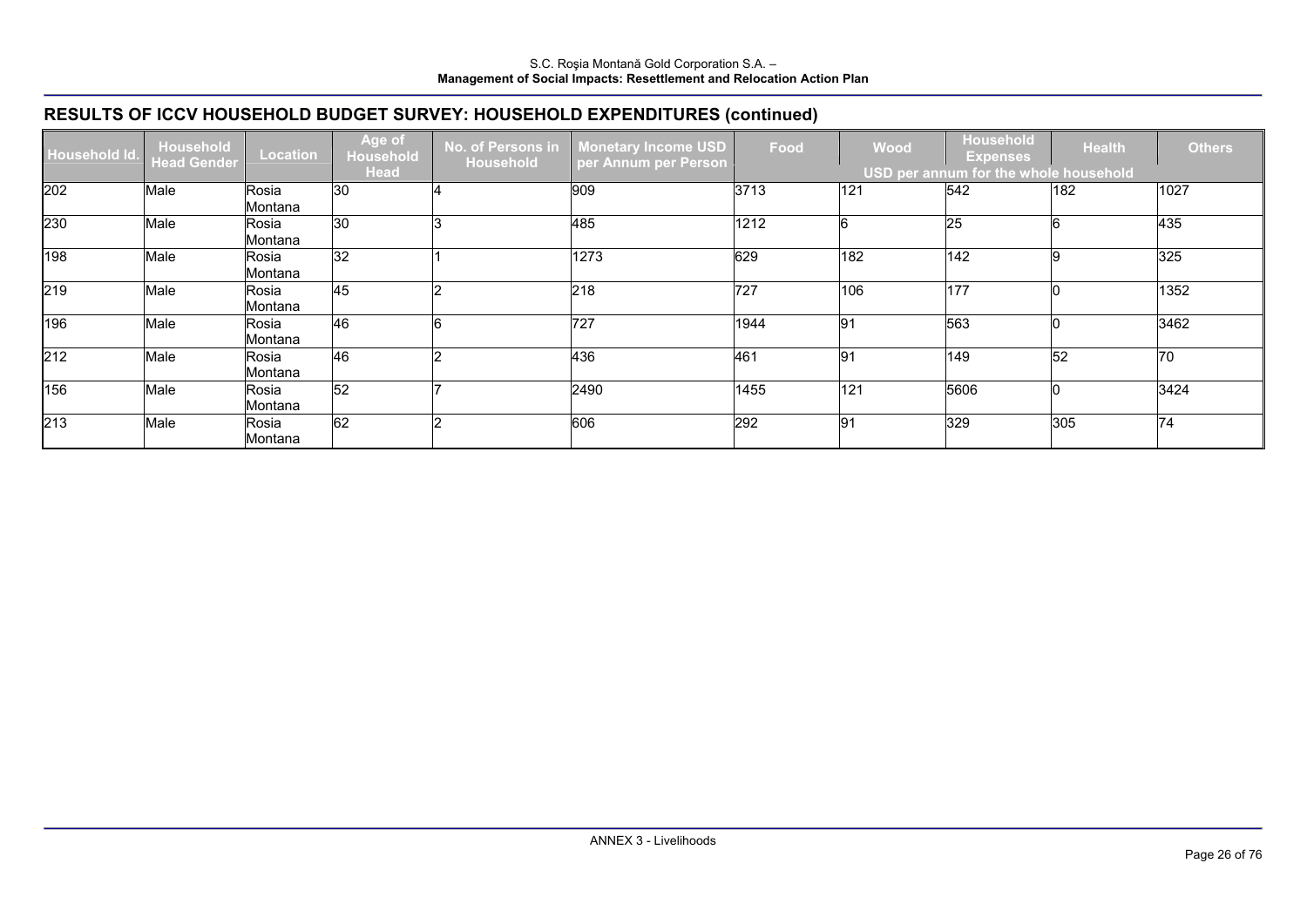

# Percentage of the Family Budget Spent on Food as a Function of the Cash Income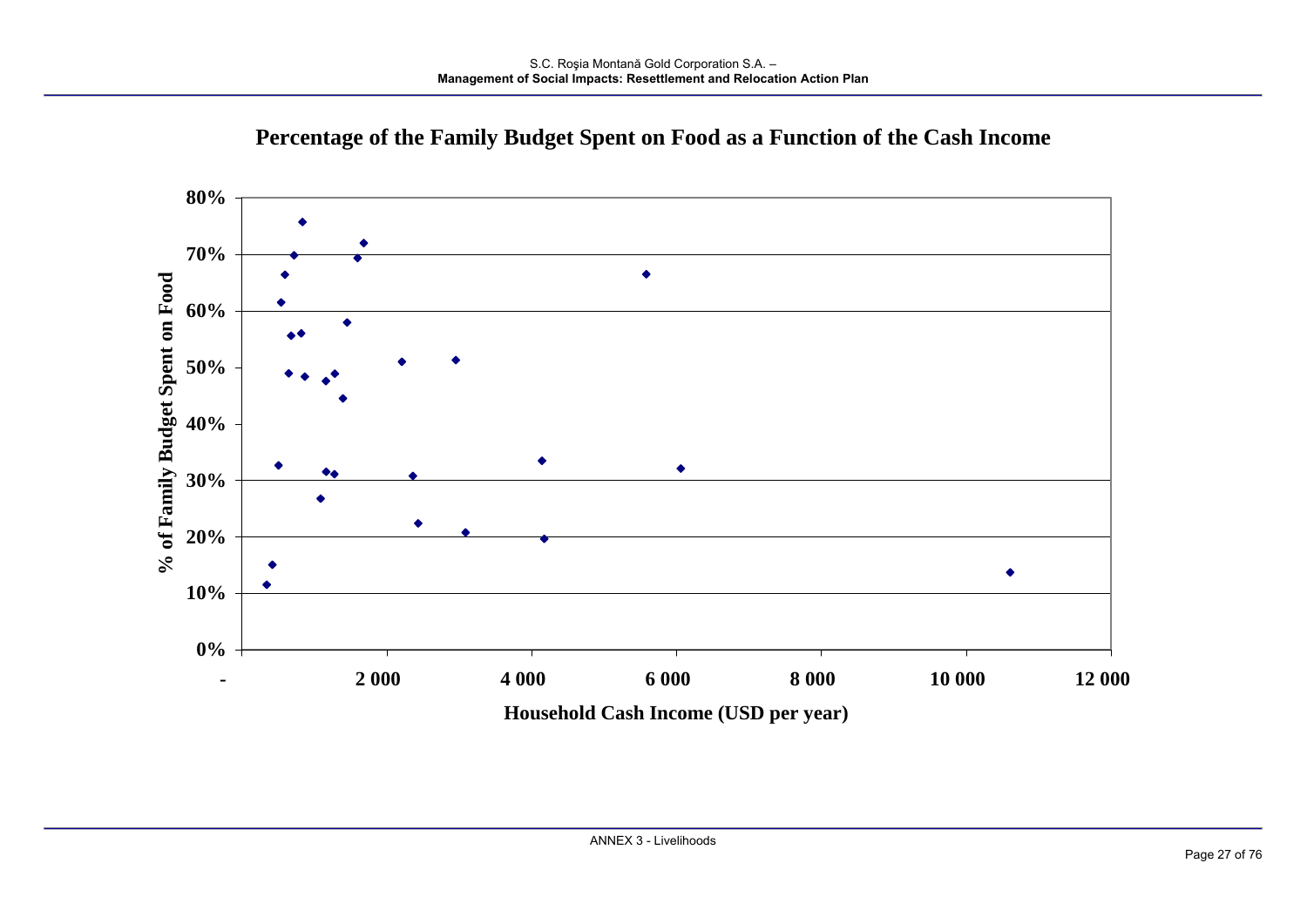# S.C. Roșia Montană Gold Corporation S.A. -<br>Management of Social Impacts: Resettlement and Relocation Action Plan

| <b>ICCV QUESTIONNAIRE</b>                                                                                                                                                                                                     |                                     |            |                                                                                                                                                                                                                                |                         |  |  |  |
|-------------------------------------------------------------------------------------------------------------------------------------------------------------------------------------------------------------------------------|-------------------------------------|------------|--------------------------------------------------------------------------------------------------------------------------------------------------------------------------------------------------------------------------------|-------------------------|--|--|--|
| <b>HOUSEHOLD IDENTIFICATION:</b>                                                                                                                                                                                              |                                     |            |                                                                                                                                                                                                                                |                         |  |  |  |
| LOCALITY: And the state of the state of the state of the state of the state of the state of the state of the state of the state of the state of the state of the state of the state of the state of the state of the state of | TNTERVIEWERS: New York State (1997) |            | DATE: the contract of the contract of the contract of the contract of the contract of the contract of the contract of the contract of the contract of the contract of the contract of the contract of the contract of the cont |                         |  |  |  |
| <b>HOUSEHOLD MEMBERS:</b>                                                                                                                                                                                                     |                                     |            |                                                                                                                                                                                                                                |                         |  |  |  |
| $\sqrt{N^2}$                                                                                                                                                                                                                  | <b>Full Name</b>                    | Sex<br>Age | <b>Relationship to HHH</b>                                                                                                                                                                                                     | <b>Lives where?</b>     |  |  |  |
|                                                                                                                                                                                                                               |                                     | M / F      |                                                                                                                                                                                                                                | Here at home/Elsewhere: |  |  |  |
| 2                                                                                                                                                                                                                             |                                     | M /<br>-F  |                                                                                                                                                                                                                                | Here at home/Elsewhere: |  |  |  |
| $\overline{3}$                                                                                                                                                                                                                |                                     | M /<br>- F |                                                                                                                                                                                                                                | Here at home/Elsewhere: |  |  |  |
| 4                                                                                                                                                                                                                             |                                     | M /<br>-F  |                                                                                                                                                                                                                                | Here at home/Elsewhere: |  |  |  |
| 5                                                                                                                                                                                                                             |                                     | -F<br>M /  |                                                                                                                                                                                                                                | Here at home/Elsewhere: |  |  |  |
| 16                                                                                                                                                                                                                            |                                     | M /<br>-F  |                                                                                                                                                                                                                                | Here at home/Elsewhere: |  |  |  |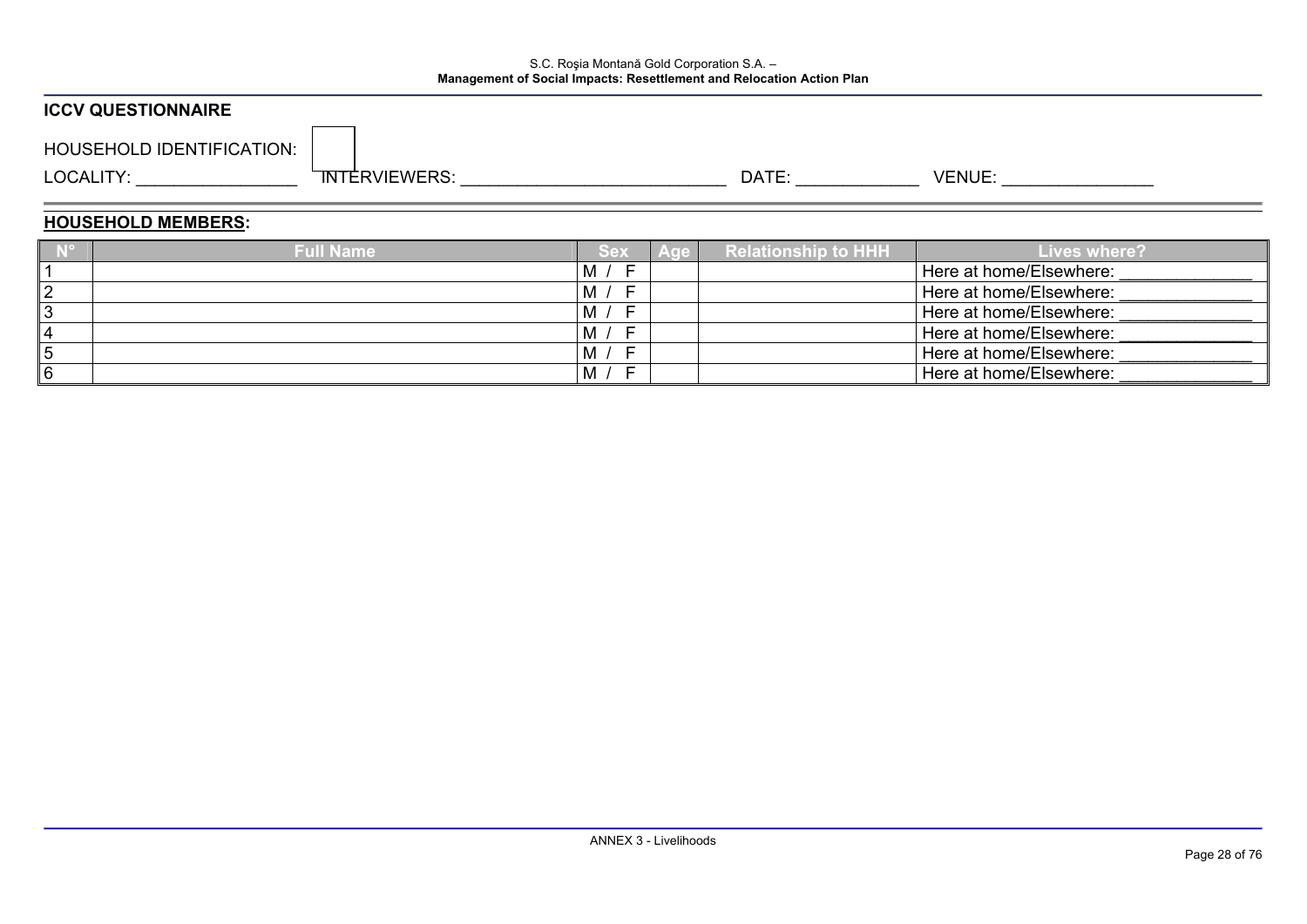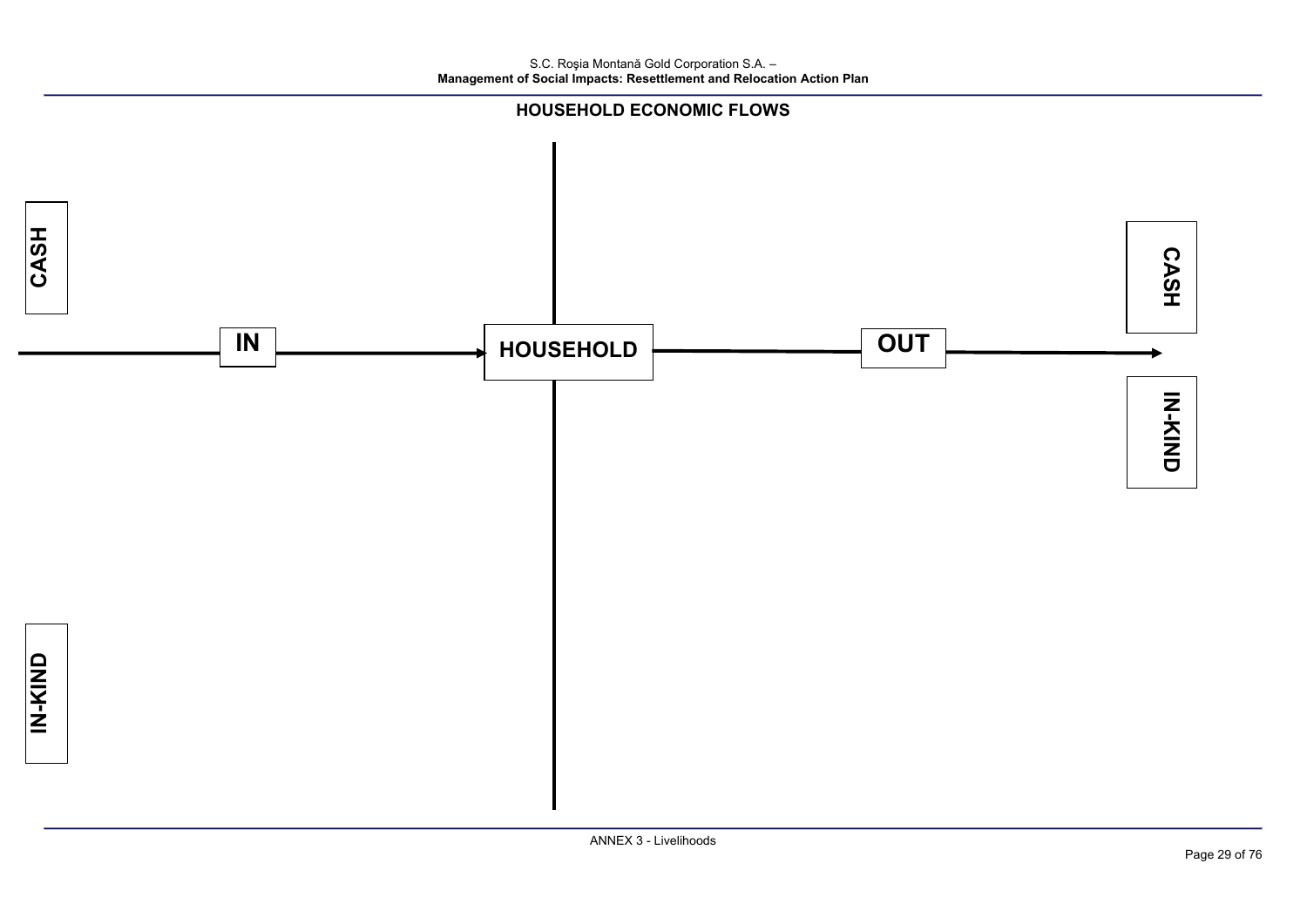# S.C. Rosia Montană Gold Corporation S.A. -<br>Management of Social Impacts: Resettlement and Relocation Action Plan

#### HOUSEHOLD INCOME: List sources of cash income for the whole household – This excludes the non monetarized sources of livelihood – Please be exhaustive

| Source of income | Earner | Amount (Lei per week or per<br>month) | Amount (Lei per year) |
|------------------|--------|---------------------------------------|-----------------------|
|                  |        |                                       |                       |
|                  |        |                                       |                       |
|                  |        |                                       |                       |
|                  |        |                                       |                       |
|                  |        |                                       |                       |
|                  |        |                                       |                       |
|                  |        |                                       |                       |
|                  |        |                                       |                       |
|                  |        |                                       |                       |
|                  |        |                                       |                       |
|                  |        |                                       |                       |
|                  |        |                                       |                       |

#### HOUSEHOLD NON CASH SUBSISTENCE SOURCES: List all sources of NON-Cash subsistence for the whole household – This excludes the monetarized sources of livelihood - Please be exhaustive and include bartering activities and sharecropping

| Source of non cash subsistence | Description of activity and valuation with relevant units |
|--------------------------------|-----------------------------------------------------------|
|                                |                                                           |
|                                |                                                           |
|                                |                                                           |
|                                |                                                           |
|                                |                                                           |
|                                |                                                           |
|                                |                                                           |
|                                |                                                           |
|                                |                                                           |
|                                |                                                           |
|                                |                                                           |
|                                |                                                           |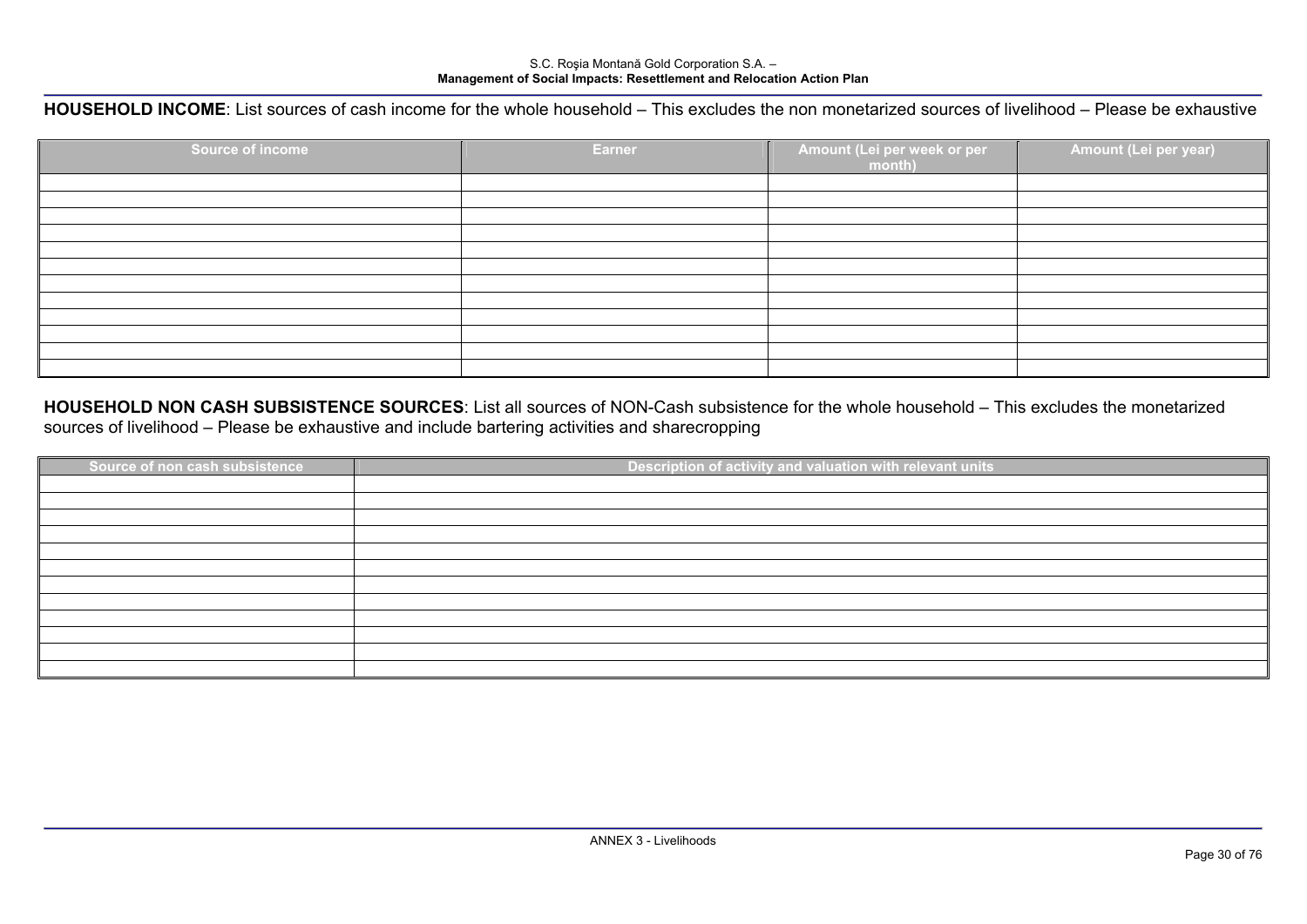# S.C. Rosia Montană Gold Corporation S.A. -<br>Management of Social Impacts: Resettlement and Relocation Action Plan

#### HOUSEHOLD CASH EXPENSES: List sources of cash expenses for the whole household -Please be as exhaustive as possible -Note details and calculations on a separate sheet and group expenses by categories in the table hereunder

| $\sim$ $\sim$<br>Expense: nature and when is it paid | Amount (Lei per week or per<br>month) | Amount (Lei per year) |
|------------------------------------------------------|---------------------------------------|-----------------------|
|                                                      |                                       |                       |
|                                                      |                                       |                       |
|                                                      |                                       |                       |
|                                                      |                                       |                       |
|                                                      |                                       |                       |
|                                                      |                                       |                       |
|                                                      |                                       |                       |
|                                                      |                                       |                       |
|                                                      |                                       |                       |
|                                                      |                                       |                       |
|                                                      |                                       |                       |

#### HOUSEHOLD IN-KIND EXPENSES: List sources of IN-KIND expenses for the whole household -Please be as exhaustive as possible -Note details and calculations on a separate sheet and group expenses by categories in the table hereunder

| Expense: nature and when is it paid | Valuation of activity with relevant units |
|-------------------------------------|-------------------------------------------|
|                                     |                                           |
|                                     |                                           |
|                                     |                                           |
|                                     |                                           |
|                                     |                                           |
|                                     |                                           |
|                                     |                                           |
|                                     |                                           |
|                                     |                                           |
|                                     |                                           |
|                                     |                                           |
|                                     |                                           |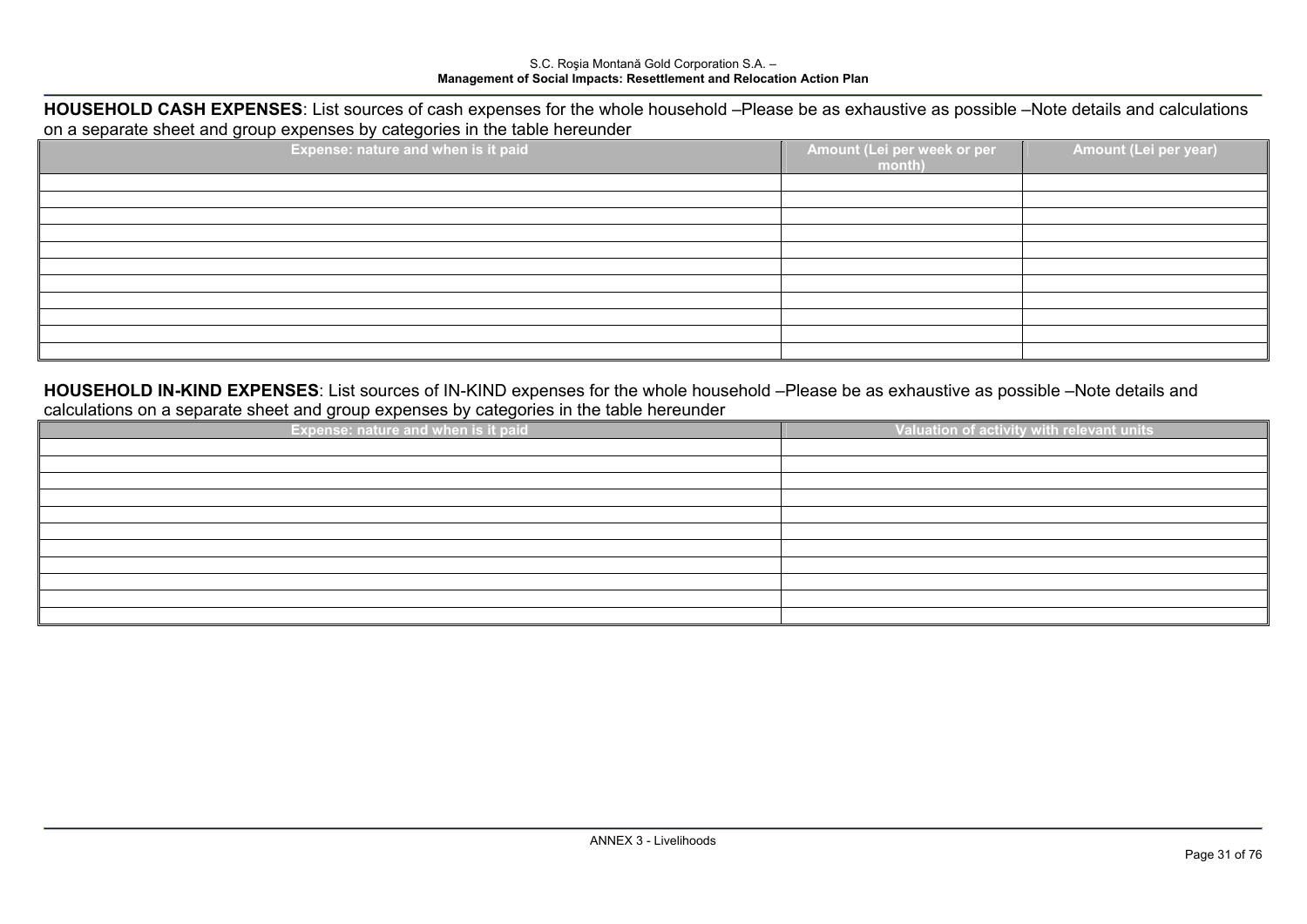# S.C. Roșia Montană Gold Corporation S.A. -<br>Management of Social Impacts: Resettlement and Relocation Action Plan

| <b>HOUSEHOLD CASH BUDGET:</b>                                               |              |  |
|-----------------------------------------------------------------------------|--------------|--|
| Sum of yearly cash income:                                                  | Lei per year |  |
| Sum of yearly cash expenses:                                                | Lei per year |  |
| Balance:                                                                    | Lei per year |  |
| Comments on the balance:<br>(and corrections on the above tables if needed) |              |  |

#### **DIFFICULTIES:**

 $\blacksquare$ What exceptional economic difficulties did your household experience in the last 5 years if any:

How did you cope with these difficulties: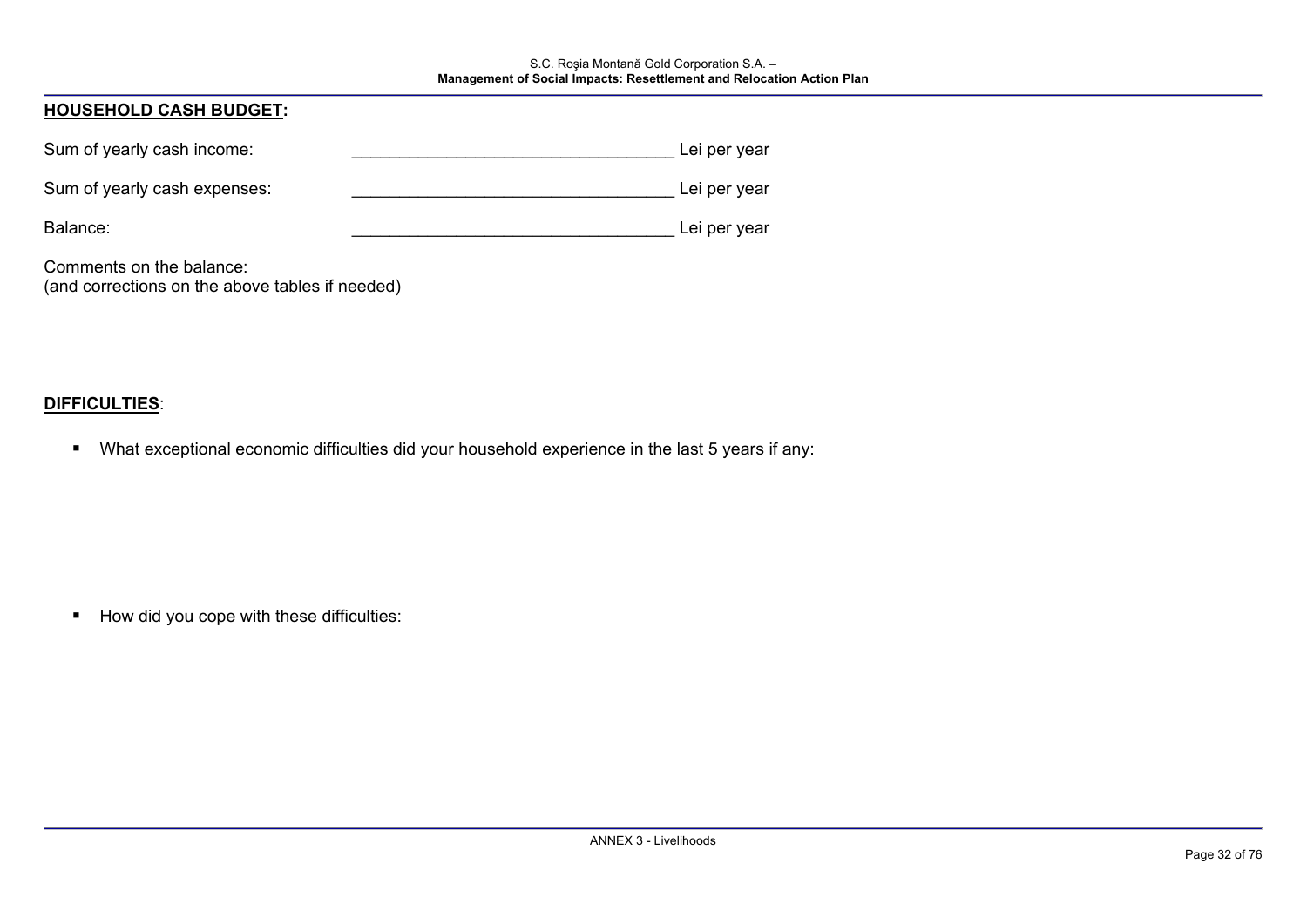# **4 ANNEX 4 – Businesses**

### **4.1 Identification and Number of Businesses**

The Tax Inspectorate in Abrud initially provided a list of 36 businesses in the area that are registered and pay taxes. Some of these were in fact found to be outside of the Project-Affected Area, while others had to be added, and the final number of affected businesses is 34. The data on all 34 businesses surveyed can be found in the table hereunder. Some businesses may include several different establishments. For instance, one particular individual has one grocery store, one bar and a combination bar/grocery store in Roşia Montană, all registered under the same private limited company. This has been considered as one single "business" for the purpose of this report.

#### *4.1.1 Type and Activities of Businesses*

Out of the 34 businesses, 12 are Physical Persons (PF), 9 are Family Associations (AF), and 13 are Registered Limited Companies (SRL).

Most of the businesses are groceries or general stores (16), bars (4), or a combination of those two (3). Other retail and service-based activities are locksmith, hairdresser, car repair, shoe repair, doctor's practice, second hand clothes store, funeral wreaths, musicians and transportation. Businesses in processing, production and manufacturing include protective work clothing, fish farming, roof tiles and wood plank processing.

#### *4.1.2 Size of Businesses*

Businesses surveyed are small, with 66% with a turnover of less than USD 5,000 for year 2001. The graph opposite shows the distribution of businesses by turnover:



As yet, information on turnover has not been cross-checked with tax documentation and other official data. All business owners have provided RMGC with business turnover data. However, owners usually do not want to provide RMGC with net profit figures. Many of the businesses claimed a substantial increase in turnover for 2002. Some may have experienced a certain growth in activity due to the economic stimulus provided by RMGC, but it is also possible that others have inflated their turnover in anticipation of compensation.

#### *4.1.3 Business-Persons' Plans*

Few of the business owners wanted to or were able to articulate their future business plans and needs. It appears that a number of business owners have expectations of substantial cash compensation from RMGC, that would almost enable their permanent retirement and that they do not focus on making business development plans for the time being.

PF: Physical Person AF: Family Association SRL: Limited Liability Company SA: Private Limited Company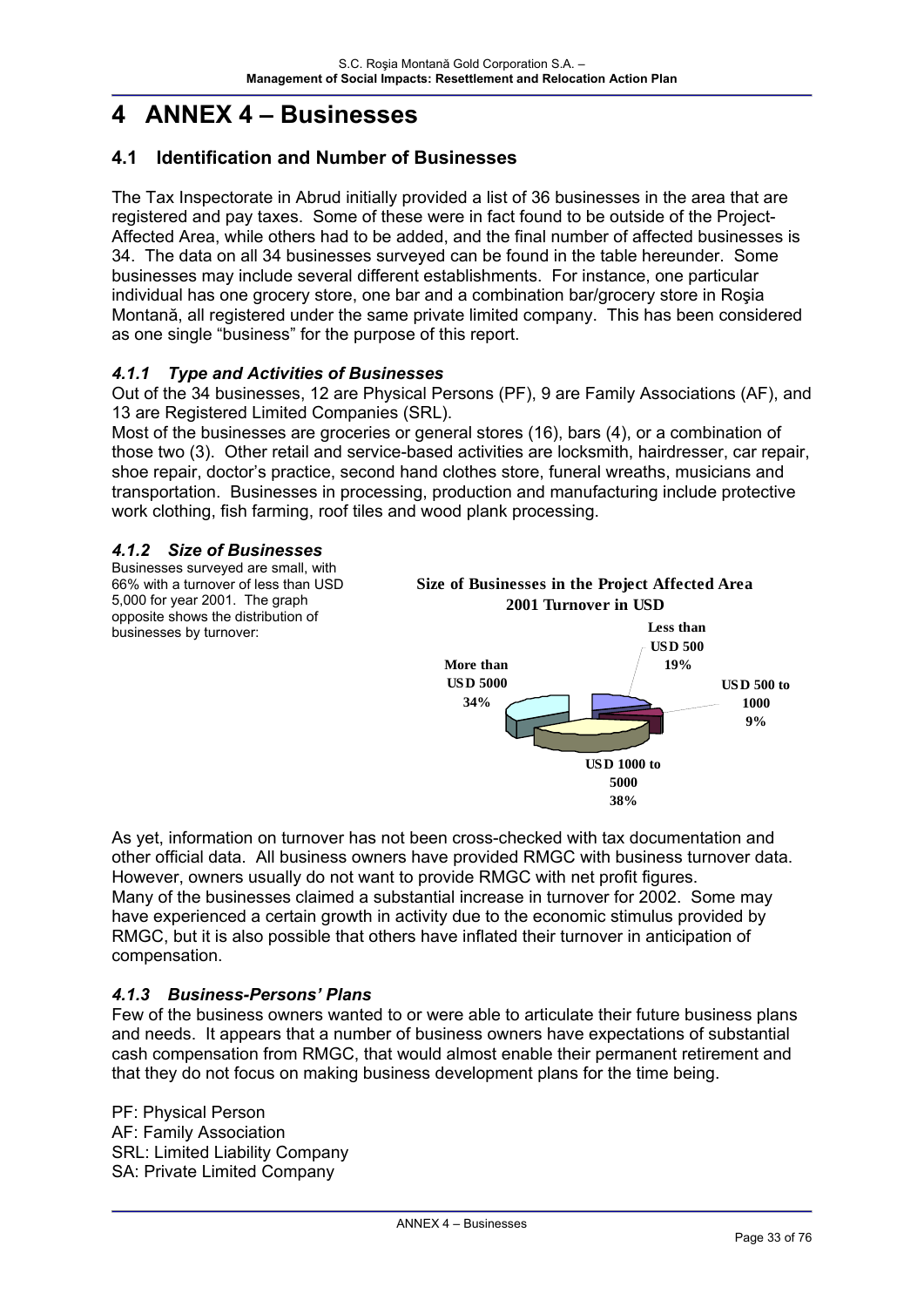S.C. Roșia Montană Gold Corporation S.A. -<br>Management of Social Impacts: Resettlement and Relocation Action Plan

|                | Legal<br><b>Status</b> | <b>Owner</b><br>Gender | <b>Owner</b><br>Age | <b>Type of activity</b>                                                                     | <b>Location</b>               | <b>Years in</b><br>business | Turnover 2001<br>(Leis) | Turnover 2001<br>(USD) |
|----------------|------------------------|------------------------|---------------------|---------------------------------------------------------------------------------------------|-------------------------------|-----------------------------|-------------------------|------------------------|
| 1              | PF                     | F                      | 46                  | Hairdresser                                                                                 | Rosia Montana                 | 9                           | 12 200 000              | 370                    |
| $\overline{2}$ | <b>SRL</b>             | M                      | 41                  | General store; Shop Rosia Montana<br>and bar; Bar;<br>Restaurant                            |                               | 8                           | 5 431 325 000           | 164 586                |
| 3              | <b>SRL</b>             | F                      | 59                  | Pharmacy                                                                                    | Rosia Montana                 | 10                          | 711 591 000             | 21 563                 |
| 4              | PF                     | M                      | 78                  | Shoe repairs                                                                                |                               | 12                          | 4 900 000               | 148                    |
| 5              | <b>SRL</b>             | F                      |                     | 2 general stores;<br>Corna valley and<br>Corna Sat; Bar                                     | Corna                         | 5                           | 383 107 000             | 11 609                 |
| 6              | PF                     | M                      | 75                  | Carpentry<br>Workshop                                                                       | Corna                         | 10                          | 8 600 000               | 261                    |
| 7              | <b>SRL</b>             | M                      | 47                  | General store;                                                                              | Rosia Montana                 | $\overline{7}$              | 80 000 000              | 2 4 2 4                |
| 8              | <b>SRL</b>             | M                      | 54                  | General store; bar<br>Corna                                                                 | Rosia Montana                 | N/A                         | N/A                     | N/A                    |
| 9              | AF                     | M                      | Iо                  | Wood / timber<br>storage                                                                    | <b>Bucium Valea</b><br>Poieni | 3                           | 750 000 000             | 22727                  |
|                | 10 SRL                 | M                      | 44                  | Leather Processing<br>protection<br>equipment and<br>garments - Car<br>repair service in RM | Rosia Montana                 | 11                          | 306 602 000             | 9 2 9 1                |
|                | <b>11 AF</b>           | M                      | 10                  | Musician (weddings Gura Corneii<br>etc.)                                                    |                               | 8                           | 50 000 000              | 1515                   |
|                | 12 SRL                 | M/F                    | Ю                   | General store                                                                               | Rosia Montana                 | 3                           | 138 000 000             | 4 182                  |
|                | $13$ PF                | M                      | 70                  | Car repairs garage                                                                          | Rosia Montana                 | 12                          | 4 900 000               | 148                    |
|                | 14 PF                  | M                      | 35                  | Musician (weddings Rosia Montana<br>etc.)                                                   |                               | 7                           | 36 000 000              | 1 0 9 1                |
|                | 15 SRL                 | M                      | o                   | 2 General Stores                                                                            | Rosia Montana                 | 9                           | 681 543 000             | 20 653                 |
|                | 16SRL                  | F                      | 37                  | General store and<br>bar                                                                    | Rosia Montana                 | 7                           | 62 469 000              | 1893                   |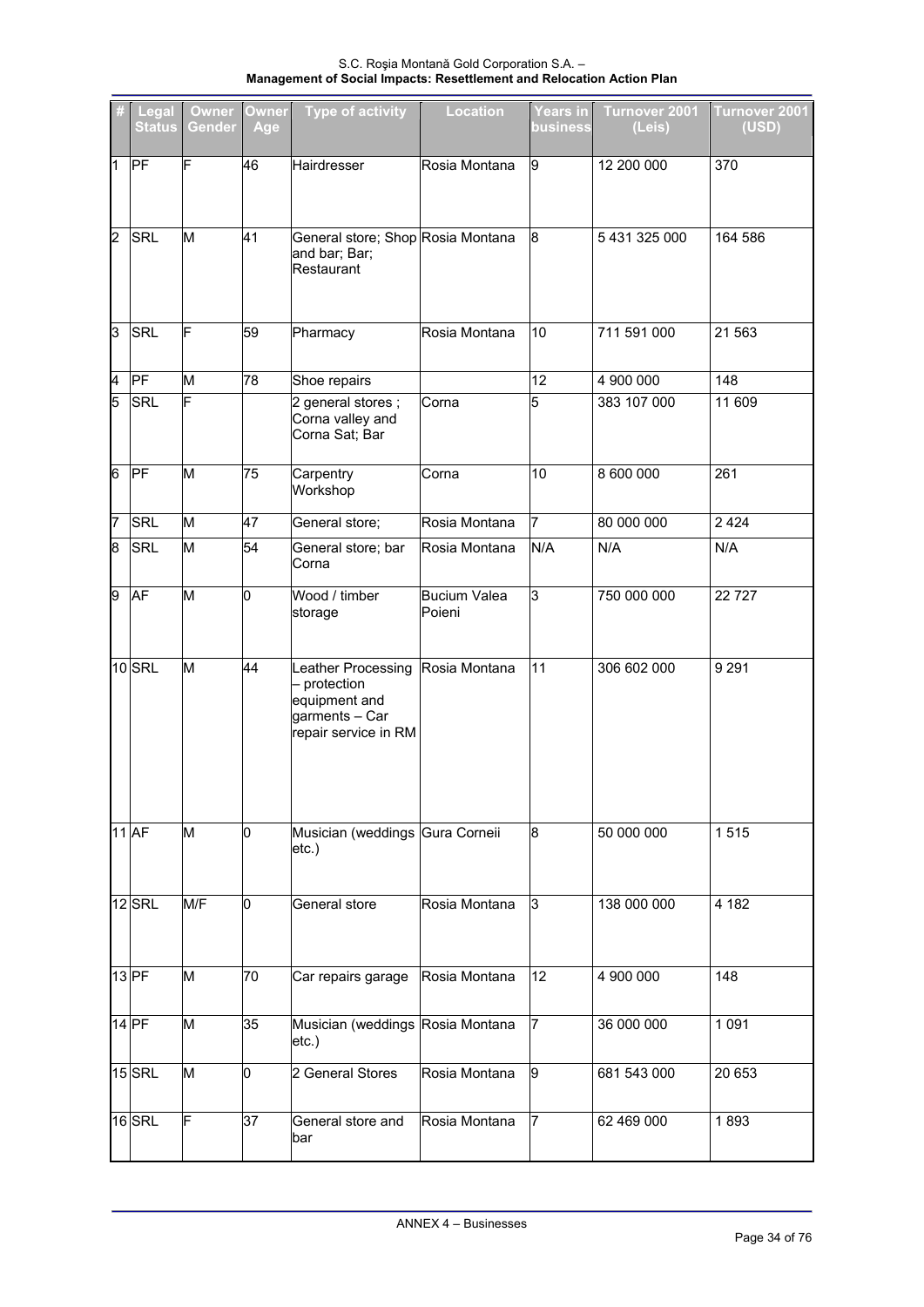S.C. Roșia Montană Gold Corporation S.A. -<br>Management of Social Impacts: Resettlement and Relocation Action Plan

| Legal<br><b>Status</b> | Owner<br><b>Gender</b>  | Owner<br>Age | <b>Type of activity</b>                                                       | <b>Location</b> | Years in<br>business | Turnover 2001<br>(Leis) | Turnover 2001<br>(USD) |
|------------------------|-------------------------|--------------|-------------------------------------------------------------------------------|-----------------|----------------------|-------------------------|------------------------|
| 17 AF                  | IF                      | 0            | General store                                                                 | Rosia Montana   | 4                    | 70 000 000              | 2 1 2 1                |
| 18 PF                  | F                       | 43           | Bar                                                                           | Tarina          | 6                    | 51 381 000              | 1557                   |
| 19 PF                  | F                       | 38           | Bar and shop<br>(Closed?)                                                     | Rosia Montana   | 8                    | 68 000 000              | 2 0 6 1                |
| 20 PF                  | F                       | 34           | General store                                                                 | Rosia Montana   | 8                    | 28 770 000              | 872                    |
| 21 AF                  | F                       | 42           | General store                                                                 | Rosia Montana   | 2                    | 700 000 000             | 21 21 2                |
| <b>22 SRL</b>          | F                       | 40           | General store + bar Rosia Montana                                             |                 | 5                    | 64 713 000              | 1961                   |
| 23 PF                  | M                       | 34           | 2 general stores                                                              | Rosia Montana   | IЗ                   | 555 431 000             | 16831                  |
| 24 AF                  | F                       | 68           | General store                                                                 | Rosia Montana   | 4                    | 70 000 000              | 2 1 2 1                |
| 25 PF                  | M                       | 63           | <b>Funeral wreaths</b>                                                        | Rosia Montana   | 9                    | 3 300 000               | 100                    |
| 26 PF                  | M                       | 45           | Musician                                                                      | Rosia Montana   | 10                   | 120 000 000             | 3636                   |
| 27 PF                  | M                       | 46           | Produces roof tiles                                                           | Rosia Montana   | 9                    | 13 596 000              | 412                    |
| 28 PF                  | F                       | 53           | Sale of 2nd hand<br>clothes                                                   | Rosia Montana   | 11                   | 24 486 000              | 742                    |
| 29 SA                  |                         |              | 2 grocery stores                                                              | Rosia Montana   | $\mathbf 1$          | 1 058 970 000           | 32 090                 |
| 30 SRL                 | $\overline{\mathsf{M}}$ | 37           | General Store;<br>Garment<br>Workshop(+ shop in<br>Abrud and in Baia<br>Mare) | Rosia Montana   | $\overline{7}$       | 177 000 000             | 5 3 6 4                |
| 31 PF                  | F                       | 47           | Tailor                                                                        | Rosia Montana   | 11                   | 3 500 000               | 120                    |
| 32 SRL                 | M                       | 20           | Fish ponds and<br>transport                                                   | Rosia Montana   | 1                    | 0                       | O                      |
| $33$ PF                | M                       | 43           | Medical practice                                                              | Rosia Montana   | 3                    | 152 671 553             | 5 2 5 4                |
| $34$ SRL               | F                       | 33           | Financial audit                                                               | Rosia Montana   | $\overline{2}$       | 124 883 000             | 4 297                  |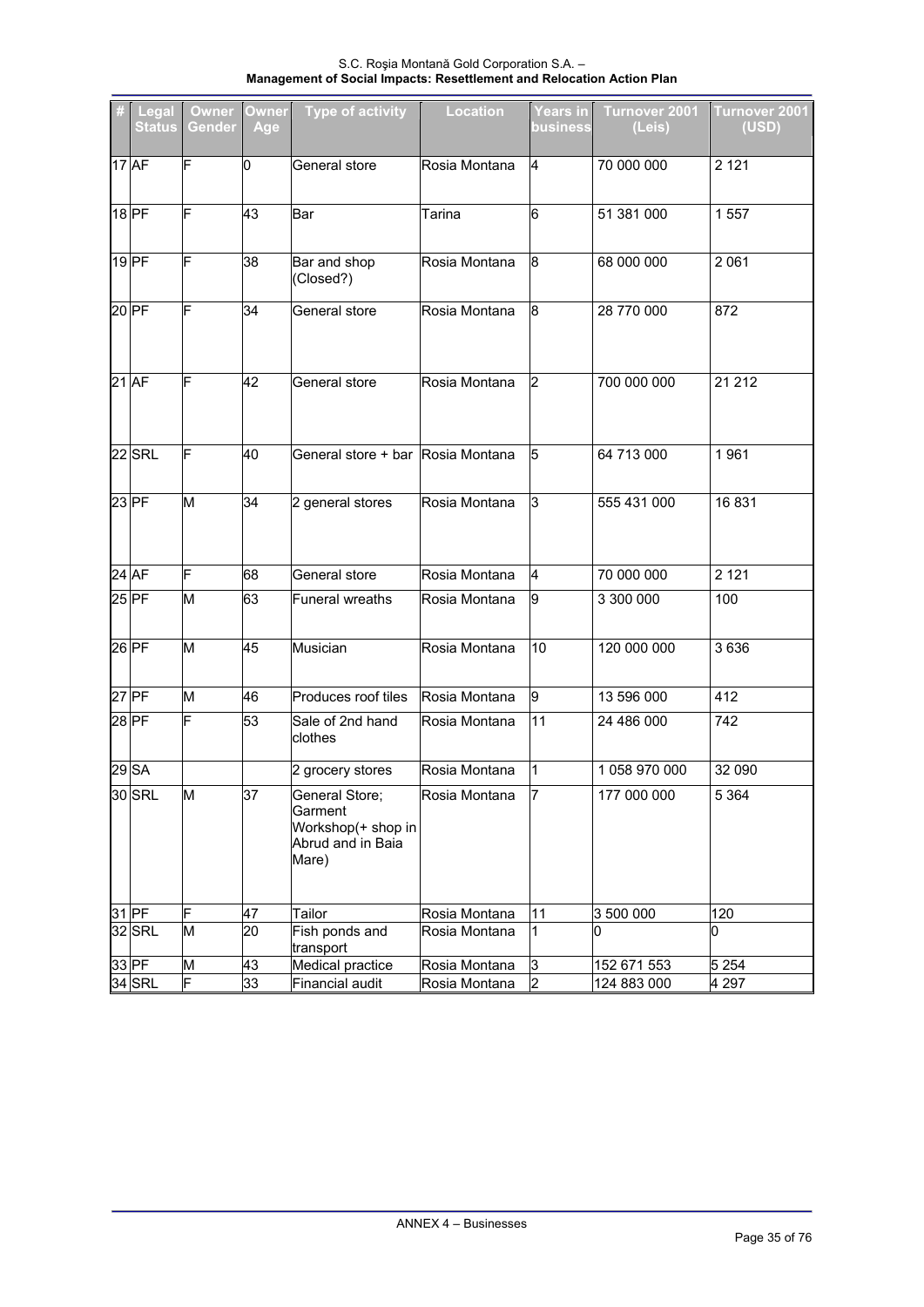# **5 ANNEX 5 – Health Data**

# **5.1 Health STATUS of the Population in the Project Area**

According to RMGC's socio-economic survey of 247 households (July 2002), 62% of households had one or more members who sought medical attention for serious illnesses in the past year. The conditions for which these household members sought attention are, in order priority: lung disease, heart condition, arthritis/rheumatism, hypertension, diabetes, kidney disease, gastrointestinal and psychological conditions. Lifestyle problems identified as causes of the above health problems include occupational hazards (particularly mining), a fatty diet, stress and alcoholism.

The vast majority (89%) of individuals in the affected communities do not have medical insurance and attend conventional hospitals and clinics for treatment.

The main health problems faced by the community and their underlying causes as listed by key leaders match very closely those identified by household respondents.

The main health care problems identified by key leaders included lack of equipment, lack of medicines and lack of personnel (shortages as well as training).

A report by the Abrud public hospital also indicates that the health professionals in the area believe that health in general is deteriorating. This is consistent with national trends and could be in relation with the degradation in the quality of public health services and their increasing cost.

Existing mining and ore processing facilities are in poor condition and pose safety hazards to workers, but occupational diseases and incidents are not distinguished in the available health data.

# **5.2 Reasons For Medical Consultations**

The following sketch results from treatment of the information collected by RMGC (247 questionnaires in the Project-Affected Area):



# **5.3 Summary Report by the Hospital of Abrud**

The Abrud Hospital provided the following sketch of the health situation in the area:

 The hospital serves approximately 20 363 people in the area. About 43.3% of this population is actively employed and 56.7% are retired, students or unemployed.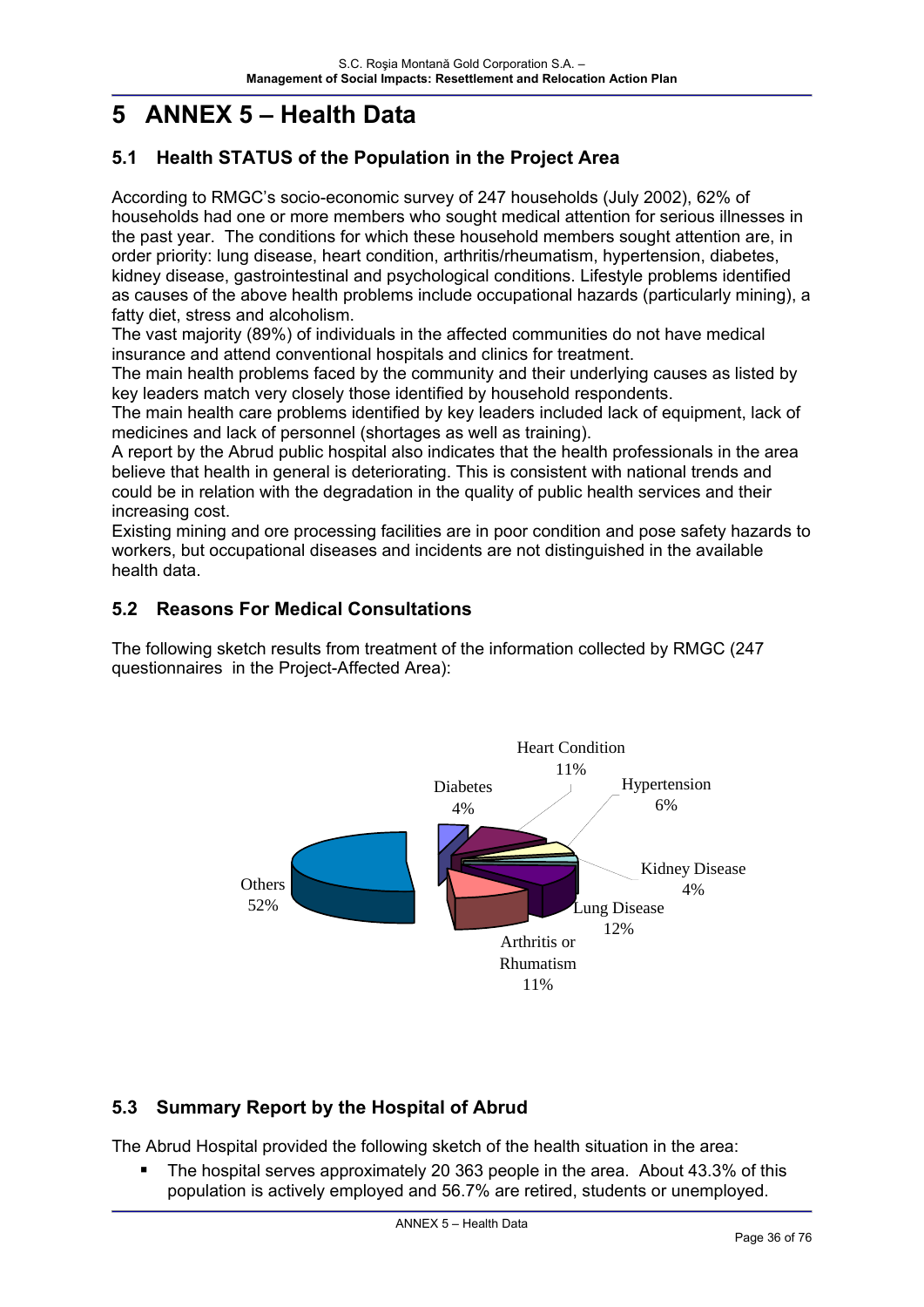- An analysis of temporary work disability over the last five years shows an increasing trend in the number of people reporting to the hospital for such, while the average number of employees is decreasing. The top ten reasons for temporary disability in 2001 were: trauma, tuberculosis, pulmonary chronic obstructive diseases, chronic pulmonary cord (heart) diseases, circulatory system diseases, osteoid-articulation system diseases, digestive system diseases, genital- urinary system diseases, renal insufficiency, mental and behavioural problems and skin diseases.
- In the past five years, general mortality and infant mortality (0-1 year) have increased considerably. By the hospital's estimates, the natural increase of the population went down. Most of the deaths were caused by respiratory system diseases and circulatory system diseases. The highest rate of infant mortality was registered in 2001 (9 cases) of which the main cause was congenital malformation.
- On average, women give birth to 170 children and there are 30 deaths per year in the hospital.
- On average the hospital conducts 16 000 consultations and some 6 100 7 000 patients are admitted to the hospital per year.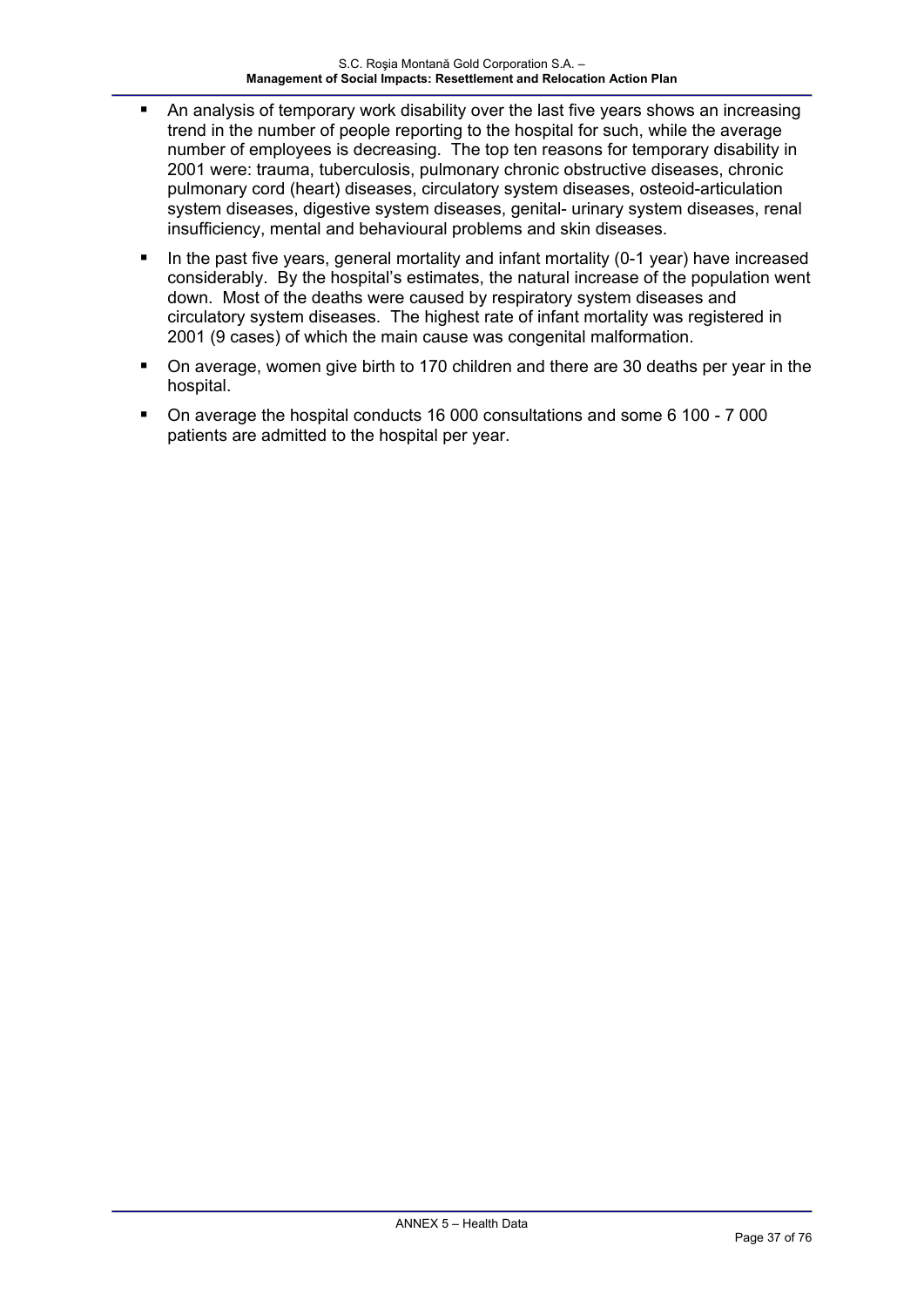# **6 ANNEX 6 – Non Governmental Organizations and Community-Based Organizations**

## **6.1 Non Governmental Organizations**

## *6.1.1 International Organizations*

Some foreign NGOs are active in Abrud in providing financial aid to the three social assistance institutions of the city (institution for disabled children, orphanage, institution for aged persons).

Greenpeace, an international environment activist organization, has an international ongoing campaign on East European water courses and has been active in Romania in this perspective, with various actions targeting the mining sector as a follow-up to the Baia Mare incident. Greenpeace has organized several anti-Roşia Montană Project demonstrations in 2002, and is linked to the local opposition to the Project.

### *6.1.2 Local Organizations Non Related to the Project*

*Albamont*, an environment-oriented NGO from Albă Iulia, organized an environment cleanup action in Roşia Montană (garbage collection), but has not developed a permanent presence in the area or cooperation with a local organization.

Several local associations have been identified:

- *Eco Punct* is an environment oriented association initiated by two schoolteachers from the Abrud high school. The pupils from this school participated to the activities like cleaning the environment (in the Abrud neighbour area), and the arrangement of a park in the court of the high school;
- The *Sportive Association Montana,* initiated by a schoolteacher, aims at assisting children from Abrud in training for skiing;
- The *Non Profit Organization for Mountain Tourism Abrom* is an NGO set up in 1997 with the objective of developing rural tourism in the area, combined with a charityoriented component. The association developed periodic actions like helping poor families and offering gifts for school children on important Christian holidays (Easter, Christmas). It also organizes a competition for children on June  $1<sup>st</sup>$  every year;
- The *Sportive Association Fair Play* is an NGO set up by a former car race pilot from Abrud, with the objective of organizing car and motorcycle races in the area;
- The *Charity Association Judica* set up by a family from Abrud, with the purpose of helping the poorest families from the city, but it appears that the activity of this NGO substantially decreased.

All these organizations have rather small scale activities, not beyond the immediate area, reduced number of active members and are dependent on the founding leader/leaders.

The *Association of Bovine Breeders* has been created in 2002 in Abrud to stimulate bovine breeding in the area, taking into account that the cattle tend to decrease in numbers.

#### *6.1.3 Local Organizations Related to the Project*

The development of a large foreign investment in the area has triggered more local activism. Three new NGOs were set up and one is waiting to become effective:

 *Alburnus Maior* was set up in Roşia Montană village in 2000 in reaction to the information delivered by the Project which was perceived as unfair by Alburnus Maior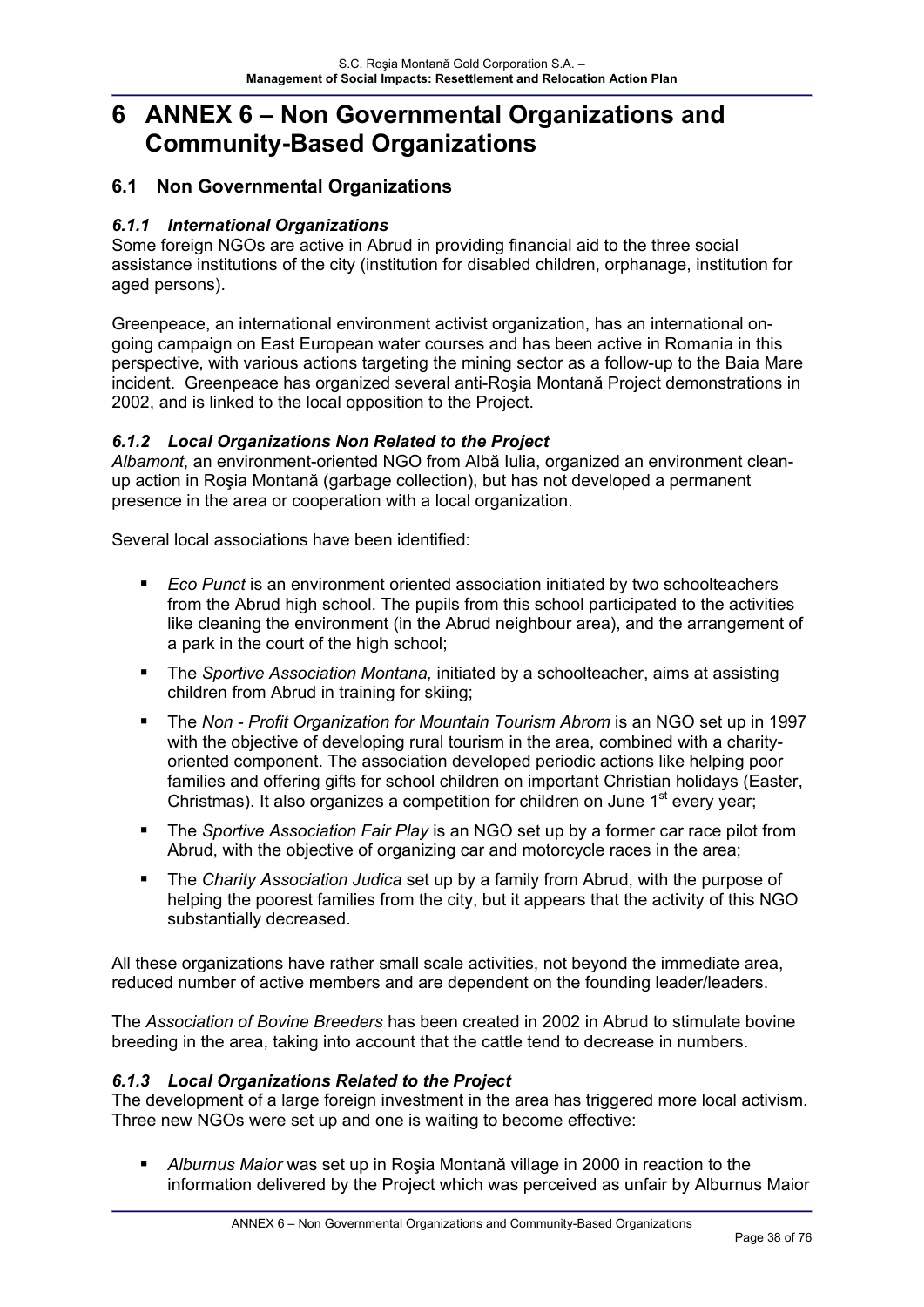and with the proposed intention of protecting the rights (especially those related to real estate) of the affected inhabitants. Alburnus Maior is now clearly and consistently opposing the Project.

 *Pro Roşia Montană* Association appeared later as a reaction to Alburnus Maior, and represents, as the name suggests, the supporting position for the Project. The members of this association are generally young people, some of them employed by RMGC.

Neither of these two organizations seems to have a large audience within the general population of Roşia Montană.

 The *Employers' Association of Abrud and Roşia Montană* is a businesspersons' association that will shortly become effective (legal documentation has already been submitted). It aims at protecting and advocating for the business community from Abrud and Roşia Montană, in the perspective of the future opportunities in the area.

# **6.2 Community-Based Organizations in Abrud and Roşia Montană**

According to research accomplished in Romania in 2000  $(^5)$ , the CBOs from rural areas can be classified into three main categories:

- Organizations associated with state institutions, a category including mainly the parents committees organized around schools,
- Organizations associated with specific projects developed by different institutions like the Romanian Social Development Found, PHARE programs, international or national NGOs,
- More or less traditional associations, unrelated with state institutions or specific projects, like religious chorals, parish committees, neighbourhood communities etc.

For Abrud and Roşia Montană area, only CBOs from the first and third categories were identified: the parents committees around schools and the parish councils seem to be the only active organizations.

The parents committees include one for each class and one for the entire school. They are elected yearly. Their activities are related to the school (like changing the benches in a classroom, or organizing repairs to the school building etc) and take place mainly at the initiative of the school directors or teachers, responding to the schools' needs.

The organizations around the churches are generally involved in activities related with religious life, specific projects related to the church (like repainting the building etc), sometimes charity purposes, under direct coordination of the priests.

1

5

D. Sandu, M. Stanculescu, M. Serban (2000), "Social Assessment for Rural development project", World Bank: 31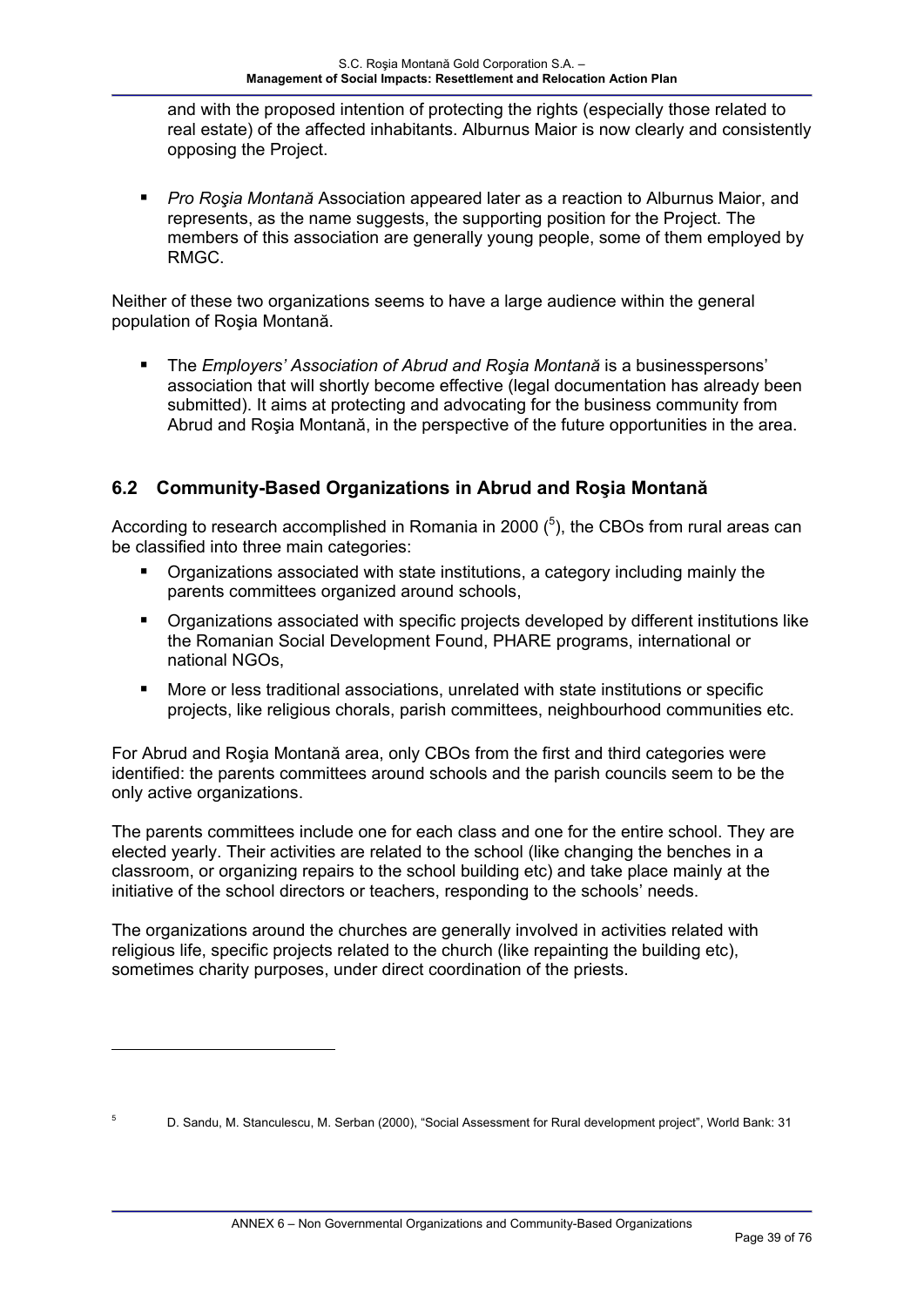# **7 ANNEX 7 – Results of Focus Group Discussions**

## **7.1 Assessment of RMGC's Information**

As a general tendency, the majority of interviewed subjects perceive the information regarding RMGC Project and the Company itself as insufficient, unclear and, sometimes, contradictory. Between subject categories, the best informed are businesspersons, and especially those from Alba Iulia. In order of importance, for most of the subjects, the informative sources are the followings:

- information networks (neighbours, acquaintances, friends, etc);
- **numedia channels (television, radio and newspapers, especially the local press);**
- **•** public meetings organized by RMGC or meetings with local personalities (Mayors, Company Directors).

The majority of subjects either did not hear of, or did not consider the Roşia Montană Information Centre as a real source of information regarding the RMGC Project. A few subjects which have a relationship/friendship with local authority representatives (Mayors) or with company representatives, had more knowledge about this centre then the others. The subjects did not spontaneously mention Roşia Montană Information Centre as an information source. Some subjects consider that this centre, due to its ocation, has a limited audience and is intended for Roşia Montană inhabitants only. A few subjects are considering this centre as a low credibility source, because it is sustaining "Eurogold's" interests6. Most of the subjects are considering that the best way to obtain credible information about RMGC Project would be through public meetings with the company and some local authority representatives. Moreover, some subjects suggest that trusted public persons (such as the Minister of Environment or Romanian scientists and specialists on environmental problems) could disseminate credible information about the Project.

The trust of the majority of the subjects vis-à-vis the media sources is low. A higher trust rate is accorded to informative networks. In subjects' perception, national newspapers are more trustworthy than the local newspapers.

Need for information is mainly felt in two directions: the potential environmental impacts of RMGC's Project and the way in which this investment will involve the local working force. Other specific themes of interest for subjects can be summarized as follows:

- $\blacksquare$  the technology that will be used,
- ore extraction methodologies;

 $\overline{a}$ 

- potential environmental risks: pollution effects (pollution rate and forms) and areas affected by this pollution;
- **Minvest and its employees' future.**

## **7.2 Perception of RMGC and the Project**

The Company's image is reflected in different ways in the perception of discussion participants.

 Youths have, generally, a positive image of the Company, based on the following: it is a big and strong company, which offers good salaries, it has considerable financial

<sup>6</sup> Many participants in the FGDs are referring to RMGC under its former name of Eurogold.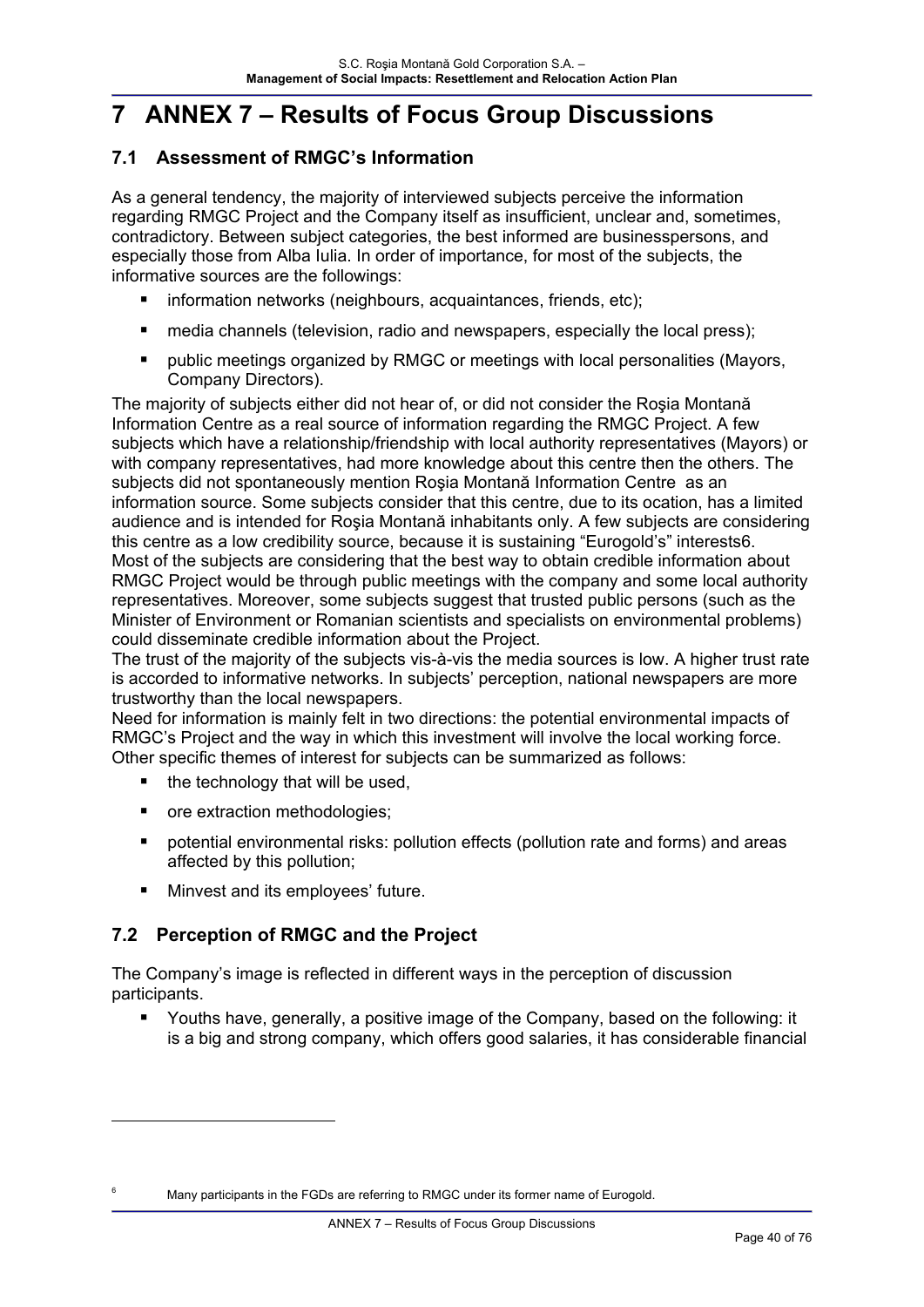capital $^7$  and qualified personnel. However, youths perceive as strongly negative the employment procedures which they perceive as unfair.

- Adults, males and females, have a negative impression of the Company. The way the hiring is perceived to have been done is the basis for this negative image (short term employment, perception that promises regarding employment are unkept, etc.). A notable exception is the Rroma population, who have a positive image of the Company, perceived as a potential employer. The Rromas have high expectations regarding employment opportunities.
- Pensioners have an ambivalent image of the Company: on the one hand, they appreciate the Company's involvement in local social life (road rehabilitation, bus for children, help for the local council, etc.) and, on the other hand, the foreign origin of the investor makes them reserved.
- **Businesspersons generally**<sup>8</sup> have a good image of the Company, in strong correlation with the expected level of investments that will most likely take place in the area.

Some subjects are raising , as an argument against the company, the fact that it has caused high pollution in countries like Turkey, Ethiopia, and South Africa.

## **7.3 Expectations vis-à-vis RMGC's Project**

1

There are two criteria through which subjects are judging RMGC's Project:

- perceived balance of benefits and risks, and
- **If** longer term perspectives versus short term perspectives.

As a general tendency, the youths, the Rromas and the businesspersons are favourable to the Project.

The Rromas are favourable to the Project if the company will employ a certain number of them (in this case, the environmental issues become of secondary importance to them). The youths - especially males – indicate that they are favourable to the Project if there is a "rational exploitation" of ore, in a long term perspective. They have high expectations from RMGC Project. They hope to obtain well-paid jobs, and are of the opinion that this area has no other development perspectives. With all these, especially female subjects are considering that the development of RMGC Project involves long-term social and environmental risks (less population in the area, social polarization). Roma youths put forward some environmental risks but they prefer to stay in the area and get jobs. However, they fear that they might be disadvantaged and discriminated against in terms of employment.

Businesspersons consider RMGC Project as an opportunity in an area with otherwise few development perspectives and poor business environment. Small investors believe that the investments in this area could affect positively the business, mainly through the growth of locals' incomes and increased spending. New jobs and the resulting growth of living standard represent for them the main benefit. With all these, businesspersons (both smaller and larger ones) are reserved about the long-term destiny of this area.

A majority of the subjects aged between 30-50 years consider that in the short term the project will be beneficial to this area (people will have jobs, area will develop), but, after the end of the project, the area could be environmentally and socially "dead". Females from both age categories investigated are perceiving RMGC's project in a negative way, especially the loss of the Roman heritage and the local natural landscapes. For pensioners, the pollution problem is a central one in acceptance of any development of a mining project in Rosia

<sup>7</sup> For instance, events sponsored by the company are mentioned as positive benefits, as well as other benefits given by the company to the public benefit: high school youths ball, help (food supplies) for holidays (Easter), etc. 8 Exceptions are businesspersons with smaller businesses.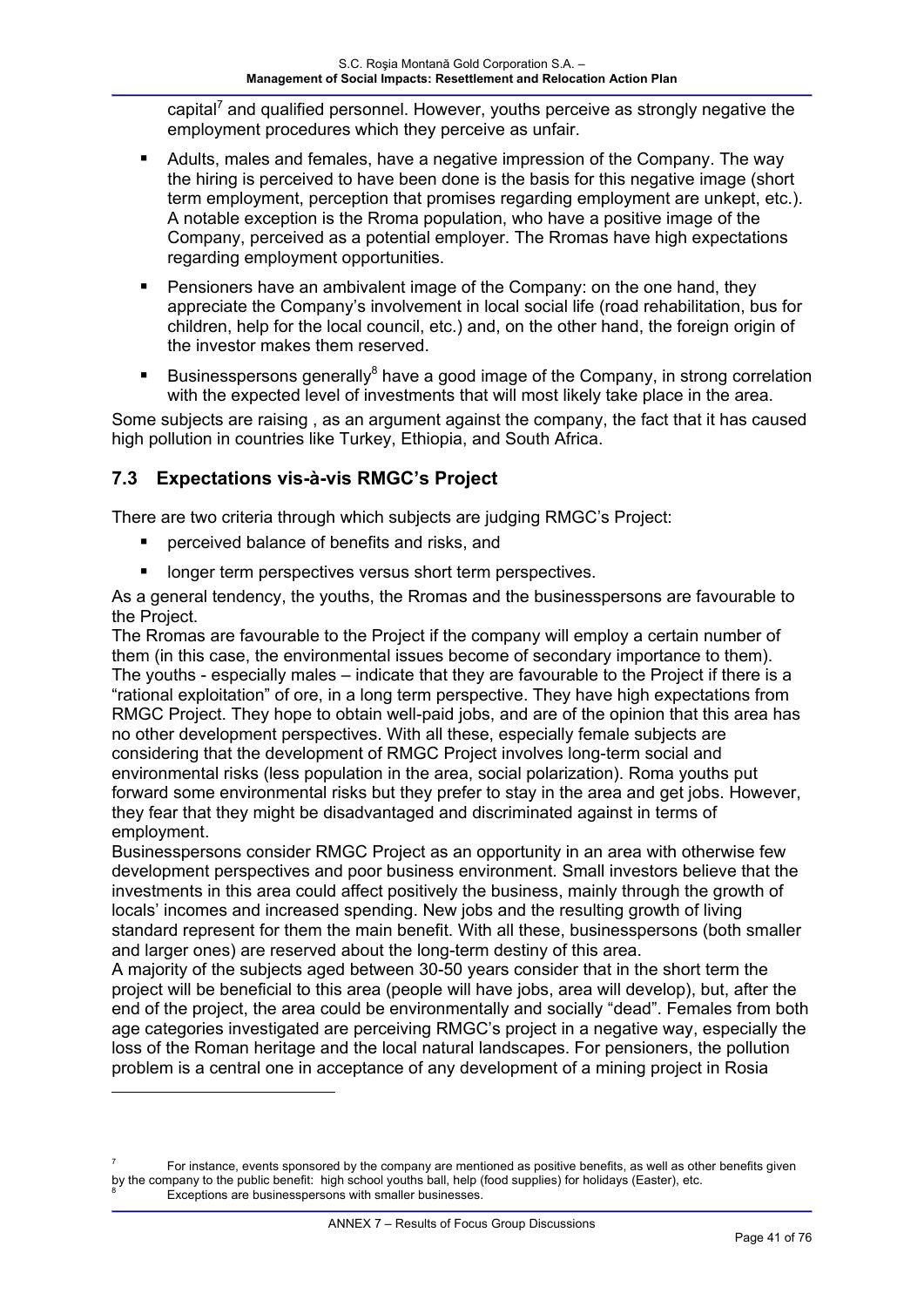Montana. Long-term environmental risks seem to place the pensioners in an unfavorable position regarding the project. Some of the pensioners are of the opinion that the State should keep the monopoly over the Rosia Montana's resources.

The majority of the subjects are prepared to accept RMGC Project's environmental impacts, as long they are dealt with according to Romanian and international (EU) standards. Regarding social impacts, and especially resettlement, the subjects are prepared to accept them as long as RMGC's Project brings otherwise benefits to them or their families. Most subjects would prefer RMGC's Project to be staged in such a way that it could last longer (over 20 to 30 years).

## **7.4 Participants' Suggestions**

The following have been expressed by the participants in the FGDs as suggestions to RMGC:

- Continuous and truthful information by the company regarding RMGC Project development;
- **Employment of the work force from the neighbouring localities, with a transparent** human resources policy, based on equity and abilities;
- Involvement in RMGC's Project, through public or personal benefits (sponsorships, jobs), of persons from the whole neighbouring localities (including Abrud and Câmpeni) and not only from Rosia Montana;
- **Compliance with international environmental standards;**
- RMGC should assist in the development of alternatives to the mining activities (e.g. agroturism development) to prepare the area for RMGC's closure in about 20 years from now.

The Rroma community of Daroaia specifically makes the following proposals:

- Establishment of a written and signed "protocol" between the Company and Rroma community leaders, including commitments regarding the employment of a minimum number of Rroma;
- Employment policies, as far as Rroma are concerned, should be based on capacity andqualifications but could also prioritize the poorest, with the involvement of local community leaders;

The poorest Rroma from Daroaia community could be employed in salvaging of the construction materials (especially timber) available after demolition due to the relocation/resettlement process.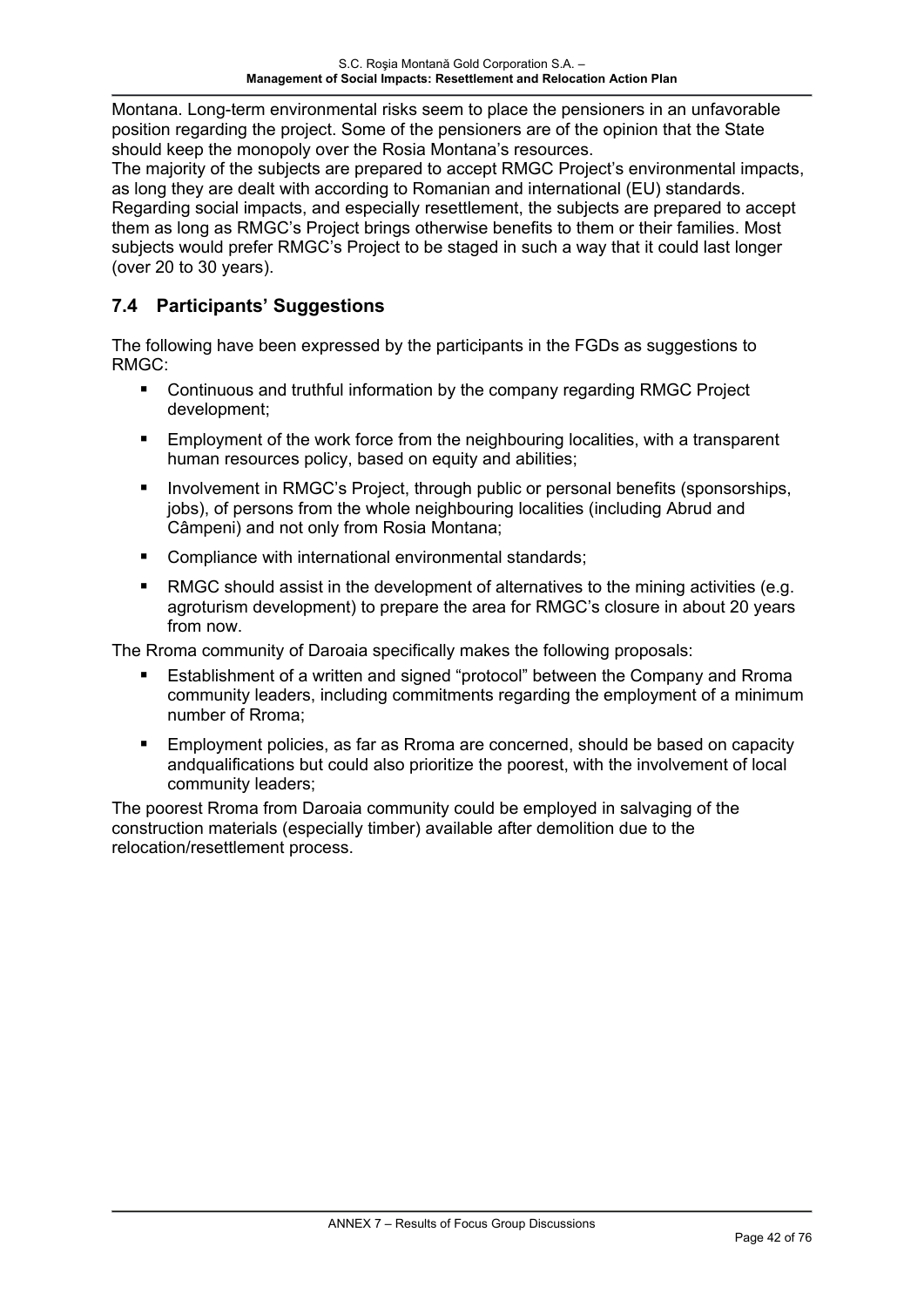# **8 ANNEX 8 – Focus Group Discussions Methodology**

## **8.1 The Framework of Focus Group Discussions**

#### *8.1.1 Introductions*

- Thanks for the attendance
- Introduction of the moderator and the assistant
- Rules and time-frame for discussion
- **Tape-recording of the discussion, confidentiality**
- **Introduction of the participants**

#### *8.1.2 Framework for Discussions*

- 1. How is the life of the people here, in your area? Give me examples. (People have jobs?, What they live from?, How they understand each other? Etc.)
- 2. What is your opinion about the Rosia Montana Project? (What do you know about….? What have you heard about … ?)
- 3. From where did you hear about this project for the first time? Somewhere else?
- 4. From the information sources you mentioned, which is the most trusted for you? Why? What information centers do you go to/ you went to? Why yes /no?
- 5. The information that you have about the project are sufficient/clear for you? Why yes/no?
- 6. What will be usefully for you to know about the project? (What would be most interesting to find out?)
- 7. What do you think/feel in relation with the project? Would it be good/bad? Why do you think/feel like that?
- 8. What do you think about the company that will invest here, in your area?
- Where is this company from? From what country?
- How are the people/employees of the company?
- You think it is a trusted company? Why yes/no?
	- 9. What do you think will happen in the area, in the future, as the project develope? Give me examples (of changes)? What else could happen /change?
- Living standards
- **Jobs**
- Social relations
- **Business environment**
- The development of the community. Concrete, in what way?
	- 10. Something will change regarding the environment after the beginning of the project? (If yes) What? Which will be the main changes? Examples. Anything else? What are the actual circumstances of the environment now?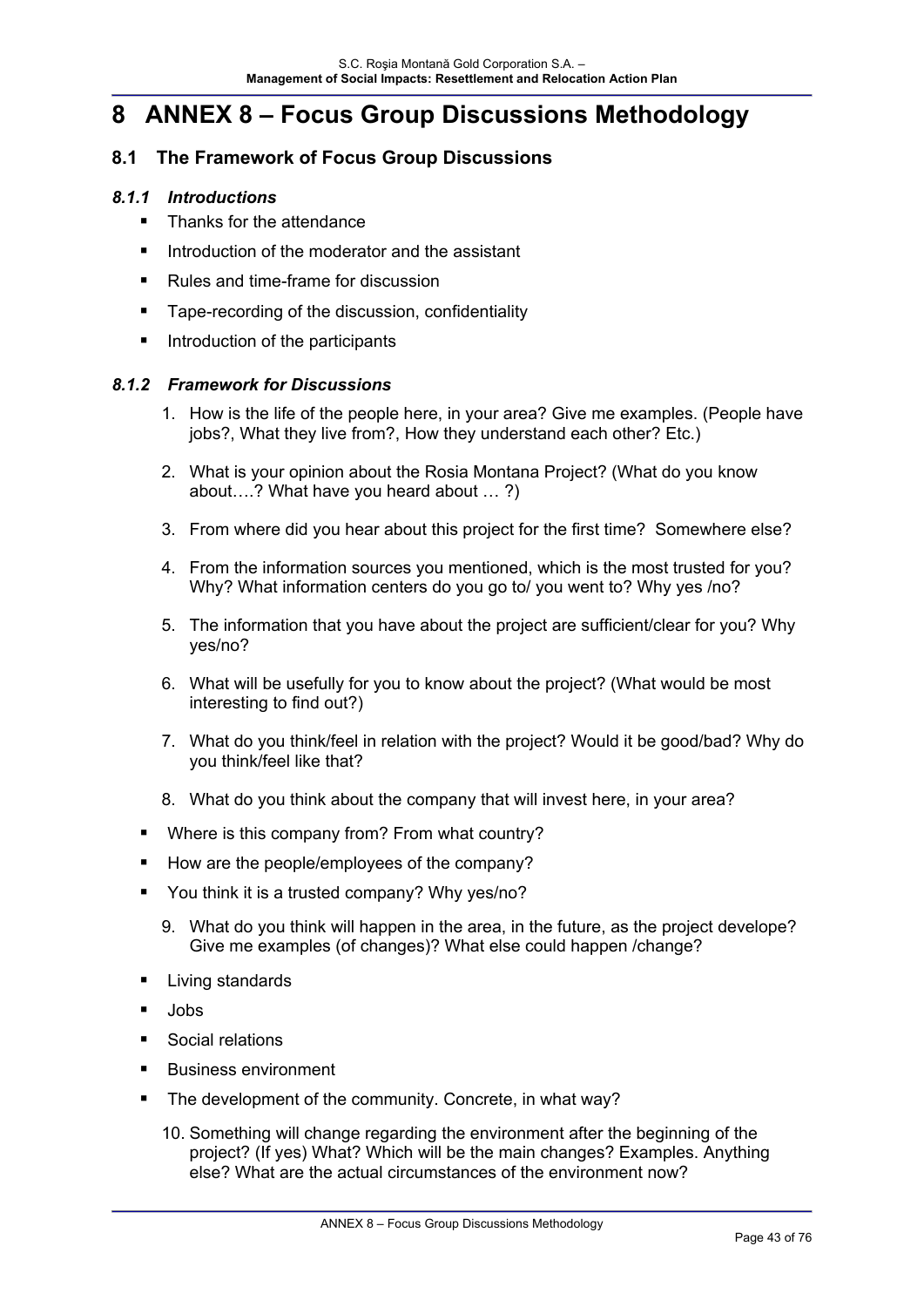- 11. What projects/future plans the people in your area have? Why?
- 12. If you would have a leadership position in the company, what would you do (for the area)?
- 13. How/ through which ways could your suggestions reach the leadership of the company? What would you like to tell them?

## **8.2 Interview Guide for Business People – Face-To-Face Interview**

- 1. Presentation/Introduction
- Activity domain
- The location of the business
- Dimension (business turnover, number of employees)
- The dynamics of the business
- **Future plans related to the development of the business** 
	- 2. Rosia Montana Project
- Information about the project:
	- Source
	- Trust in source/information
	- Need for further information
- Perceptions on the project:
	- General perception
	- Perception on:
		- The company
		- Possible effects on the environment
		- Possible social effects
		- Effects on his/her own business
	- 3. Effects on the business environment
- Actions related to the project:
- **EXTERN Actions related to his/her own business to capitalize on the changes/ opportunities** offered by the project in the area (in case such actions exist, their description)
- **EXTERCT Actions of other local business people to capitalize the changes/ opportunities offered** by the project in the area (in case such actions exist, their descriptions)
- Actions plans for the forthcoming future related to his/her own business to capitalize on the changes/ opportunities offered by the project in the area (justification for the negative answer – justification for the positive answer, description of the future plans)
- Actions plans for the forthcoming future of the local businessman to capitalize the changes / opportunities offered by the project in the area.
	- 4. What other information related to the project would be necessary / useful for the businessman in the area (any suggestions related to the possible actions of the company in this regard).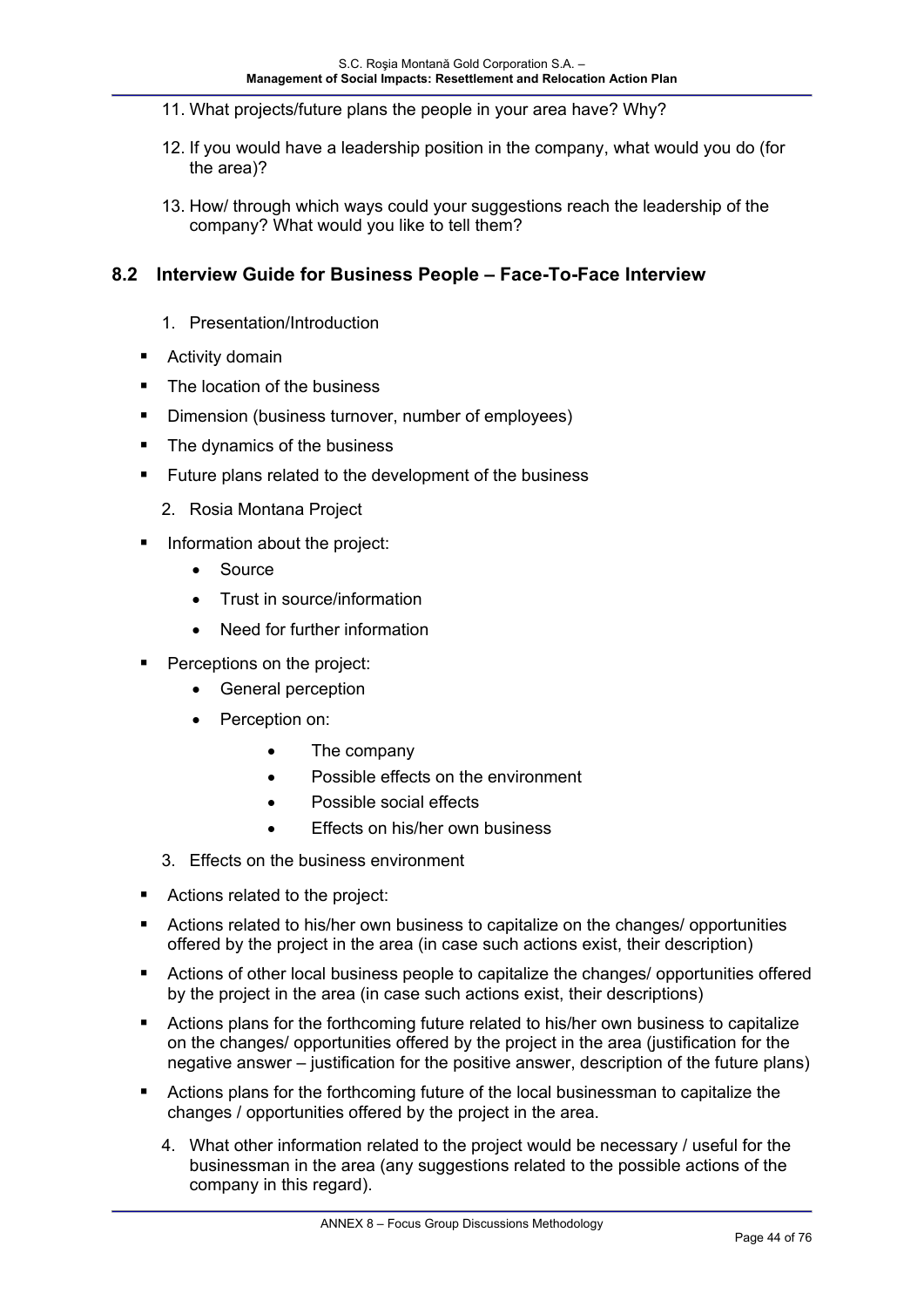# **9 ANNEX 9 – Examples of Focus Group Discussion Summaries**

## **9.1 Minvest Workers**

**Moderator**: Mihnea Protesi (ICCV) **Assistants**: Mihai Surdu, Monica Serban (ICCV) **Location:** Minvest enterprise **Date**: November 22, 2002

#### **Participants**:

UG, married, 2 kids, works in Minvest for 11 years NM, married, one kid, works in Minvest for 23 years MC, 30 years RM, 39 years, married, one kid ML, married, works for 12 years in the company BD, married, 3 kids, 56 years ZV, married, 2 kids

#### **Summary**

The information interviewees have is uncertain and insufficient, because their principal source of information are the fellow workers, the villagers, and not the official sources. On the other hand, the subjects declare that they don't have trust in any information source. The subjects think that the Information Center in Rosia Montana is provided for them. The participants at the discussion wish to be better informed than they are now.

Most of the subjects are afraid most of all of the pollution that will follow the beginning of the project. They consider that the pollution level will be higher because the scope of the operations (topsoil stripping etc.) is contemplated to be much bigger than now. A few subjects think that the pollution could not have such a high level, because the work will be done with modern equipment and technology. The pollution is specially problem for those persons that will not be displaced (the interviewed subjects are in this category).

The special concern of the Minvest workers is the job problem. Because of the high level of technology that will be used in new operations, subjects appreciate that the company (RMGC) will hire less workers, and that those hired will need higher level of qualifications to handle the work duties. The subjects are putting the lay-off (disponibilizare) problem through the emergency ordinance from the Government, but this situation is neither convenient nor clear to them. Some subjects considers that the main labour force needed for the work in the RMGC project will not be hired from the Rosia Montana and neighbouring villages. Those subjects think that RMGC will have contracts with big companies (of constructions, installations etc.) from towns/ the residence county, or from other regions of the country. A few think that the number of the jobs for local population will grow, but in the short time frame only.

The subjects think that, after the beginning of the project, "Eurogold"(the first name of the company) employees will have a higher living standard then the persons that will not be hired in the company.

The subjects consider RMGC being a trustworthy company. The company resources (advanced technology, European standards etc.) are at the base of this trust.

Some subjects think that the Romanian state should be more involved in the regional and local resources management.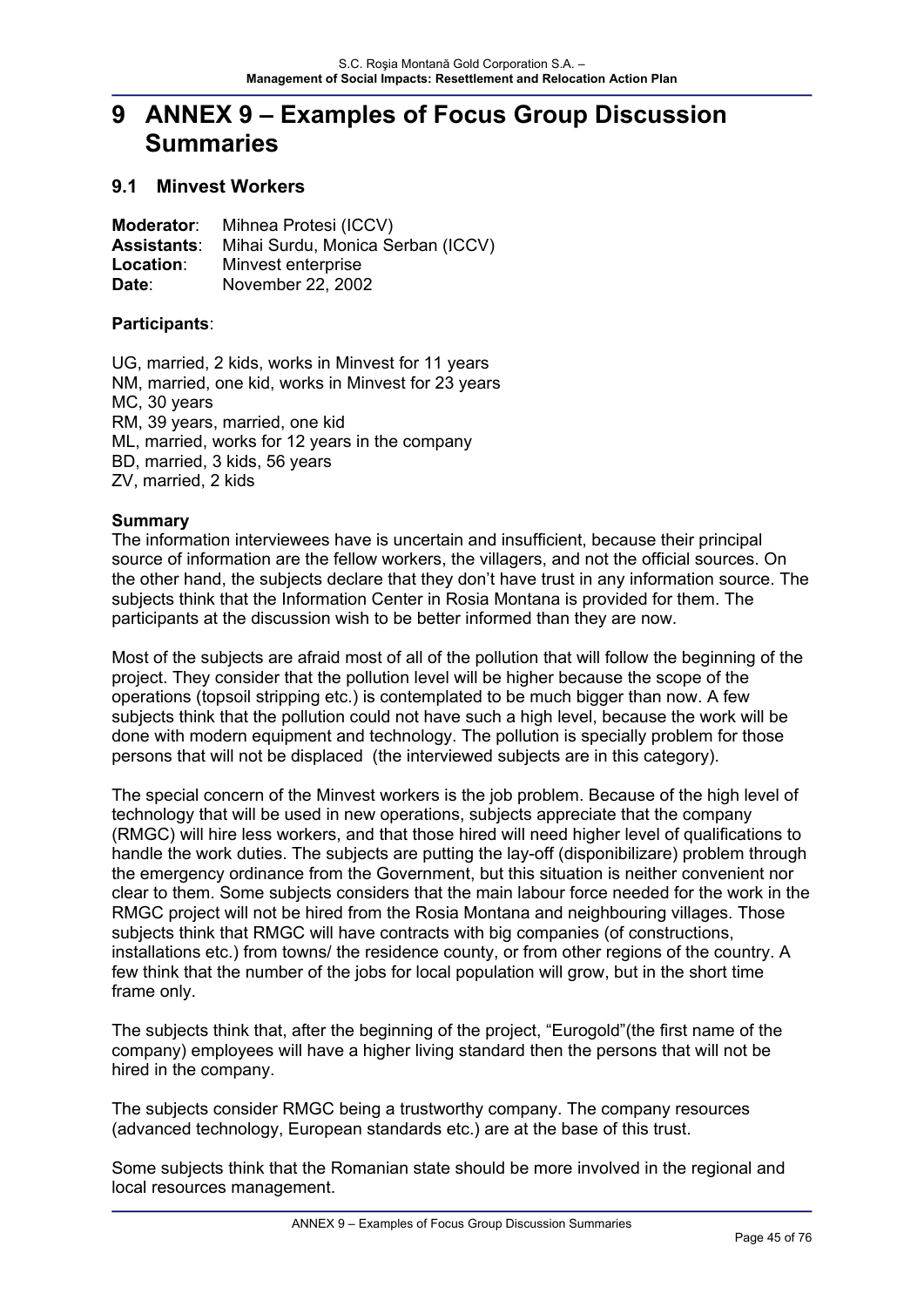Generally people are waiting to see what will happen in the area. Their future plans are not well outlined.

#### **Conclusions**

Generally, the workers from Minvest are afraid that they will lose their jobs. In their opinion, those who will work in the company will have a relatively high living standard, at least for a period of time (duration of the project).

The group has criticized the lack of involvement of the Romanian government in the takeover and administration of the Rosia Montana mine.

The pollution is considered a problem, especially for the persons from the Rosia Montana neighboring villages. A few subjects consider that the pollution level will not exceed the permitted limits and the pollution standards, because of the use of the modern equipments.

### **9.2 Gura Rosiei Pensioners**

|            | <b>Moderator:</b> Laura Surdu    |
|------------|----------------------------------|
| Assistant: | Monica Serban                    |
| Location:  | <b>Public School Gura Rosiei</b> |
| Date:      | 12.11.2002                       |

#### **Participants**:

7 participants: 5 men, 2 women

D: male, 49 years old, married, 3 children, working at the Rosia Montana plant for 30 years, will retire in January 2003

I1: male, 76 years old, married, 2 children, pensioner, former mining foreman

N: male, 65 years old, married, 1 child, pensioner, former mining foreman

A: male, 71 years old, married, 2 children, pensioner, former driver

I2: male, 55 years old, married, 2 children, pensioner, former driver

F: female, 61 years old, married, 3 children, pensioner

I3: female, 64 years old, pensioner, former nurse

#### **Observations**

The discussion took place in one of the classrooms of Gura Rosiei School. The research team members' recruited the participants. One of them is not yet a pensioner (although he initially declared the contrary) but he will be retired in a short time (January 2003). The participants exhibited interest for the discussion, a part of the questions (aspects related to the pollution, the Rosia Montana Project economic effects) rising disputes.

#### **Summary**

The discussion about Rosia Montana Project seems to be marked by the lack of clear information related to the Project and the pensioners' distrust in information sources. Although they mention multiple sources of information: newspapers (including the local one), television, public meetings organized by the Company, the participants in the discussion do not have trust in any one of them. The suggested solution is the selection of a representative of the Commune inhabitants to whom they will have trust because he/she will represent their interests. (A representative of the mayoralty is initially mentioned, but all participants in the discussion agreed the best solution would be a specialist or specialist committee directly supervised by the Government/one of the Ministries.) "The specialist/specialists solution" means not only access to credible information (regarding the environmental issues for example) but would also mean the protection of the interests of the natives living outside the directly impacted area, or control of the initial commitments assumed by the Company (regarding the environment protection for example). The declared support of the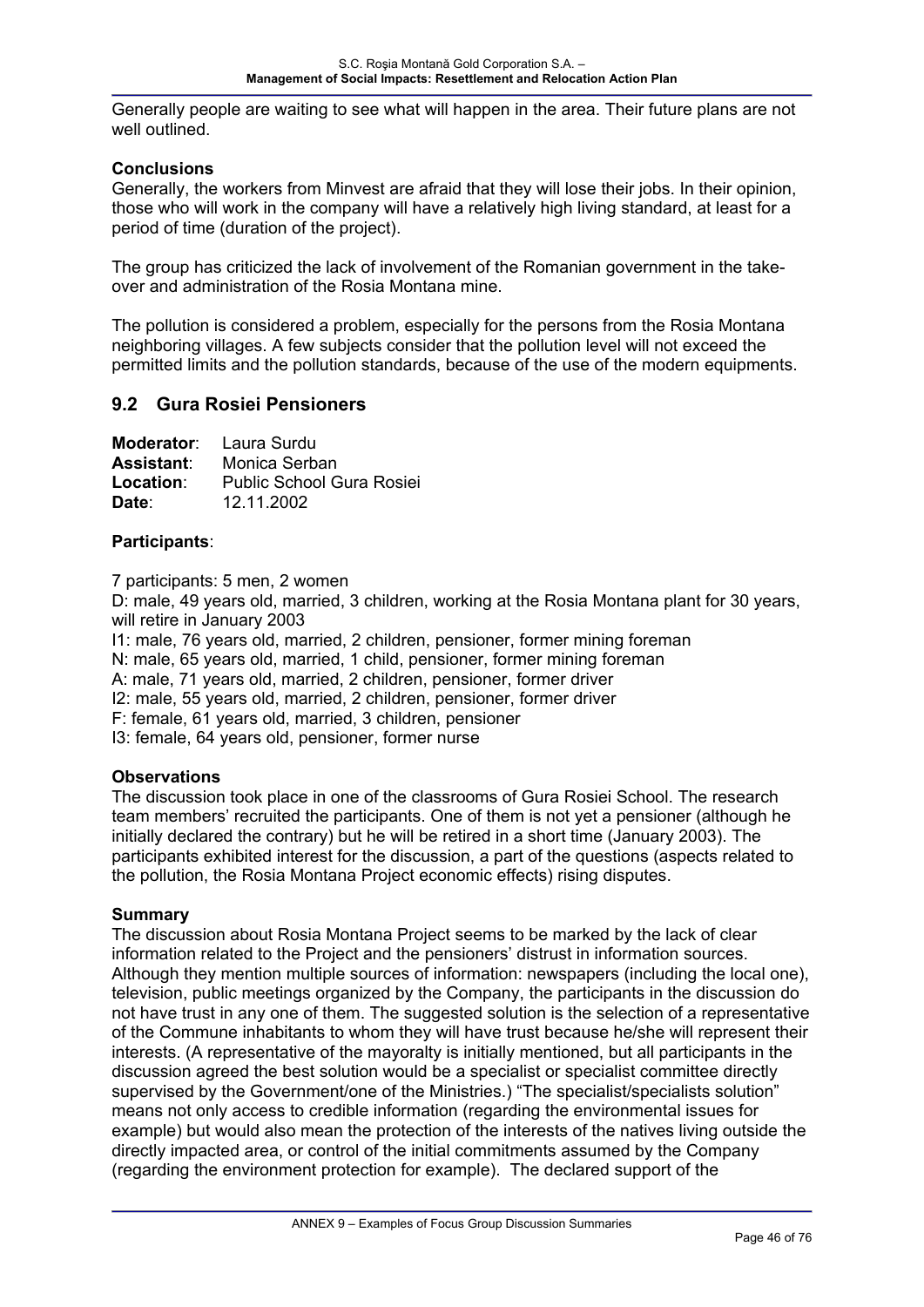Government seems to be the key element in the attitude of participants to the discussion towards the Project.

The possible effects on the investment are issue of controversy within the group. If there is a concordance about the job creation positive role in the area, the problem of the Project duration, pollution and indirect effects on certain social categories (pensioners) and on social structure in general leads to divergent opinions. A part of the participants in the discussion appreciates that the "moderate" exploration of the deposit (40-50 years) would reduce the pollution risk and would ensure the future of young generation. The concern that everything will end in a few years, and that afterwards the area will become a "dead" one, is counteracted by the optimism that, in the way that they always finds solutions, the people will find other living resources after the closing of exploitations.

The perspective that a category of employed population will benefit from high salaries has the disadvantage of an expected rise in the prices in the area, under the conditions that, for pensioners at least, the incomes will remain at the same level. The high salaries offered to those who worked at archeological diggings (themselves a motif for distrust) are anticipation of the probably high salaries of the future employees of the Company. In the opinion of the participants in discussion, this will inevitably lead to the accentuation of the inequalities at community level: in the area will appear very poor and very rich people.

The incertitude related to the Project future evolution is accentuated by the controversial image of the Company. Although the participants in the discussion appreciate the assistance accorded to the community (school, mayoralty, and the road repairs), the association between Company and the environmental accident from Baia Mare; the rumor that a similar project (of the same corporation) was stopped in Turkey because of the damaging effects on the environment and the image of Frank Timis (no longer with the company since 2003) presented in a TV show as a former drug trafficker, are elements that sustain the suspicion towards the Project.

## **9.3 Rroma Community, Daroaia**

| Location:        | Held in Gura Rosie General store / bar "Daroaia" |
|------------------|--------------------------------------------------|
| Date:            | November 11, 2002                                |
| <b>Duration:</b> | approximate 1 hour                               |

#### **Participants**:

6 persons – 5 men and 1 woman:

- D, 40 years, Vice-president of the Christian Rroma Associations
- V, 47 years, The President of the Christian Rroma Associations
- D, 48 years, unemployed (Illness pension )
- C, 40 years, temporarily employed
- F, 35 years, housewife (social assistance beneficiary)
- C, 25 years, unemployed

#### **Observations**

The Focus Group was held in the community bar. The owner of the bar, one of the Rroma leaders himself, offered the space for the discussion.

The Vice President of the Rroma Association has facilitated our introduction to the Rroma community, organized recruitment of the participants for the FGD and ensured good working conditions during the meeting.

Six 6 persons participated at the discussion (5 men and 1 woman): Several other people were present during the discussion, but they did not intervene or disturb the discussion in any way.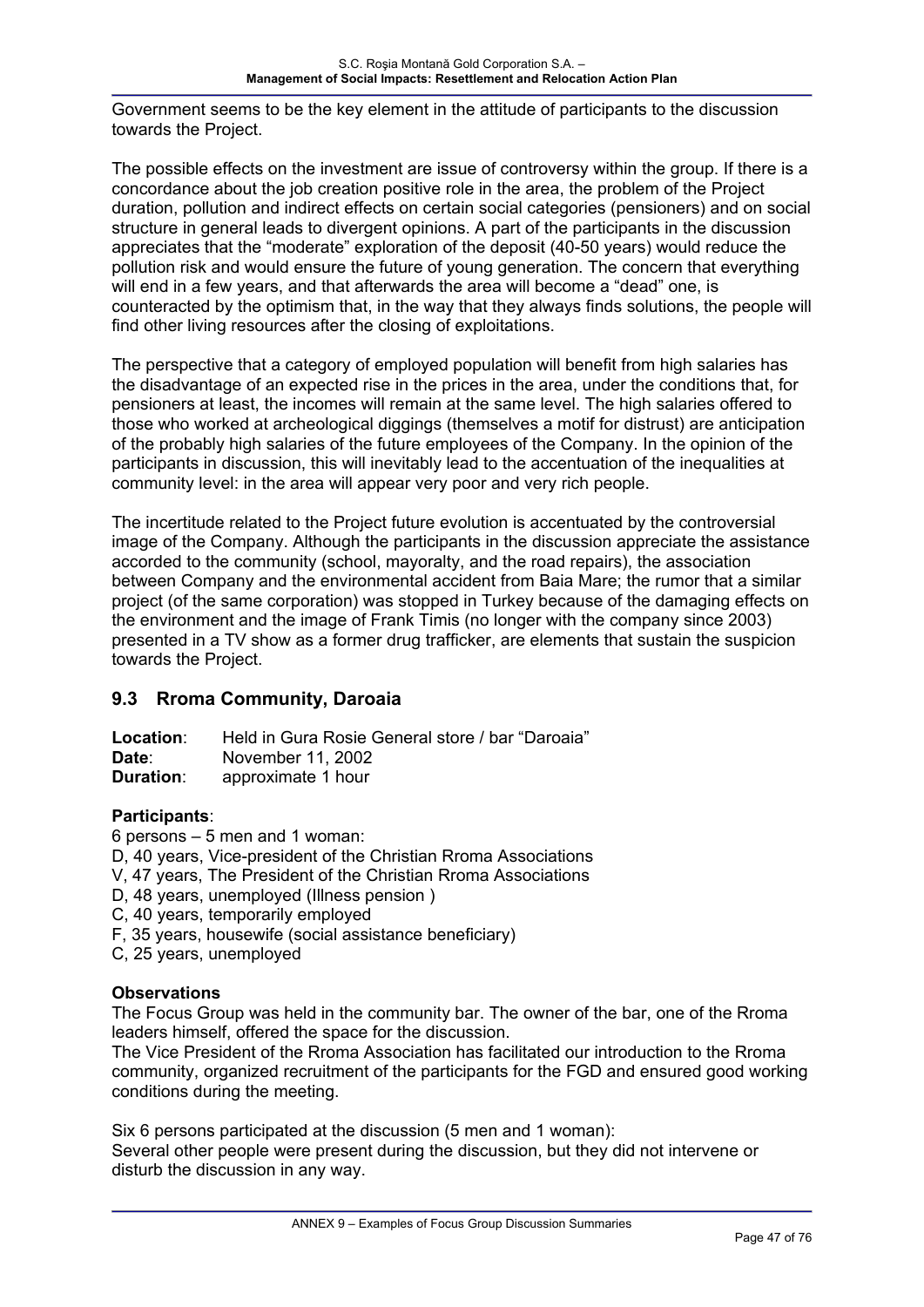The Rroma insisted the Team makes pictures of the community and the houses they live in, in particular the most poor ones. About 30 photos were taken in the Community of Daroaia.

#### **Information**

3 information sources were mentioned: public meetings organized by the company, discussions between people and mass media:

- Public meetings: the participants of the group are talking about "Director Timis" as the main information provider;
- The discussions between people, "heard information", represents another information source mentioned in the discussion.
- Mass media: written press, television and radio.

The level of information provided is generally considered unsatisfactory by Rroma. Only a few of them participated in the public discussions about the Project. One of the ways to communicate with the company is using the Town hall as intermediary. They think that this type of communication is difficult, and that the Mayor's office may not have provided the Company with true and relevant information regarding the real size and problems of the Rroma Community.

One of the subjects thinks that the Company's credibility as information source is questionable because of some unkept promises. Otherwise, the Daroaia Rroma Community consider that two practical ways of providing improved and true information from/to Rroma Community are:

- Through a Rroma Councillor within the local council;
- **Through direct meetings between the Company leadership and the Rroma** Community representatives.

They also asked to be informed by Company's management when the Company is hiring people.

#### **Perception of the project**

The Rosia Montana project has been seen as an opportunity to create new jobs. The disagreement between the participants at the discussion appeared when they discussed the effect of the project on the environment.

Generally, the subjects consider that even before RMGC's Project takes place, there are many environmental problems. Some of the problems mentioned during the discussion and repeated after the meeting during the visit to the village as well, are the following: community drinking water source; medical problems such as loss of hair and teeth because of the pollution; and negative effects of the pollution on vegetation in the area.

Regarding the perception on the pollution in the future, opinions are divided. Some think that the development of the mining exploitation will cause an increase in the pollution; others, on the contrary, consider that modern and better-performing technologies that will be used in the new development will probably reduce the pollution under the current levels.

As a general tendency, the attitudes towards the project are in relation with the anticipated benefits. In concrete terms, the Rroma agree with the project if a sufficient number of them will be hired by the Company (in this case the pollution problem becomes of a secondary importance). There is in the same time a fear that jobs offered to the Rroma are just for a short period of time, or temporary (1 to 3 months). Starting from 1989 to present, the Rroma consider that they have been discriminated against regarding work opportunities in the state mining company (the discrimination problems also appear when talking about the Rroma Community relation with the local government or the school.). They tend to look more positively at RMGC's employment record to date, especially in relation with the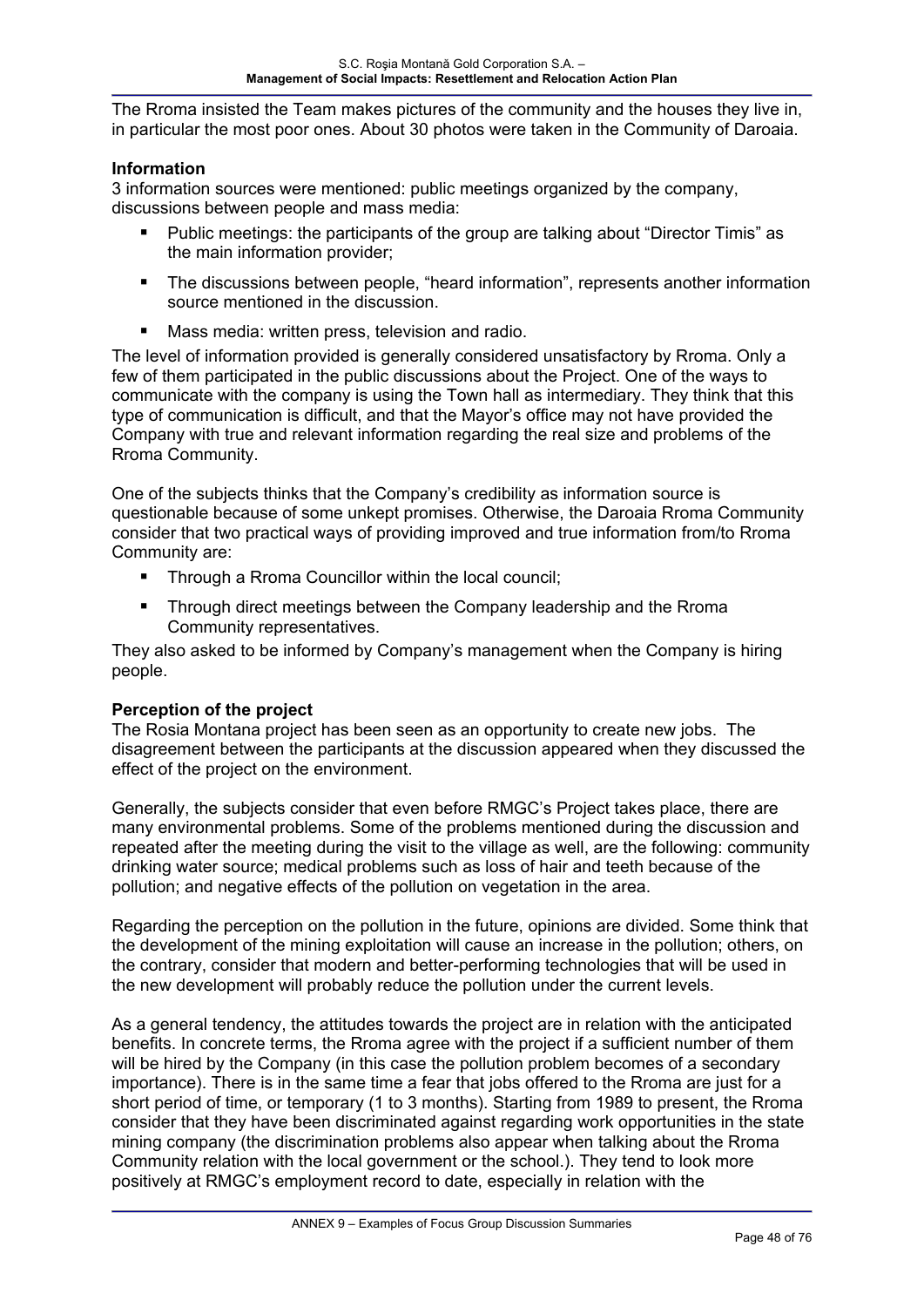archaeological investigations, where some of their community were employed. In case that the Project does not solve discrimination and improve Rroma employment when compared to Rosiamin, the attitude of the interviewees would be much more reserved.

#### **Suggestions**

Apart from some general suggestions, such as "to develop the mining exploitation in the way that would maximize the job opportunities", the participants at the discussion had some concrete suggestions:

- They propose a protocol ("portocol") written and signed by the Company leadership and the Rroma Community representatives, in which the firm arrangements regarding the minimum acceptable levels of Rroma hired by the Company would be stipulated. The hiring process would be overseen by the Community leaders, who would establish the income levels of each household and provide the preferential hiring to those in the greatest need for income and those with the qualifications for the specific job.
- To make the demolition materials from the houses that will be removed from the project area available to the poor Rroma from the Community ("colony" part of the Community). The Rroma are specially interested in timber and less in other demolition materials.

#### **Conclusions**

- **The main problem perceived by the Rroma Community is the lack of jobs. The** solution to this problem is linked exclusively to Eurogold Project Rosia Montana (the name Rroma Community uses for the Project).
- One of the problems raised by participants is what they call "ethnic discrimination" regarding job-hire. There are differing opinion as to the extend and gravity of this problem, but it was unanimously agreed that the discrimination exists.
- The general attitude of Rroma regarding the Project is rather favourable.

The pollution problem, when it appeared in the discussion, seemed to be secondary in relation with the serious economic and social problems that their community is facing.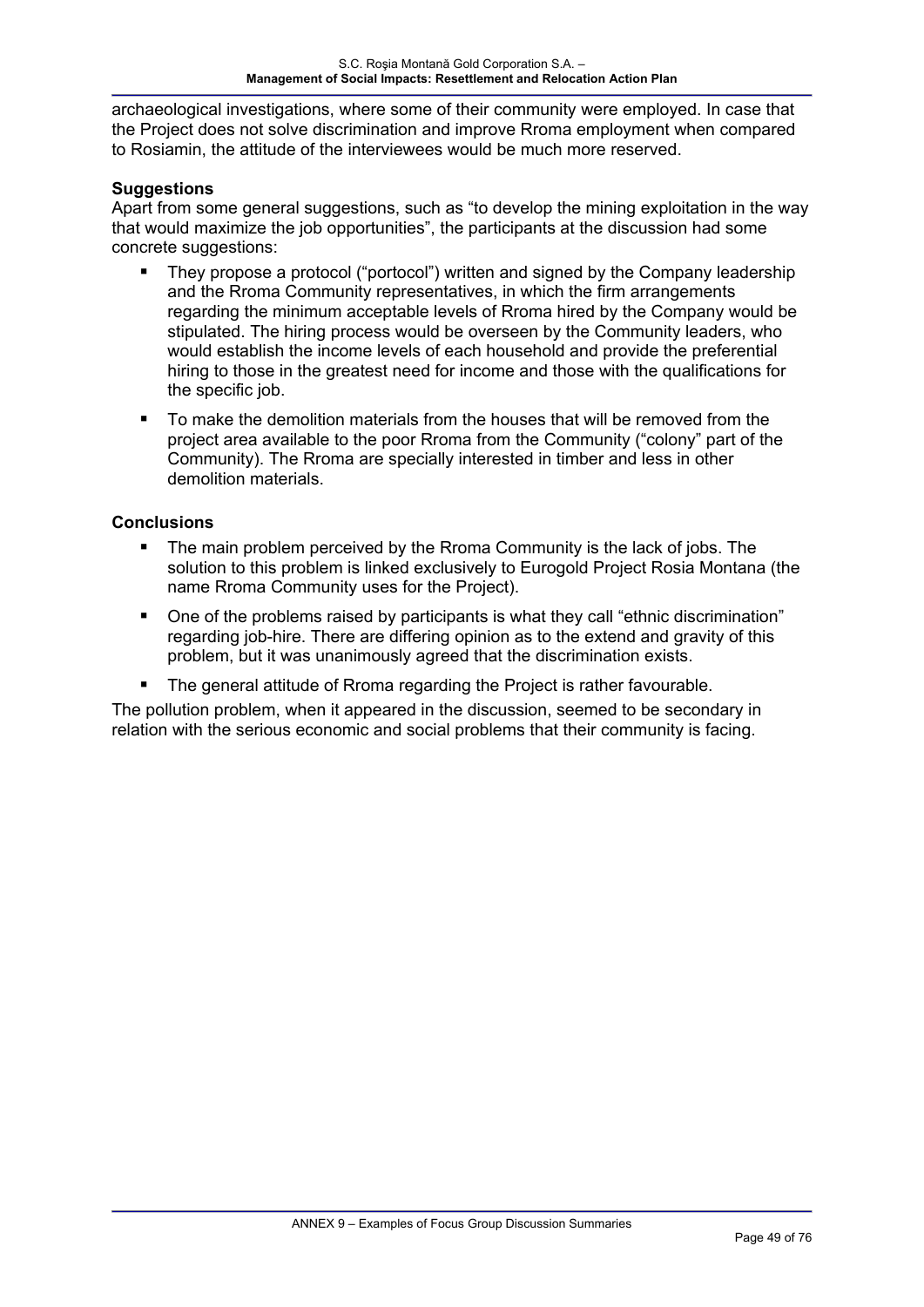# **10 ANNEX 10 – Land Use in the Project Affected Area**

## **10.1 Land Use and Land Ownership**

Land use in the comuna of Roşia Montană is shown on the graph opposite (PUG, 2001).

**Land Use in the** *comuna* **of Rosia Montana**



**Main Land Users by Category of Land**

The distribution among the main types of landowners of the different categories of land is shown on the graph opposite. Minvest (included in "Other Public") is a significant owner of Built Land. The Local Councils (Town Halls) hold Pasture Land in significant surfaces, while most of the Forest Land is owned by RomSilva, the state forestry company.



# **10.2 Size of Land Holdings**

The average surface of one agricultural plot is in the order of 4,800 m2. One household can hold several agricultural plots.

Many households own property for grazing and other agricultural uses, which is located elsewhere in the comuna. The area of this land can be estimated from the data for the whole of the 2001 PUG. The 2,222 hectares owned by the approximately 1,523 households in the comuna represent an average of 14,590 m2 of land (both homestead and agricultural land) per household. With an average homestead plot size of 1,314 m2, the average agricultural or other use land could be 13,276  $m^2$  per household (1.3 hectare.

# **10.3 Regime of Tenure**

### *10.3.1 Ownership Titles*

The Land Book system is used where property transactions have been legalized by a notary public. However, the more common system of land ownership transfer is based on a letter of agreement between the two parties involved, which is not legalized by a notary. There are many cases of property for which the legal title dates to the Austro-Hungarian Empire, and even though the land has changed ownership, several times in some cases, there are no further titles.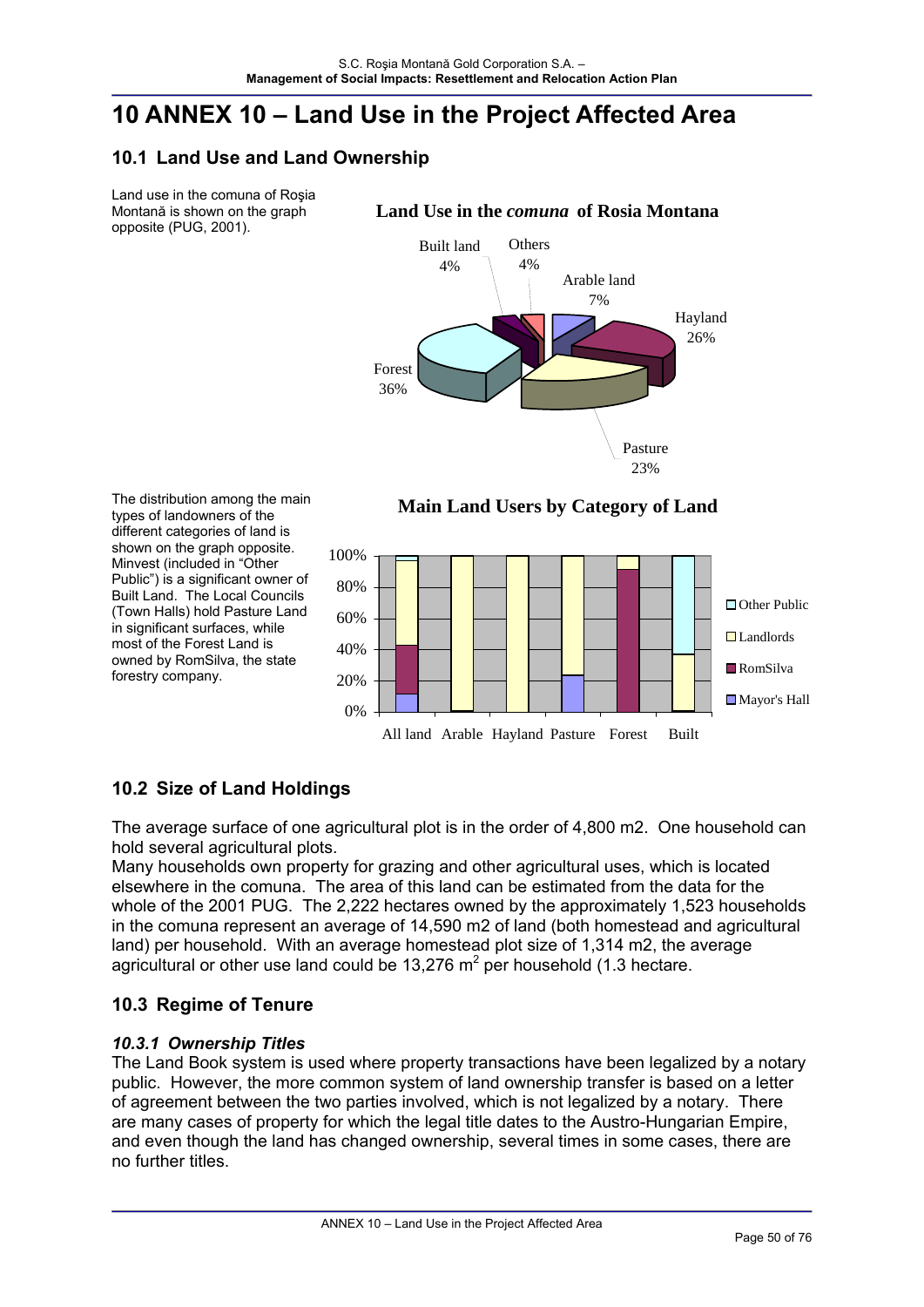Most of the properties do not have up to date land cards. This requires that the ownership has to be ascertained and legalized either by order of the Prefect or through court. This is a major challenge to the resettlement and compensation process undertaken by the Project.

### *10.3.2 Tenancy - Sharecropping*

There is no significant tenancy of agricultural land. Informal sharecropping has been documented as existing by the different socio-economic surveys undertaken in the communities. It seems to belong more in a small-scale bartering practice than in a wellestablished manner to use agricultural land. There is some more formal sharecropping for hay, which in some instances is mowed and purchased by people from Abrud or other places.

According to the Mayor's Hall in Rosia Montana, there are only seven tenants within existing residential houses. In the apartment blocks, the vast majority of the previous tenants have acquired ownership titles.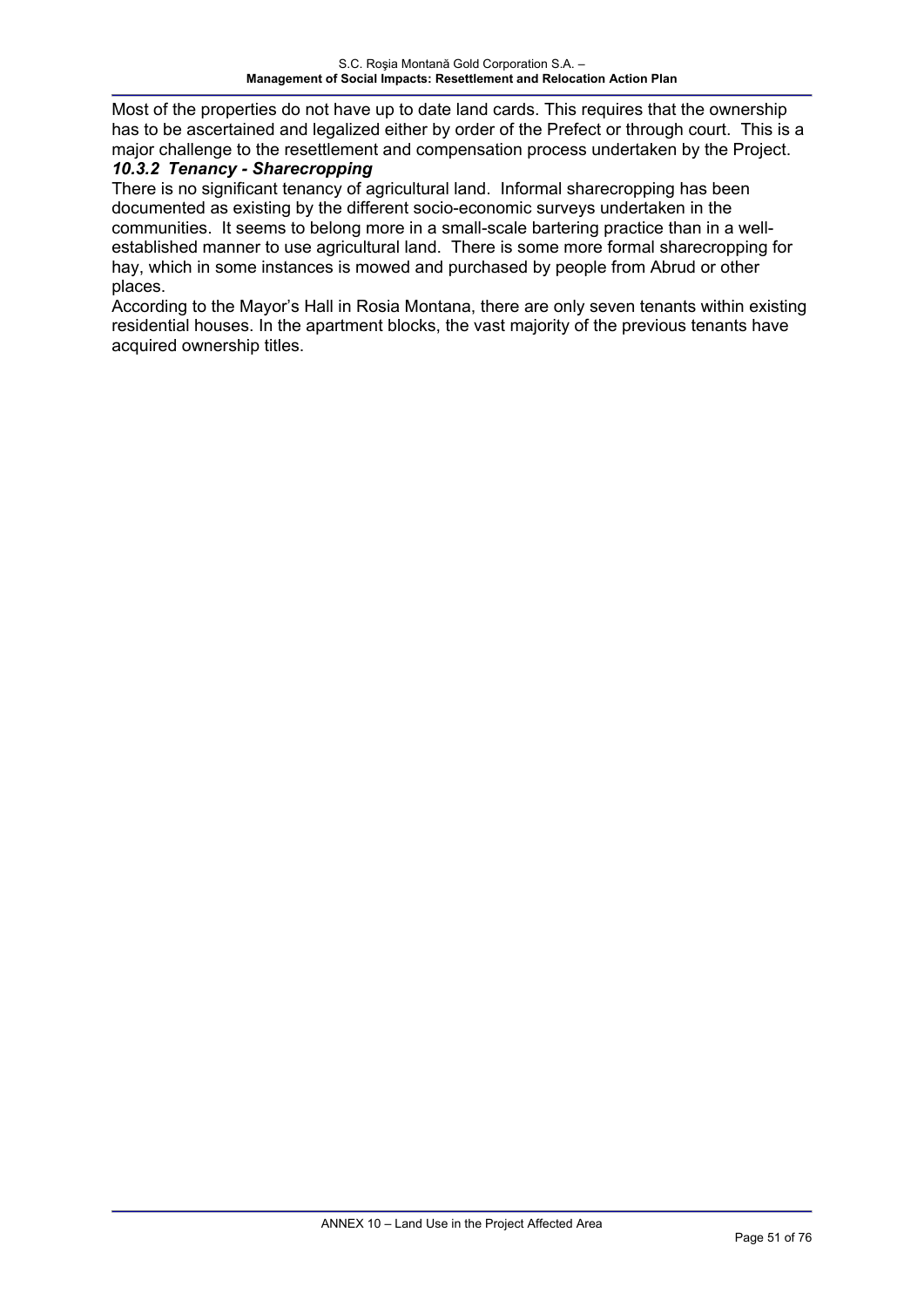# **11 ANNEX 11 – Present Housing in the Affected Area**

## **11.1 Organization and Size of Homesteads**

The vast majority of homesteads in Roşia Montană comprise at least 2-3 buildings, typically including a residential building, a summer kitchen building, and an additional structure to store wood and shelter livestock. More elaborate homes may also include a garage or additional residential floors. In addition, most homes include a garden area used for both ornamental flowers and shrubs, and orchard or vegetable producing areas and a wood cutting area.

In Roşia Montană locality, homesteads occupy only 20% of the area categorized as "builtup". Based on the inventory work carried out as part of the 2001 PUG, an analysis of all these households (homesteads) indicates that 70% occupy small plots of less than 1,000 m2. Average homestead plot size is 1,140 m2 .

In Corna, homesteads occupy only 17% of the "built-up" area, and 55% are less than 1,000 m2 in area, with the average homestead plot 1,712 m2 in surface.

The range of sizes is wide with a minimum for residential plots of less than 200 square metres and a maximum of almost 7,500 square metres. Most larger plots (greater than 750 m2) comprise a combination of residential (i.e. "courtyard") and garden lands with additional arable and/or hay lands

The average homestead plot size for all the communities is 1,314 m2 .

## **11.2 Housing Characteristics**

Houses typically consist of 1 – 2 bedrooms (usually very small), a kitchen and living room, the latter of which is often used as a bedroom, during wintertime or year-round. Some houses have in-door toilets, and baths, discharging to a holding tank or septic tank. The majority have outdoor pit latrines. The food storage area is typically placed in the basement, created as a result of the inclined relief, where temperatures are typically cooler. Prevalent heating systems comprise terracotta wood burning stoves, usually found in each inhabited room of the house. The average cost to heat a 3-bedroom house with wood is about USD 40 per month (or 1.3 Million Lei). There are approximately 10 central heating systems (wood fired boilers and distribution system with radiators).

There are four groups of apartment blocks in Roşia Montană: one next to the Stadium comprising of one single building, one opposite the town hall that includes seven separate buildings, and two near the central Piata, one of which includes the local pharmacy and medical centre.

Based on the survey work carried out as part of the 2001 PUG, an analysis of the residential buildings (homes) in the four localities of the Project Affected Area (Roşia Montană, Tarina, Corna and Bunta), demonstrates that the total surface of almost 50% of houses is less than 100 m2 . The average surface area in the four localities of the Project Affected Area is 119 m2, ranging from 79 m2 in Bunta to 125 m2 in Roşia Montană. 92% of homes have annex buildings, with an average surface area of 53 m2, or 44% of the average house surface area. The average residential floor area/person in each of the four localities ranges from 56 m2/person in Roşia Montană houses to 27 m2/person in Bunta. The comparable area for apartment buildings in Roşia Montană is 30 m2/person.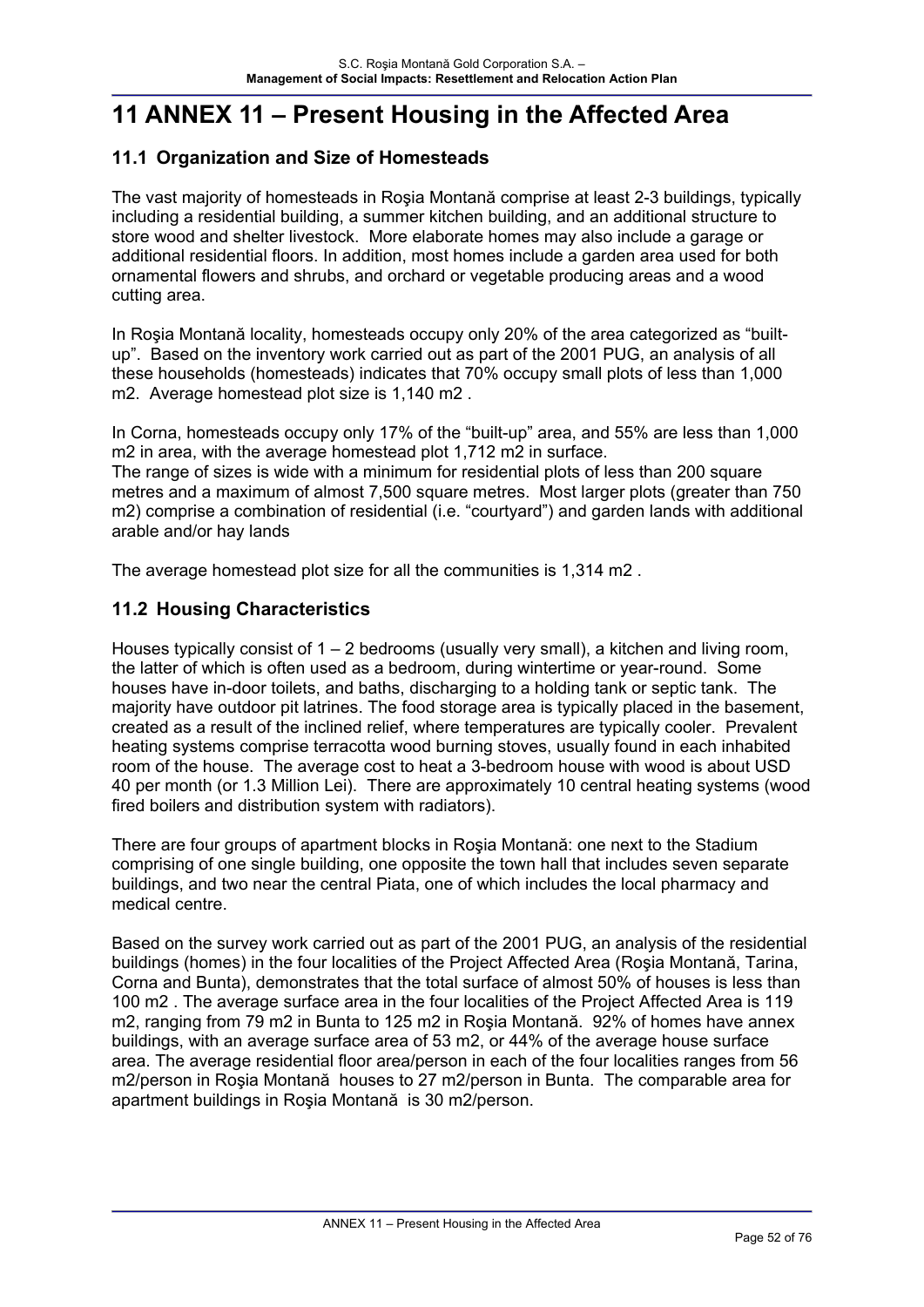95% of all houses have 4 bedrooms or less, with the distribution shown on the graph opposite:

#### **Distribution of Houses per Number of Bedrooms**



There is a wide range of house sizes: for instance one-bedroom houses range in size from 10 to 190 m2 , and three bedroom houses range from 20 to 340 m2 . Approximately 90% of all one-bedroom houses are between 58 and 100 m2 in size; approximately 78% of all twobedrooms are between 82 and 130 m2 , and 80% of all three-bedrooms between 102 and 160 m2 .

House designs are relatively consistent and are characterized by two generic types – a single-storey, ground-oriented detached type; and a two-storey detached type. Older houses are characterized by single large roofs, and more modern types by dormers and open gables.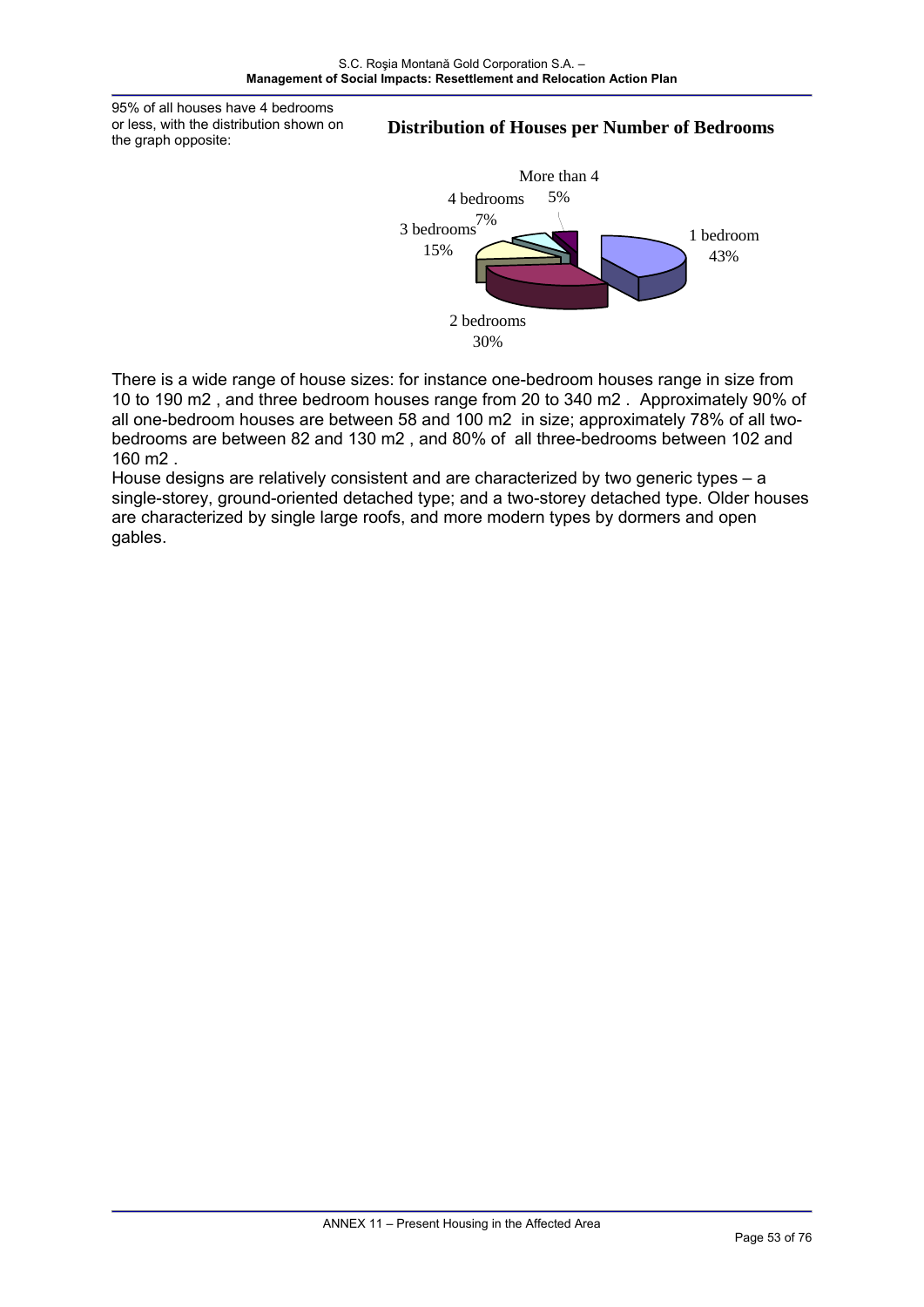# **12 ANNEX 12 – Public Networks**

## **12.1 Water, Power, and Telecommunication Networks**

#### *12.1.1 Potable Water Supply and Distribution System*

The water system serving the localities of Roşia Montană comuna includes two separate networks:

- Network 1 was built by Centrala Minereurilor Deva in 1950 and has been upgraded (most recently in 1984) and maintained by Minvest. It supplies water for the Minvest offices and buildings and many of the houses in the Roşia Montană valley, from Brazi Lake above Roşia Piata to Gura Mineii. 18 springs are fed into 5 gravity systems with tanks. According to the license, this network can provide a Maximum Daily Flow of 30 l/s and an Average Daily Flow of 12 l/s.
- Network 2 was also built by the state mining company and supplies water for the Processing Plant at Gura Roseii, including the pre-crushing station and the Gura Roseii locality. It consists of three groups of springs, and can provide a Maximum Daily Flow of 6 I/s and an Average Daily Flow of 4 I/s.

The springs are either connected to storage tanks or discharged directly into the distribution system. Chlorine is added to the collection chambers at the springs and the storage tanks, usually once a year after the rainy season. The storage system includes tanks with volumes of 3 x 150 m3; 2 x 100 m3; 1 x 50 m3. From this storage system, 108 m3 are reserved for fire demand. The distribution network is approximately 35 km in length and consists of PVC or galvanized iron pipes with diameters ranging from 25 mm to 150 mm. Localities within the comuna not served by this water system include Bunta, Corna, Blidesti, Garda Barbulesti, Vartop, Coasta Hentii, Curaturi, Daroaia and Soal. Tarina and Carpinis are partly supplied with water from Network 1. Households not connected to a centralized water supply and distribution system obtain water from local springs or wells. Investigations by RMGC indicate that many of these water supplies do not comply with drinking water quality standards.

In Roşia Montană locality (and the served portions of Tarina and Carpinis) there are 600 connections to households (those with an indoor plumbing system) or to the household property (those with a standpipe). There are also 6 standpipes located on public property. Consumers pay an annual fee to Minvest. The rates for water for 2001 were:

- 45,000 Lei/year/person, for kitchen use only (\$1.80);
- 135,000 Lei/year/person for the houses with kitchen and bathroom use and for the apartments (\$5.40).

The rates charged for the water supply do not cover the operation & maintenance cost, and there is no reserve for upgrading the system. Many consumers have an irregular and unreliable supply of water. Given the treatment modalities and the absence of control, the quality of the water is questionable.

### *12.1.2 Sewerage System*

The majority of the households in Roşia Montană use pit latrines. Those with indoor plumbing and flush toilets discharge the wastewater to a septic tank or holding tank. The sewage from the apartment blocks adjacent to the Stadium and the Mayor's Hall, discharges to a tank (possibly a septic tank), and the effluent from this discharges to the Valea Roseii. The sewage from the apartments near to the Piata is discharged into a holding tank. The holding tanks are emptied by a vacuum tanker service from Abrud, which used to be part of the municipal services of the town of Abrud, but appears now to be possibly privatized. The sewerage system was built by the state mining company in the sixties with the last addition in 1987 for the Stadium apartments. The system is maintained by EGCL Abrud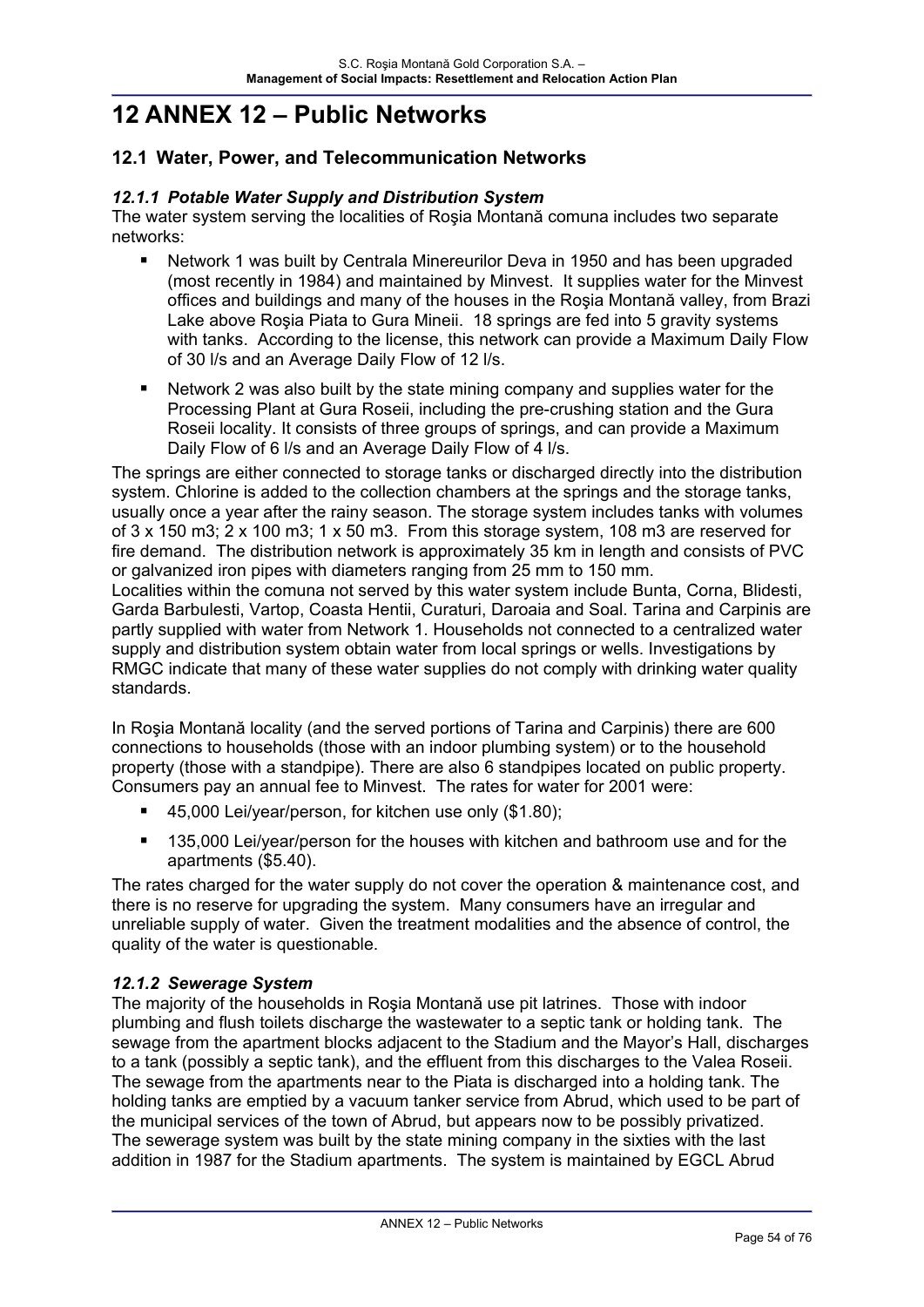(Local Communal Housing Company – Abrud Branch) but the apartments are now privately owned and maintenance is irregular.

In Abrud, the sewage treatment plant appears not to be operational and would need additional pumping capacity and upgrade works. The entire town has currently no treatment.

#### *12.1.3 Electrical Supply and Distribution Systems*

Roşia Montană comuna is connected to the national electrical grid operated by Electrica SA (formerly Conel SA). Power is distributed from several transformer stations at 110 kV and 20 kV. The distribution lines include 35 kV, 20 kV and 6 kV and all consumers are metered. All the localities are electrified. Electrica SA has a bill collector in Roşia Montană. The typical household electrical cost is on average 350,000 Lei/month (about USD 10). The facility called "Social Subscription" allows poorer people to prepay or purchase a fixed amount of electricity.

#### *12.1.4 Storm Water Collection and Disposal System*

Storm water runoff from most localities within the comuna and the open pit of Cetate flow into the Valea Roseii and then to the Abrudel river. There is an underground collector tank in the Piata in Roşia Montană for the runoff from the surrounding area and hills. The local Council is responsible for the maintenance and construction of the storm water system. In December 1997, extensive rainfall caused the collector tank to overflow and downstream properties in the Valea Roseii were flooded.

#### *12.1.5 Solid Waste Collection and Disposal System*

There is no formal domestic waste collection system in Roşia Montană. A few metallic containers are located outside of the Mayor's Hall and near some of the apartment blocks. The Mayor's Hall has contracted with private companies to collect these (possibly to take to the Orasul Abrud solid waste dump) but it does not seem to work on a consistent basis. The containers are neither of adequate size, nor collected frequently enough, to prevent overflowing. As a result, solid waste is also deposited in the Valea Rosiei. A recent development in Abrud, consisting of a transit-station storage will improve the situation. *12.1.6 Telephone Network* 

Many households in Roşia Montană are connected to the national telephone network via a manual exchange located in the Post, Telegraph and Telecommunications Office building located in Roşia Montană. The telephone system in the area is reported to be in the process of being upgraded to a fibre optic system. The whole area receives cellular phone signals and mobile phones are used.

### **12.2 Transport Infrastructure and Services**

#### *12.2.1 Road System*

Access roads in the area include National Road DN 74A that connects the County capital of Alba Iulia to Abrud and Campeni through Zlatna, and County Road DJ 742 which connects Gura Roseii to Roşia Montană, as well as Corna to Gura Corneii. These roads are paved and in good condition. The County Road is maintained and repaired by the County Road Department in Alba. They contract with a private company in Campeni to clear the road of snow in winter.

The condition of local, or access, roads within the comuna varies considerably, from dirt tracks inaccessible to motor vehicles, to gravel surfaces that are accessible to 4-wheel drive motor vehicles. The latter include DC 146, 147, 148 and 127. These are maintained by the Local Council. Horse and oxen-drawn carts are used on local and other roads throughout the comuna. The road network is not currently used for ore transportation as crushed ore from the existing mine is transported from the open pit to Gura Roseii via an underground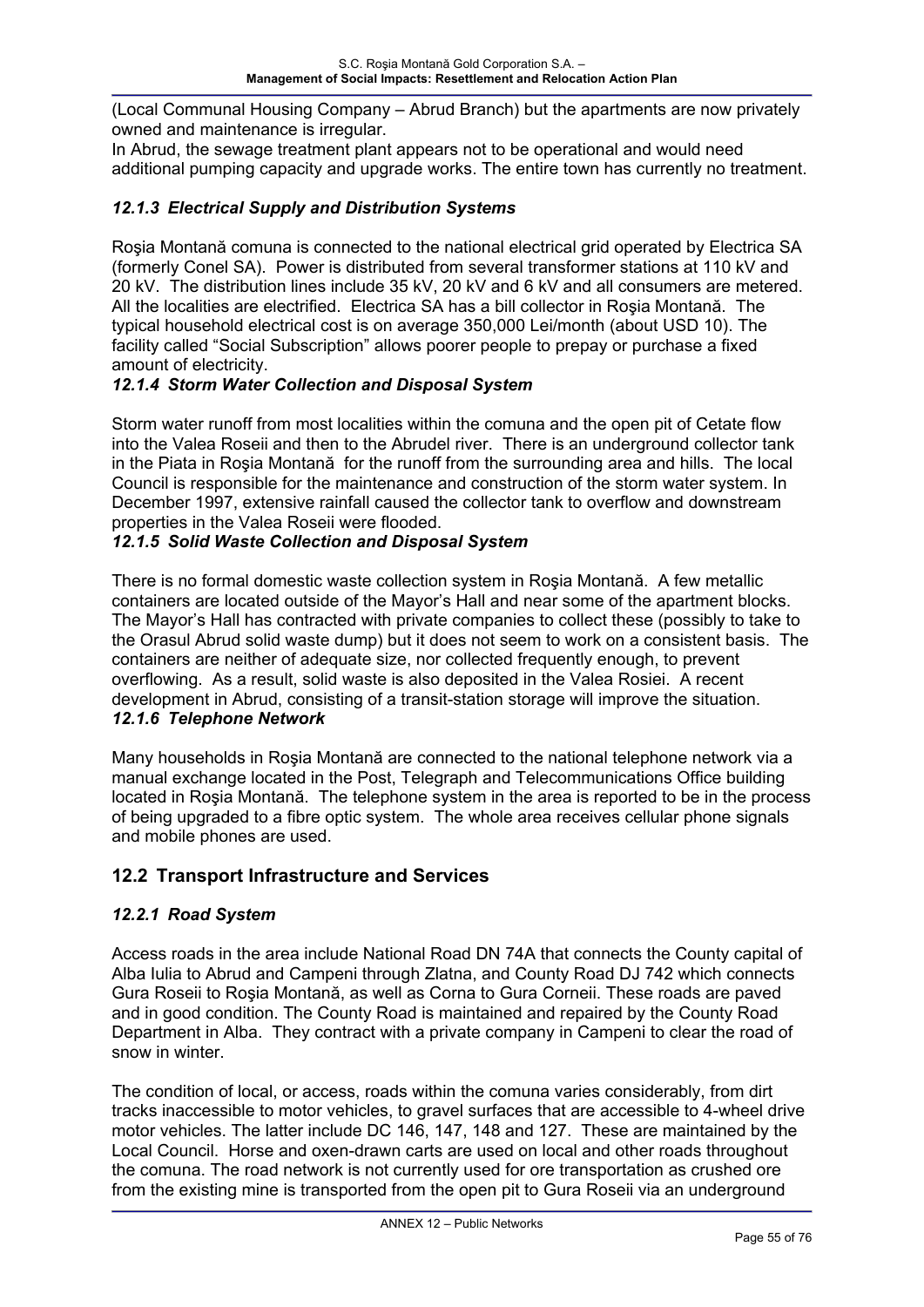conveyor and then an above-ground rail system. The railway is not normally used for transporting people.

#### *12.2.2 Transport Services*

The narrow gauge railway system that served Abrud and Campeni from Deva is not in operation any more. Public buses provide service between Campeni and Deva on a daily basis, with a stop in Gura Roseii. "Maxi-taxis" also operate from Abrud to Deva, Cluj and even Bucharest.

Minvest operates five buses and four vans for the collection of mine workers from the Campeni and Abrud areas. Their schedules match the work shifts. Local people are allowed to travel on these buses for free. RMGC donated a school bus to the Local Council of Roşia Montană for transporting older children to the school in Abrud. There is no transport service from or to Bunta, Corna or Tarina. People walk to Roşia Montană locality, which can be up to 2 km from Corna through the mining area, or they walk directly along the Campeni - Abrud road, which can be up to 7 km long.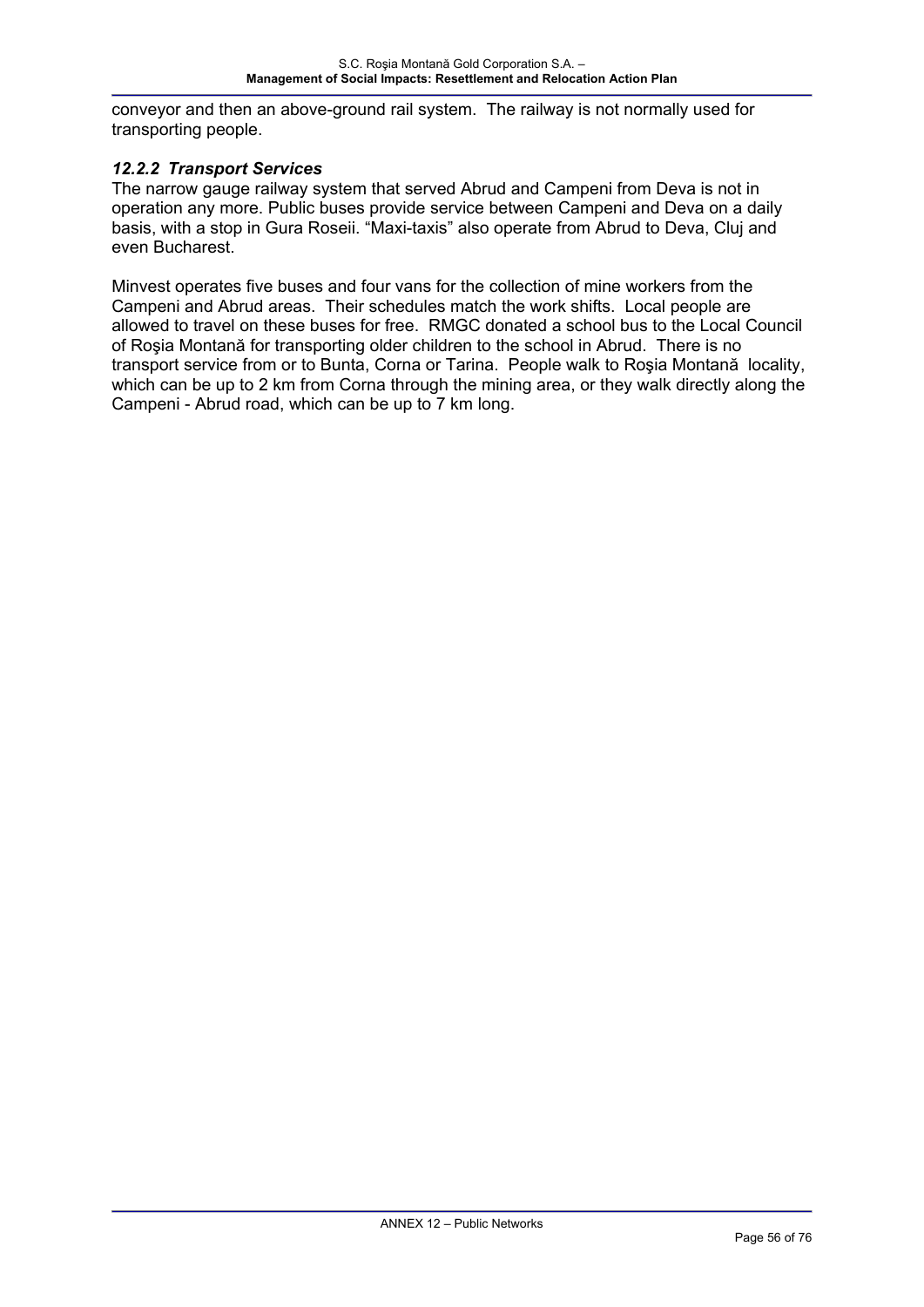# **13 ANNEX 13 – World Bank Group Safeguard Policies**

# **13.1 Od 4.30: Involuntary Resettlement**

The World Bank Group OD 4.30 on Involuntary Resettlement is applied as a safeguard by international banks signatory to the "Equator Principles". Its main provisions are the following:

- All viable alternative project designs should be explored to avoid or minimise the need for resettlement and when it cannot be avoided, to minimise the scale and impacts of resettlement;
- Resettlement measures are to be conceived and executed as development activities providing sufficient resources to give the persons displaced the opportunity to share in project benefits. Assistance should be given to the community in their efforts to improve former production levels, income earning capacity and living standards or at least restore them to the levels they would have without the project;
- Displaced persons should be:
	- compensated at full replacement cost prior to the actual move;
	- assisted with relocation;
	- assisted and supported during the transition period.
- **Particular attention should be given to vulnerable groups;**
- Communities should be given opportunities to participate in planning, implementing and monitoring their resettlement;
- Resettlers should be helped with integration into their host community;
- Resettlement should be linked to the main project implementation schedule, so that Project Affected People should be resettled and/or compensated before being affected by the construction or other activities;
- **There should be adequate monitoring and evaluation;**
- The project sponsor should be encouraged to offer replacement land. Cash compensation may be appropriate when residual land holdings are economically viable. For households who lose assets / income large enough to make the remainder unviable, compensation should be provided as if entire holdings had been taken;
- For losses that cannot easily be valued or compensated in monetary terms e.g. access to public services, customers or suppliers, fishing, grazing land or forests, attempts must be made to establish access to equivalent and culturally acceptable resources and earning opportunities.

## **13.2 Od 4.20: Indigenous People**

Indigenous peoples are defined as social groups with a social and cultural identity distinct from the dominant society that makes them vulnerable to being disadvantaged in the development process. Indigenous peoples can be identified by the presence in varying degrees of the following characteristics:

- A close attachment to ancestral territories and to the natural resources in these areas,
- Self-identification and identification by others as members of a distinct cultural group,
- An indigenous language, often different from the national language,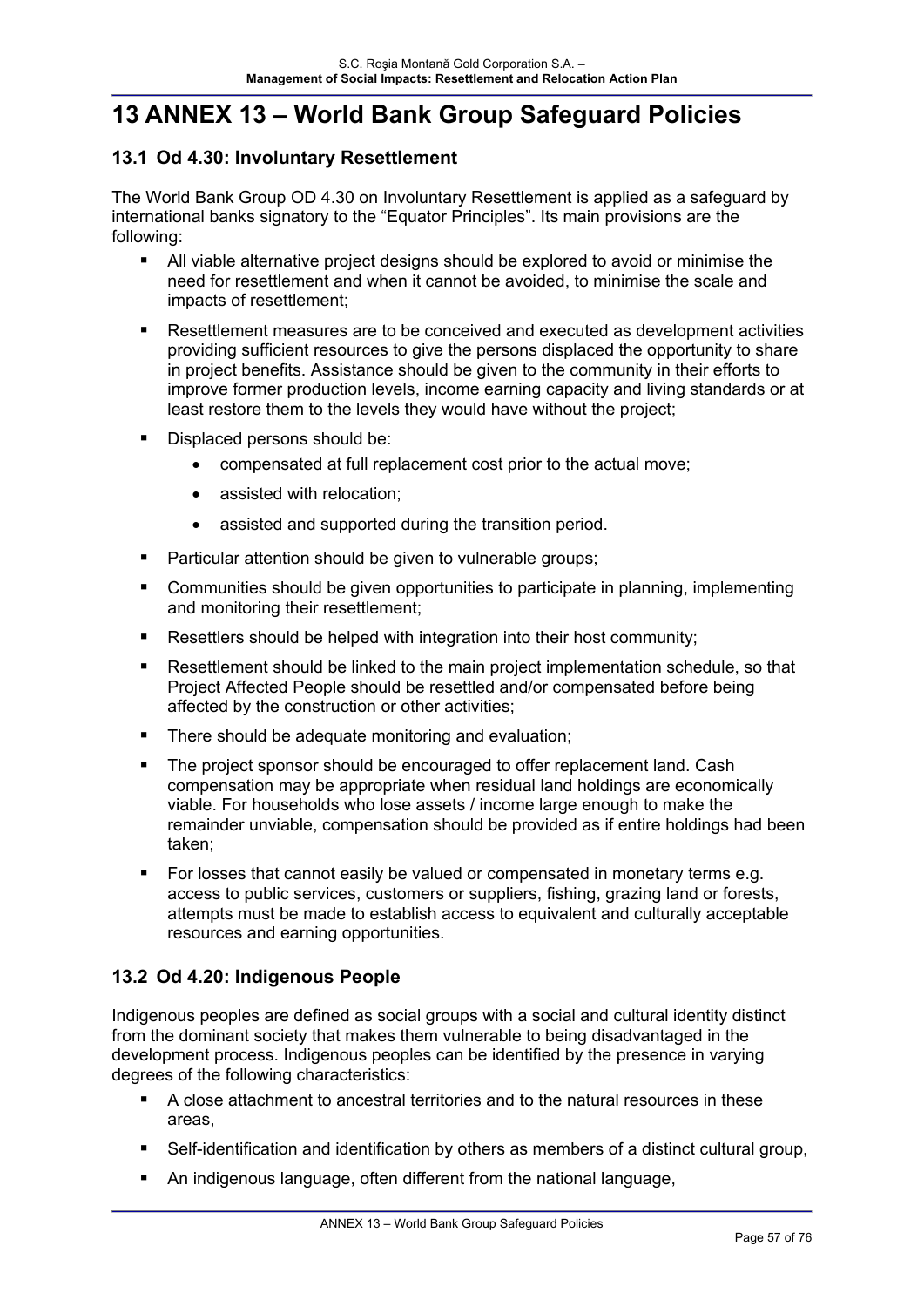- Presence of customary social and political institutions,
- Primarily subsistence-oriented production.

The Directive sets out policy objectives, guidelines for the design and implementation of project provisions and processing and documentation requirements if indigenous people are affected by a project.

Other World Bank Group Safeguard Policies are applicable to the Project. As they appear not to be relevant to Compensation and Resettlement, they are not commented here but details are given in the EIA main volume.

## **13.3 Opn 11.03: Cultural Property**

The Operational Policy on Cultural Property Management (OP 4.11) is in preparation; therefore until it is issued the provisions of Operational Policy Note (OPN) 11.03 apply. It gives a definition of cultural property as well as policy and procedural guidance. Cultural property is defined as including sites having archaeological (prehistoric), paleontological, historical, religious and unique natural values. Cultural property therefore encompasses both remains left by previous human inhabitants and unique natural features such as canyons and waterfalls.

The World Bank's general policy regarding cultural properties is to assist in their preservation and to seek to avoid their elimination. More specifically the Bank declines to finance projects that will significantly damage non-replicable cultural property and will only assist those projects that are sited or designed so as to prevent such damage. The Bank will assist in the protection and enhancement of cultural properties encountered, rather than leaving that to chance.

The OPN states that in some cases the project is best relocated in order that sites and structures can be preserved, studied and restored intact in situ. In other cases, structures can be relocated, preserved, studied and restored on alternate sites. Most such projects should include the strengthening of institutions entrusted with safeguarding a nation's cultural patrimony. Deviations from this policy may be justified only where the expected project benefits are great and the loss of or damage to cultural property is judged by competent authorities to be unavoidable, minor or otherwise acceptable.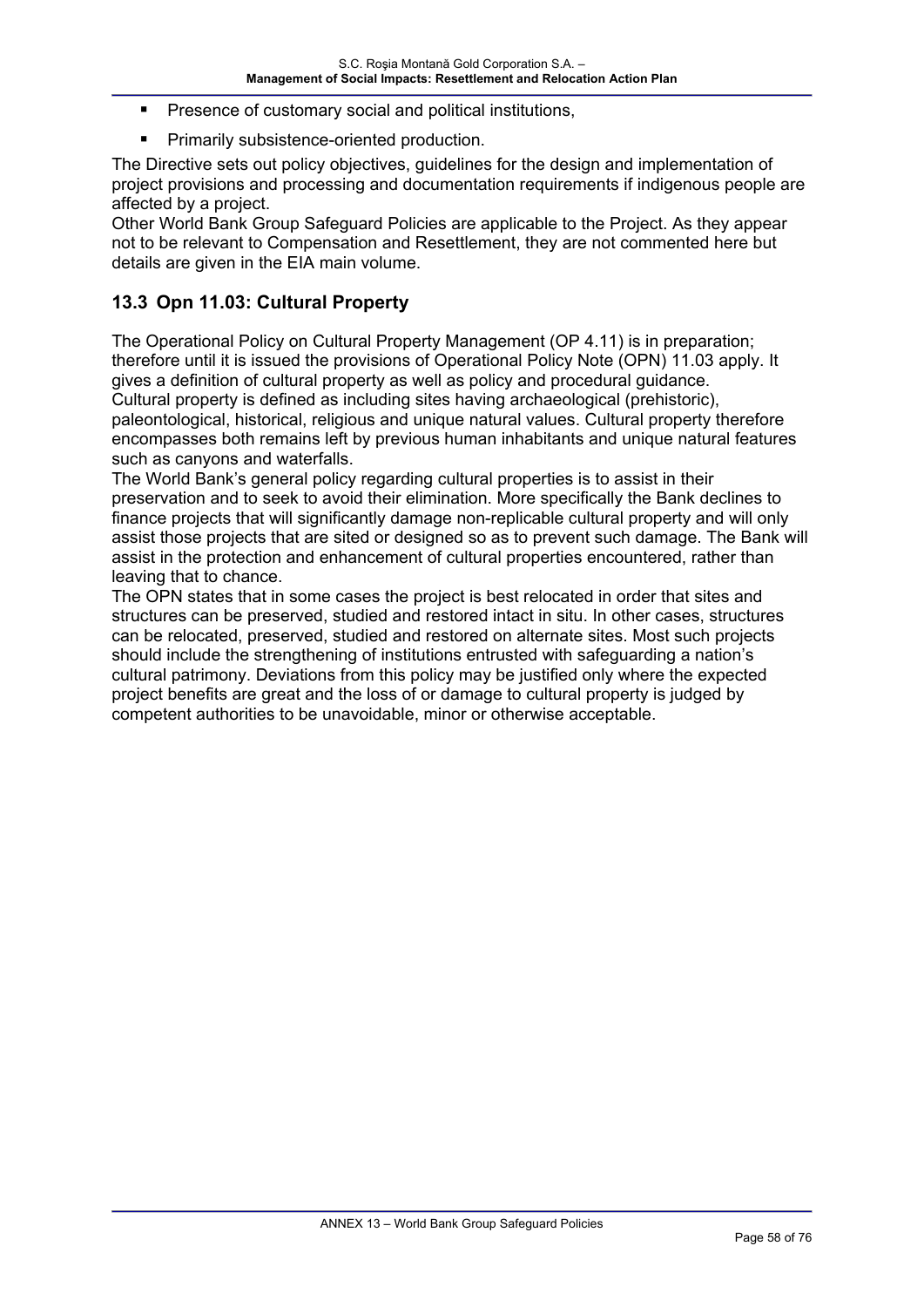# **14 ANNEX 14 – Compensation Rates for Building Special Features**

# **14.1 Annexes**

All annexes are compensated on the following basis:

- **Wood structure: EURO 50 per square meter,**
- Masonry structure: EURO 70 per square meter,
- **Three phase power connection: EURO 300 per unit, subject to the power range.**

## **14.2 Outdoor Special Features**

| <b>SPECIAL FEATURES</b>                 | <b>UNIT</b>                | <b>RATE IN Euro / UNIT</b> | <b>OBSERVATIONS</b>          |
|-----------------------------------------|----------------------------|----------------------------|------------------------------|
| Alley                                   | Sqm                        | 5.06                       |                              |
| Concrete, stone handrail                | S <sub>q</sub>             | 20.00                      |                              |
| Simple metal handrail                   | Sqm                        | 35.00                      |                              |
| Ornamental metal handrail               | Sqm                        | 50.00                      |                              |
| Carpet cleaning support                 | Meter                      | 9                          |                              |
| Water tank                              | Sqm                        | 41                         | 1.5m standard depth          |
| Water tank + water tap                  | Sqm                        | 41                         | 1.5m standard depth          |
| Catching basin                          | S <sub>q</sub>             | $\overline{41}$            | 1.5m standard depth          |
| Clearing tank                           | Sqm                        | 41                         | 1.5m standard depth          |
| Wood basin                              | Sqm                        | $\overline{5.3}$           | 1.5m standard depth          |
| Concrete kerbstone                      | Sqm                        | 6.00                       |                              |
| Kerbstone                               | Sqm                        | 10.00                      |                              |
| Inspectation channel                    | Sqm                        | 41                         |                              |
| Concrete gutter / channel               | Sqm                        | 15.00                      |                              |
| Stone gutter / channel                  | $\overline{\mathsf{Sq}}$ m | 8                          |                              |
| Concrete dugout for water tap           | $\overline{\mathsf{Sq}}$ m | $\overline{41}$            |                              |
| water supply pipeline                   | Meter                      | $\overline{14}$            |                              |
| Oven a                                  | Piece                      | 452.00                     | worn down                    |
| Oven b                                  | Piece                      | 753.00                     |                              |
| Ceramic tiles                           | Sqm                        | $\overline{14}$            |                              |
| Fountain                                | Piece                      | 44.00                      |                              |
| Fully equiped concrete fountain         | Pcs                        | 400.00                     | $/2.25$ sqm, up to 4 m depth |
| Fully equiped stone fountain            | Pcs                        | 300.00                     |                              |
| Stone+concrete fully equipped fountain  | Pcs                        | 350.00                     |                              |
| Marble flooring (regular forms)         | Sqm                        | 54.00                      |                              |
| Marble flooring (irregular forms)       | Sqm                        | 27.00                      |                              |
| Individual foundation for swing         | Pcs                        | 5.00.                      |                              |
| Concrete foundation for individual gate | $\overline{Pcs}$           | 15.00.                     |                              |
| Concrete foundation for fence           | Sqm                        | 15.                        |                              |
| Stone foundation for fence              | Sqm                        | 8.00                       |                              |
| Stone+mortar fence foundation           | Sqm                        | 10.00                      |                              |
| Septic tank                             | Sqm                        | 50.00                      |                              |
| Chimney                                 | ml                         | 10.37                      | if separate                  |
| Concrete flower box                     | pcs                        | 15.00                      |                              |
| Swing                                   | pcs                        | 156.00                     |                              |
| Mill                                    | pcs                        | 100.00                     |                              |
| Pool                                    | pcs                        | 4185.30                    |                              |
| Concrete platform                       | sqm                        | 5.00                       |                              |
| Concrete and mosaic platform            | sqm                        | 8.00                       |                              |
| Stone platform                          | sqm                        | 9.00                       |                              |
| Stone + concrete platform               | sqm                        | 10.50                      |                              |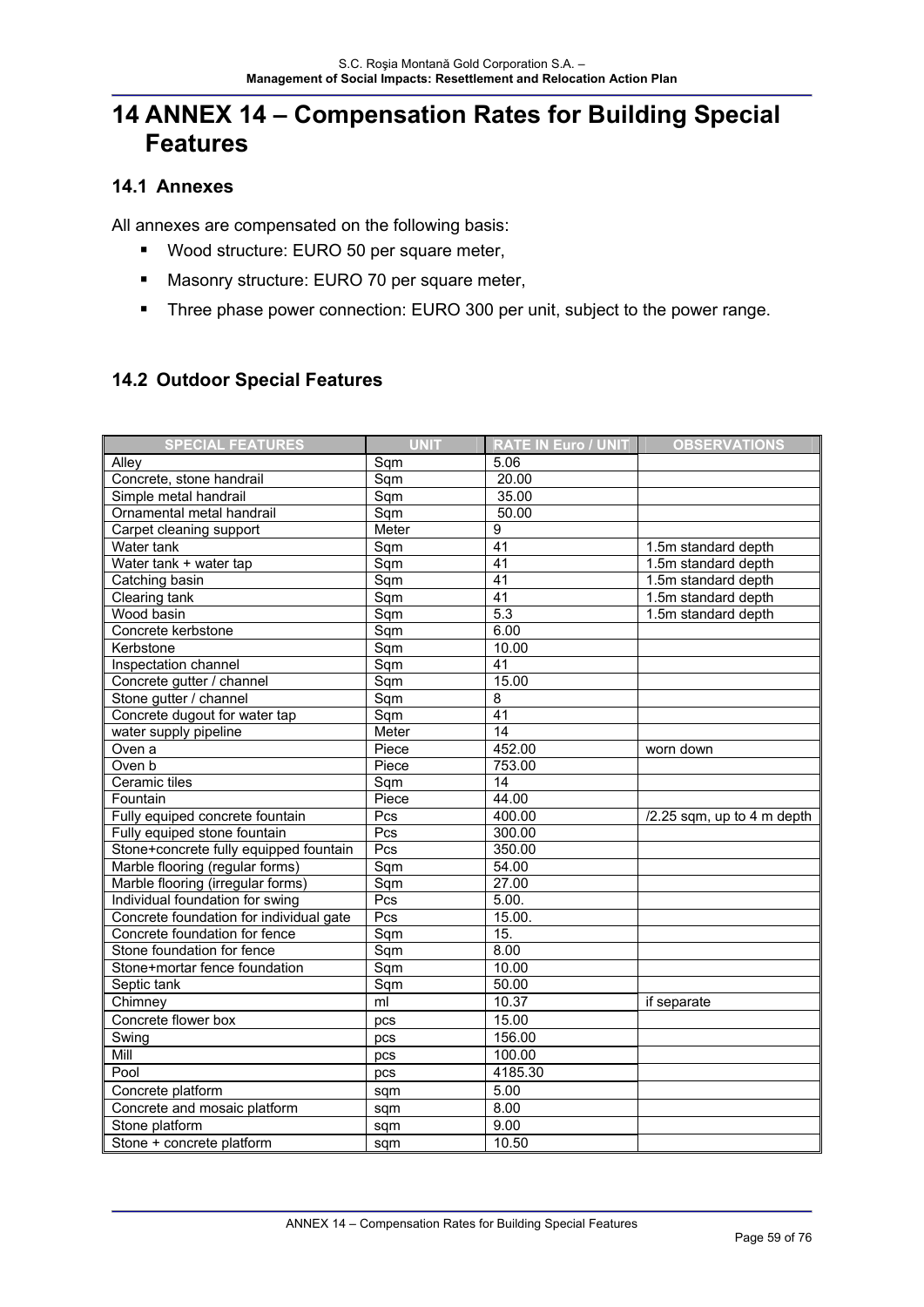#### S.C. Roşia Montană Gold Corporation S.A. – **Management of Social Impacts: Resettlement and Relocation Action Plan**

| <b>FENCES</b>                 | With wood pillar - Rate in Euro<br>per meter of fence | With metallic pillar - Rate in<br><b>Europer meter of fence</b> |
|-------------------------------|-------------------------------------------------------|-----------------------------------------------------------------|
| <b>CONCRETE</b>               |                                                       |                                                                 |
| Concrete fence                | 15.00                                                 | 15.30                                                           |
| <b>METAL</b>                  |                                                       |                                                                 |
| Chain fence                   | 9.00                                                  | 9.30                                                            |
| Metal fence                   | 15.00                                                 | 15.30                                                           |
| Ornamental metal fence        | 15.00                                                 | 15.30                                                           |
| Simple metal fence            | 11.00                                                 | 11.30                                                           |
| Wire mesh fence without frame | 9.00                                                  | 9.30                                                            |
| Wire mesh fence with frame    | 16                                                    | 17                                                              |
| Barbed wire fence             | 2.60                                                  | 3.00                                                            |
| Pipe fence with wire          | 1.93                                                  | 2.23                                                            |
| Flat metal fence              | 11.00                                                 | 11.30                                                           |
| <b>WOOD</b>                   |                                                       |                                                                 |
| Solid wood fence              | 8.99                                                  | 9.29                                                            |
| Wood fence                    | 0.60                                                  | 0.90                                                            |
| Plank fence                   | 5.30                                                  | 5.60                                                            |
| Prefabricated carved fence    | 50                                                    |                                                                 |

# **14.3 Lakes & Fish Ponds**

| Land under water surface, | <b>Casing for lake protection</b> | <b>Arranged borders</b> |
|---------------------------|-----------------------------------|-------------------------|
| Euro/sam                  | Euro/sam                          | Euro/sam                |
| 0.60                      | 0.74                              | 0.74                    |

### **14.4 Gates**

| <b>Gates</b>      | <b>Secondary gates Euro/sqm</b> | Gates for main entrances in the<br>courtyard<br>Euro/sqm |
|-------------------|---------------------------------|----------------------------------------------------------|
| Picket gate       | 5.30                            | 11.20                                                    |
| Solid wood gate   | 9.00                            | 19.00                                                    |
| Metal gate        | 15.00                           | 31.70                                                    |
| Ornamental metal  | 15.00                           | 31.70                                                    |
| Simple metal gate | 11.00                           | 23.20                                                    |
| Wire mesh gate    | 9.00                            | 19.00                                                    |
| Wood gate         | 0.60                            | 1.30                                                     |
| Barbed wire gate  | 2.60                            | 5.50                                                     |
| Plank gate        | 5.30                            | 11.20                                                    |
| Flat metal gate   | 11.00                           | 23.20                                                    |
| Pipe gate         | 1.90                            | 4.10                                                     |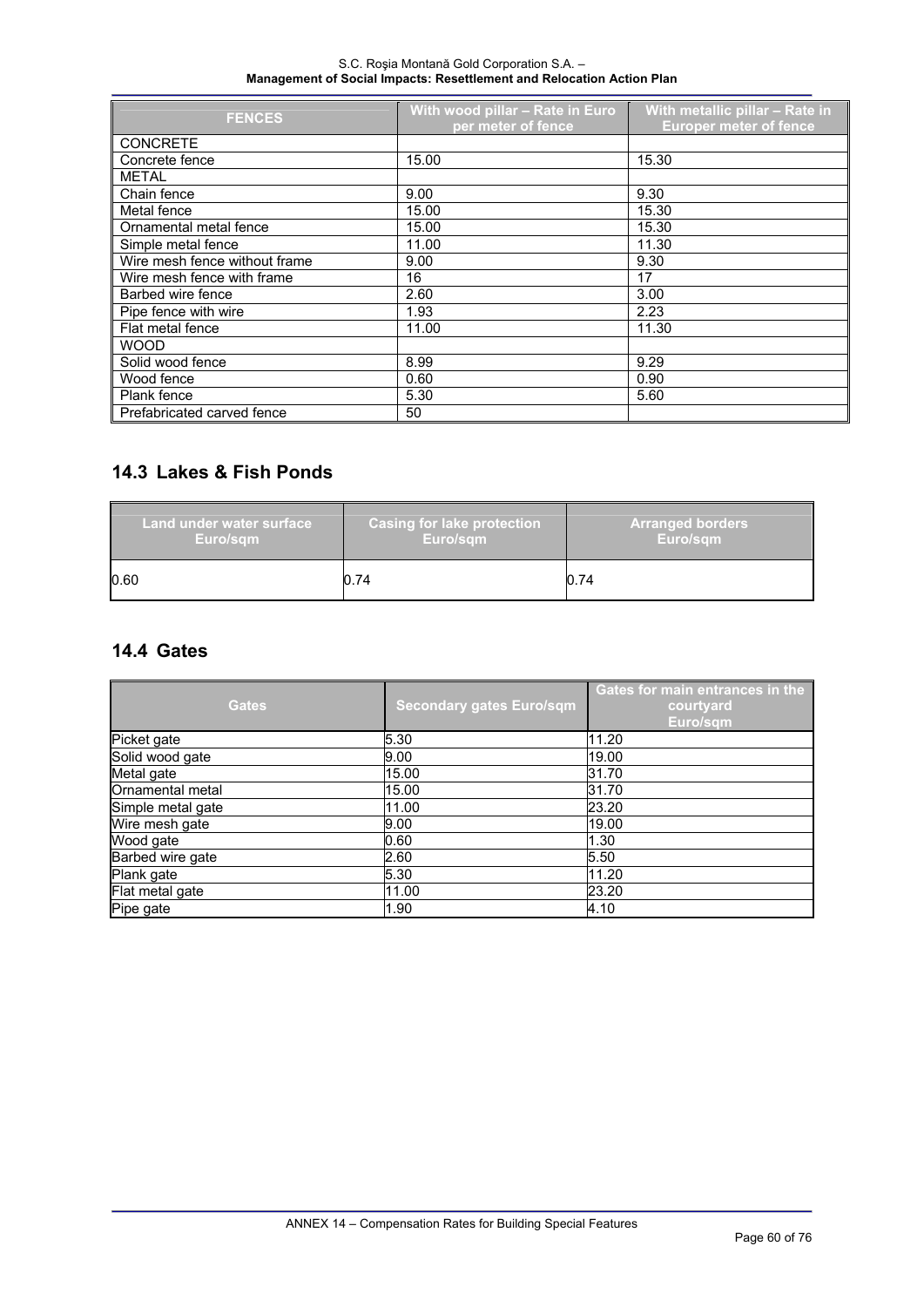# **14.5 Bridges – Foot Bridges**

| <b>Bridges/foot bridges</b> | Euro/sqm |
|-----------------------------|----------|
| <b>Bridge</b>               | 55.00    |
| Concrete foot bridge        | 25.00    |
| Bricks foot bridge          | 20.00    |
| Wood foot bridge            | 18.00    |
| Stone foot bridge           | 15.00    |
| Stone+mortar foot bridge    | 18.00    |
| Flat metal foot bridge      | 15.00    |
| Metallic profile            | 1.93     |
| Metallic auto grade         | 1.93     |
| metal tank                  | 11.00    |

## **14.6 Outdoor Stairs**

|                     |      | <b>Stair body</b> |              |             |            |             |              |            |
|---------------------|------|-------------------|--------------|-------------|------------|-------------|--------------|------------|
|                     | wood |                   | concrete     |             |            | metal       | stone        |            |
| stair body<br>price | 5.3  | 44Euro/sgm        |              |             |            | 18Euro/sgm  | 15Euro/sqm   |            |
| Step/backstep       |      | concrete          | mosaic metal |             | Wood       | metal       | stone+mortar | wood       |
|                     |      | 2Euro/sgm 3.5     |              | 2.5Euro/sqm | 15Euro/sgm | 2.5Euro/sgm | 1.2Euro/sqm  | 15Euro/sqm |
| Step/backstep       |      |                   | 30.26        |             | 30Euro/sgm |             |              | 30Euro/sqm |
|                     |      |                   | 53.52        |             | 40Euro/sgm |             |              | 40Euro/sqm |

#### *14.6.1 Sidewalks*

| <b>Sidewalk</b>  | euro/sqm |
|------------------|----------|
| sidewalk         | 6.6      |
| sidewalk's cover |          |
| mosaic           | 3.5      |
| Mosaic+marble    | 42.36    |
| marble tiles     | 24.76    |
| stone            | 1.2      |
| concrete         | 12       |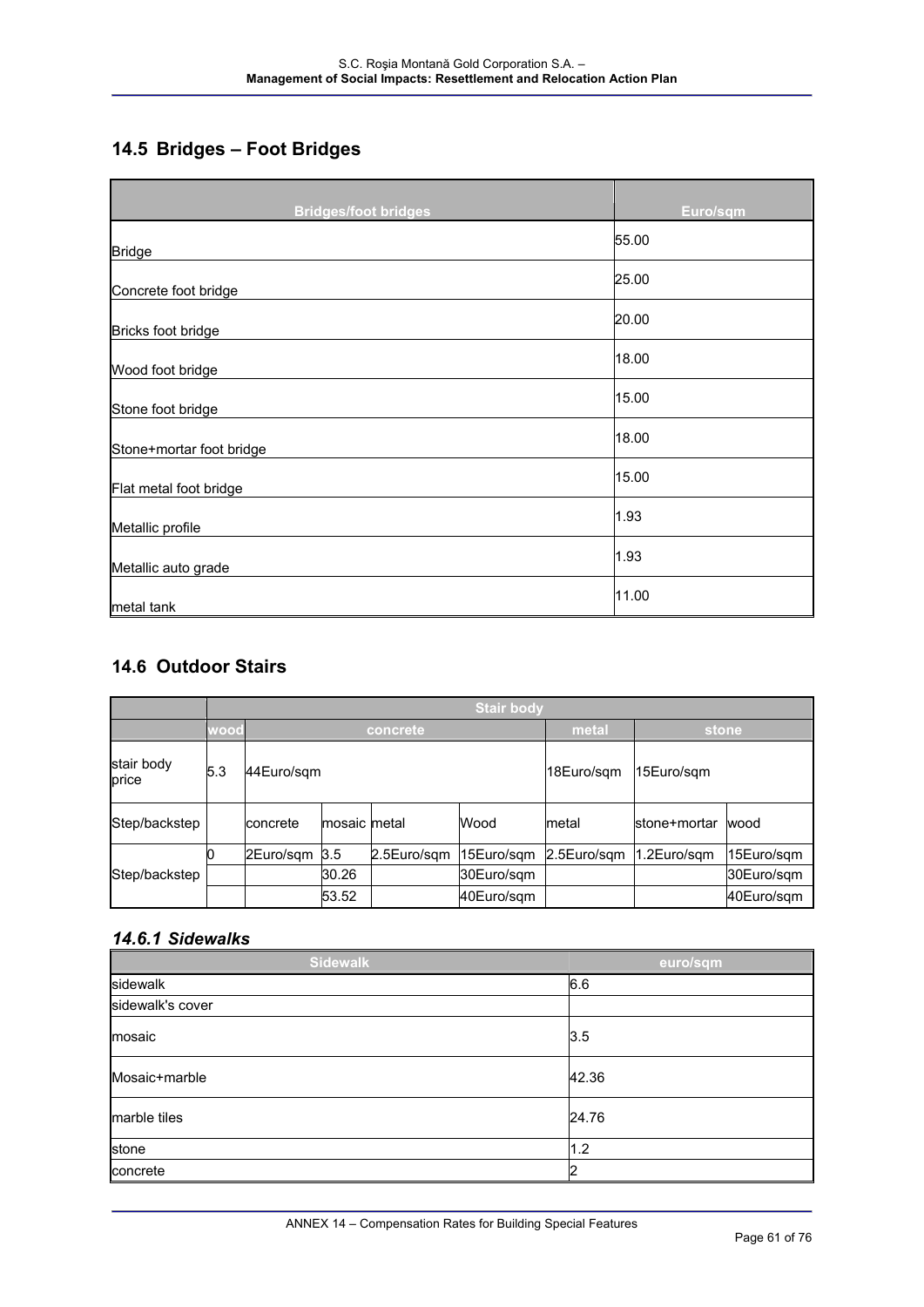# *14.6.2 Walls*

| <b>Walls</b>  | euro/sqm |
|---------------|----------|
| Concrete      | 15.00    |
| <b>BCA</b>    | 15.00    |
| Stone         | 7.84     |
| <b>Bricks</b> | 18.00    |
| Stone+mortar  | 10.37    |

## **14.7 Indoor Special Features**

|                                   | <b>UNIT</b> | <b>Euro/UNIT</b> |
|-----------------------------------|-------------|------------------|
| Wood handrail                     | sqm         | 5.30             |
| Oak, cherry, nut tree handrail    | sqm         | 32.46            |
| Ceramic tiles                     | sqm         | 13,11            |
| Marble flooring (regular forms)   | sqm         | 54               |
| Marble flooring (irregular forms) | sqm         | 27               |
| Flooring ceramic tiles            | sqm         | 17.53            |
| Stratificate Wood window          | Sqm         | 160.00           |
| PVC window                        | sqm         | 140.00           |
| AL window                         | sqm         | 120.00           |
| Hydrofore                         | pcs         | 100.00           |
| Central heating                   | pcs         | 800.00           |
| Heaters                           | pcs         | 100.00           |
| Wood paneling - fir               | sqm         | 15               |
| Wood paneling - cherry            | sqm         | 60               |
| Wood paneling - pine              | sqm         | 50               |
| Wood paneling oak                 | sqm         | 60               |
| <b>Blinds</b>                     | sqm         | 40               |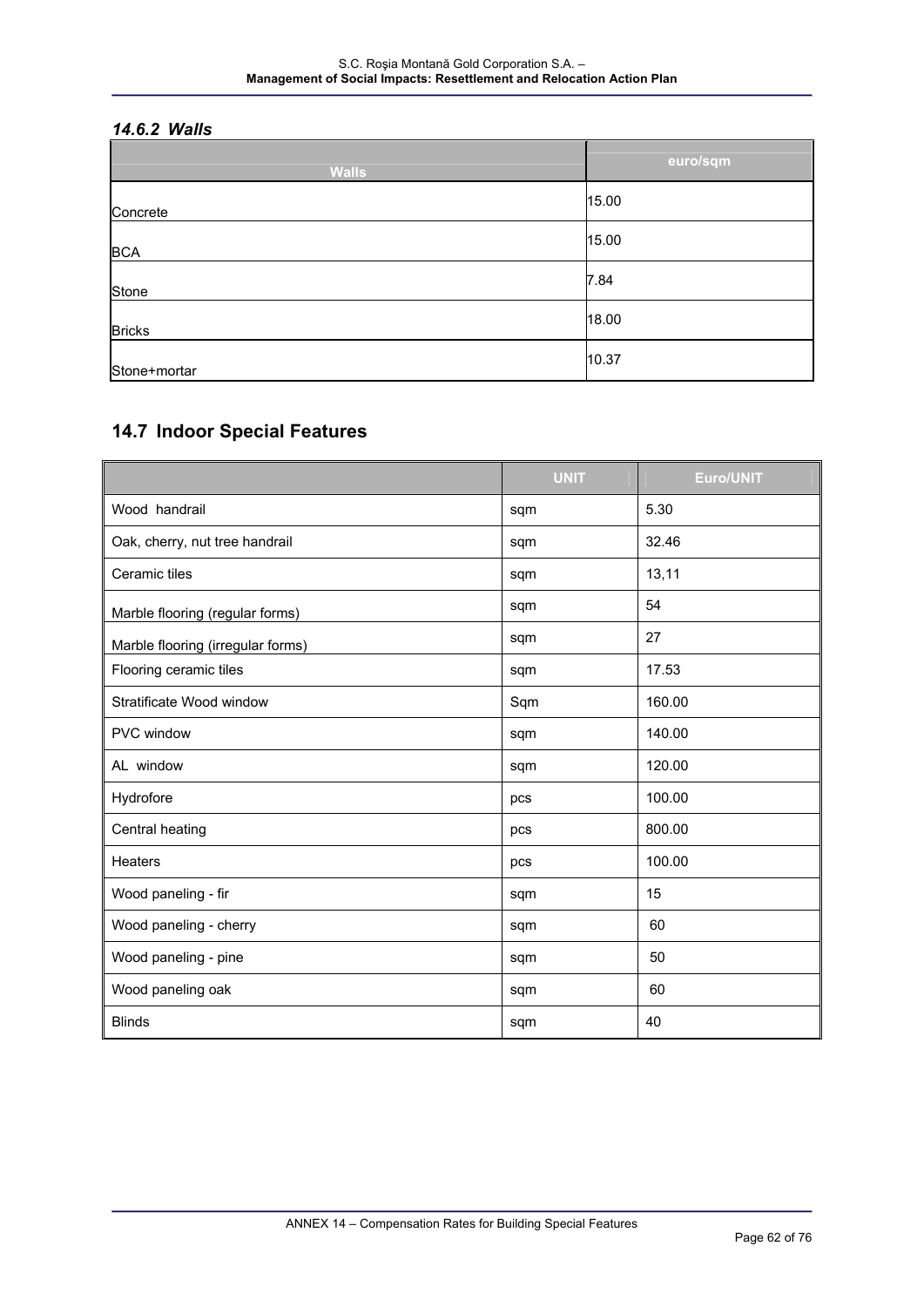| 17.1.1 MISUCHANGUUS               |             |           |
|-----------------------------------|-------------|-----------|
|                                   | <b>UNIT</b> | euro/UNIT |
| Rail/sleeper                      | lml         | 1.93      |
| Green house                       | sqm         | 1.93      |
| Green house with metallic support | sqm         | 9.00      |
| <b>Blinds</b>                     | sqm         | 40.00     |
| Covered terrace                   | sqm         | 50.00     |
| Terrace                           | sqm         | 42.36     |
| Painted Concrete Pool             | sqm         | 100.00    |
| Phonic and Thermal Isolation      | sqm         | 20.00     |
| Windowflower box                  | sqm         | 15.00     |
| <b>Beech Parquet</b>              | sqm         | 25.00     |
| Wan Parquet                       | sqm         | 20.00     |
| Oak Parquet                       | sqm         | 35.00     |
| Marble Plywood                    | sqm         | 38.52     |
| Mosaic Plywood                    | sqm         | 3.50      |
| <b>Asphalt Foothold</b>           | sqm         | 5.00      |
| <b>Metallic Door</b>              | pcs         | 250.00    |
| Oak Door                          | pcs         | 126.39    |
| Porch Closure                     | sqm         | 35.00     |

## *14.7.1 Miscellaneous*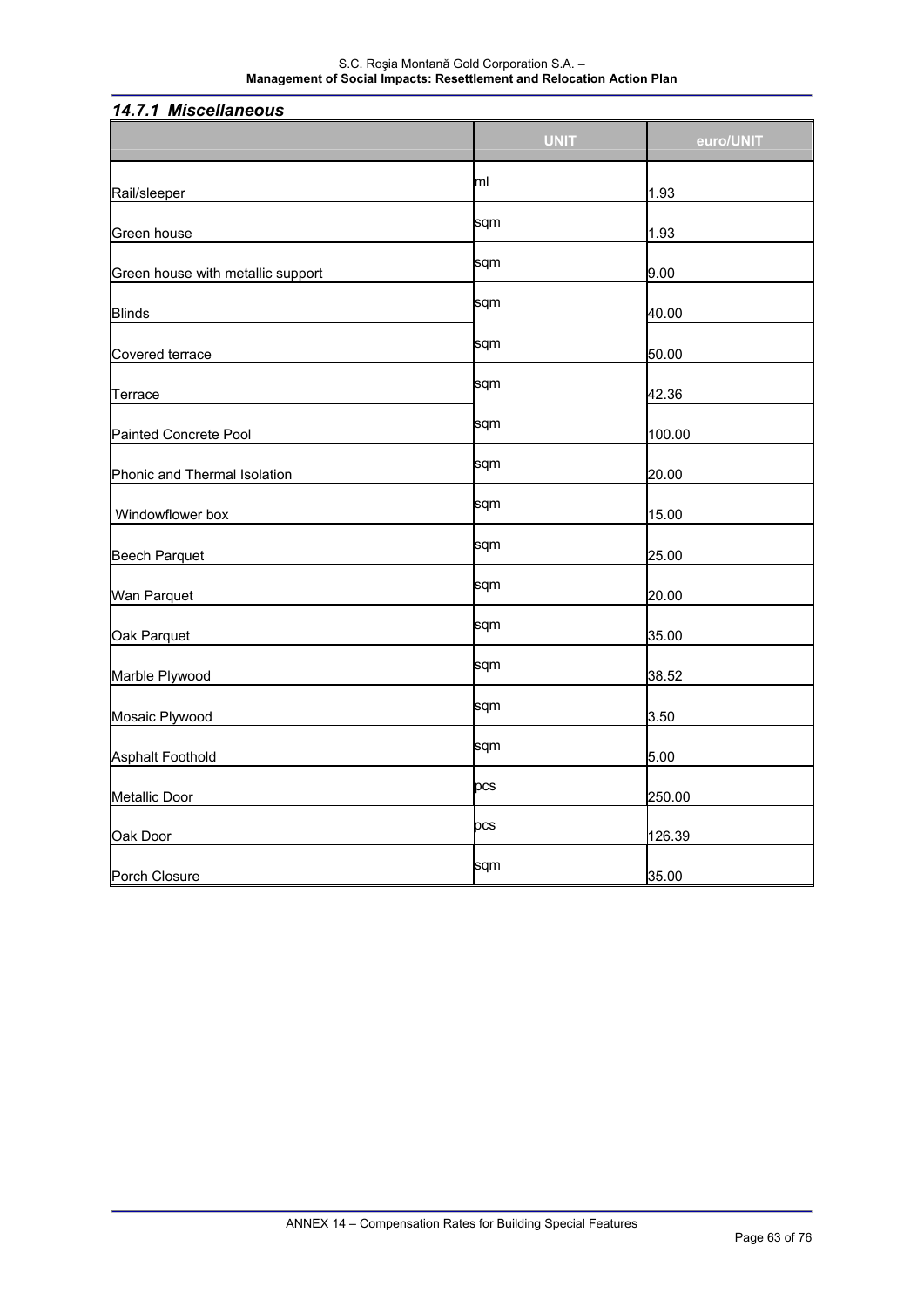# **15 ANNEX 15 – Analysis of Alternative Resettlement Sites**

## **15.1 The Process Followed**

The first objective of the resettlement site selection process was to identify acceptable sites for the construction of new houses and communities for resettlers. To meet this objective, a three step process was followed: first, a number of alternative sites were identified; second, these alternatives were evaluated using a detailed assessment methodology; and, third, a short-list of preferred sites was identified for further study (i.e., detailed planning and design). Public consultation played a critical role in this process.

# **15.2 Geography**

The comuna of Roşia Montană and the orasul of Abrud are located in the Apuseni Mountains, characterized by steep mountainous terrain cut by narrow "V"-shaped valleys with small rivers or streams flowing in them. The larger rivers in the area, in this case the Abrudel and Aries Rivers, cut through the terrain forming "U"-shaped valleys. These valleys, while slightly broader are generally not more than 500 metres wide at their widest points. The valley floors are flat, relatively fertile, flood plains.

Albă Iulia, the County Capital, lies in a different type of terrain, approximately 80 kilometres east of Roşia Montană comuna. This town of 66,000 (2002 census) is situated within a broad, fertile plain in the Mureş Valley, between Apuseni Montains and South Carpathians. This area is characterized by gently undulating terrain, with much lower relief than the Carpathian Mountains.

In the mountainous terrain of the Roşia Montană comuna and the orasul of Abrud, the river valley floors have traditionally been the corridors of transportation. This continues to be the case today, and both the highway and rail network are on the valley floor. Homes and towns have been built along these transportation routes, the junctions of rivers have become important crossroads and the sites of many towns in the area. Because the river valleys in many cases are very narrow, towns have grown up in linear patterns. On the valley floor, where land is relatively level, the building pattern is quite dense. On the steep hillsides fewer homes are built and the pattern of occupation is scattered. The land on the hillsides has traditionally been used more for growing hay and grazing animals. The result of this land use pattern is that now very little open land exists on the valley floor.

As a result, most families have built their houses in the valleys between hills, where they have also had access to regional roads and fresh water taken from the streams moving through these valleys. Typical settlements assume a linear pattern with roads running parallel to both sides of a central river. Lower slopes are used for arable crops and certain livestock farmers live higher up in the hills, where they have more direct access to the highland pastures.

## **15.3 Identification of Alternative Sites**

The comuna of Rosia Montana and the orasul of Abrud are the two administrative districts directly affected by the proposed mine development. One of the original principles accepted by the owners of RMGC regarding resettlement was that, in order to minimize the impact on the existing political entities, people should be resettled in the districts where they are presently living. As a result, the search for possible resettlement sites was originally limited to these two districts.

The best estimate of the total land required for urban resettlement sites is between 80 and 120 hectares, depending on the percentage of resettling households and including typical institutional, religious, commercial and infrastructure area allocations.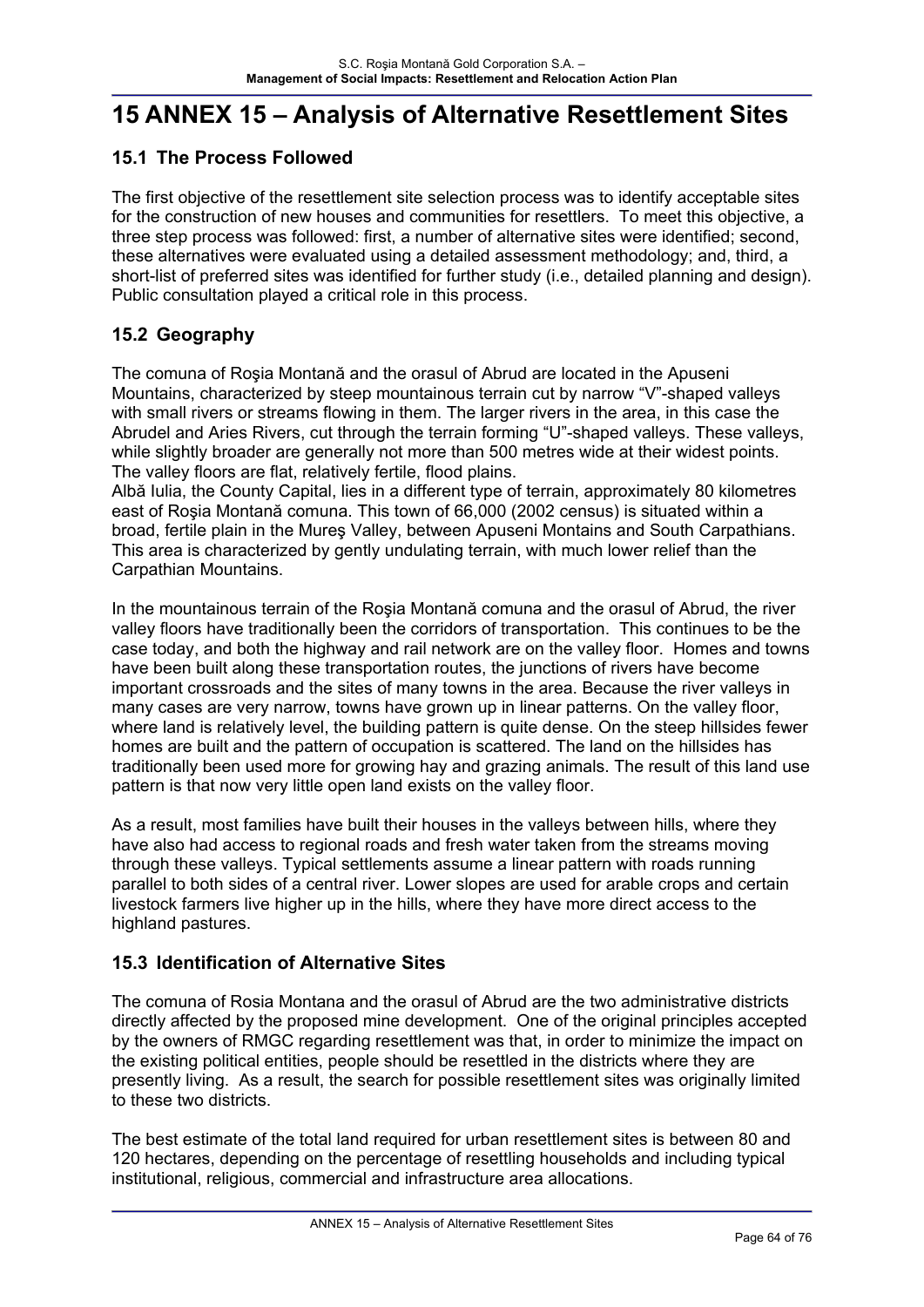Attempts were made, at the outset of the planning exercise, to identify a single large resettlement site capable of accommodating all or most of the resettlers within a single new community, in light of the fact that most of the affected households reside within Roşia Montană comuna. Working closely with the Mayor's Office in Roşia Montană, two potential large sites were identified, both located at the top of Piatra Alba Hill, within 5 kilometres from the existing Roşia Montană community, but 100-200 metres above it. RMGC commissioned soils investigations and the preparation of a detailed survey of the most southerly of these sites, encompassing some 60 hectares above Gura Roseii.

Following discussions with the Mayors and Councils in both Roşia Montană and Abrud, and in light of the fact that a number of people declared outright that they would not move to the hilltop locations – which would be expensive to access and to occupy during colder winter periods – the planning team undertook an extensive investigation of all other potential sites located with in the Roşia Montană Valley, Abrud Municipality and the Abrud/Campeni corridor. One important objective of the entire site-selection process is that resettlers should be offered a choice of resettlement locations. To this end, the team therefore strove to identify a number of different alternative sites.

The site identification process began with a review of existing documentation and an examination of the work of a previous consultant (SPO) who had undertaken a similar process. Subsequently, a map overlay exercise was used to identify suitable areas. Suitability was defined as: relatively flat (i.e., with slope not exceeding 20%), appropriate zoning (i.e., for residential development), ease of construction, proximity to existing infrastructure and services, minimal natural hazards, ease of acquisition, and acceptability to the people who may live there. Overall, larger sites were preferred to smaller one, and level terrain was considered preferable to hilly or steep terrain. This is because flatter terrain implies a denser housing pattern and a reduction in the costs due to the earthworks and shoring associated with slope stabilization. Building houses on flat terrain more closely approximates the existing land use that has developed in the region over the years. The result of this historical pattern of land occupation, however, is that very little flat, open land was found that could be considered suitable for large-scale development, and none that could be considered ideal. All of the sites identified were either small, steep, subject to natural hazards (principally occasional flooding), inaccessible, not suitably zoned, or a combination of these factors.

In addition to offering potential sites in the immediate area, RMGC and the Town Council of Roşia Montană agreed that should a significant number of households wish to move to another area, then the possibility of an "outside" resettlement site would be studied. Following a sufficiently large expression of interest from households considering resettlement, it was agreed to expand the scope of the search for potential resettlement sites to include Albă Iulia, the county capital, and its environs. RMGC has subsequently identified potential sites there for further consideration. These site typically meet many more of the suitability criteria

## *15.3.1 Sites Identified in the Comuna of Roşia Montană*

The following sites were identified in the comuna of Rosia Montana:

- *Balmosesti* is a large flat site located above the town of Rosia Montana. It was identified in a preliminary PUG proposal. Although large, flat, and communal land (and as such easy to acquire) it was not popular with potential resettlers, probably too far from existing infrastructure and eventually fell within the boundary of the affected area when it was modified.
- *Piatra Alba* is a large area above Gura Roseii. This site was also identified early in the preliminary PUG proposal and was supported by local politicians. It is communal land and as such easy to acquire. The site is steep and remote from existing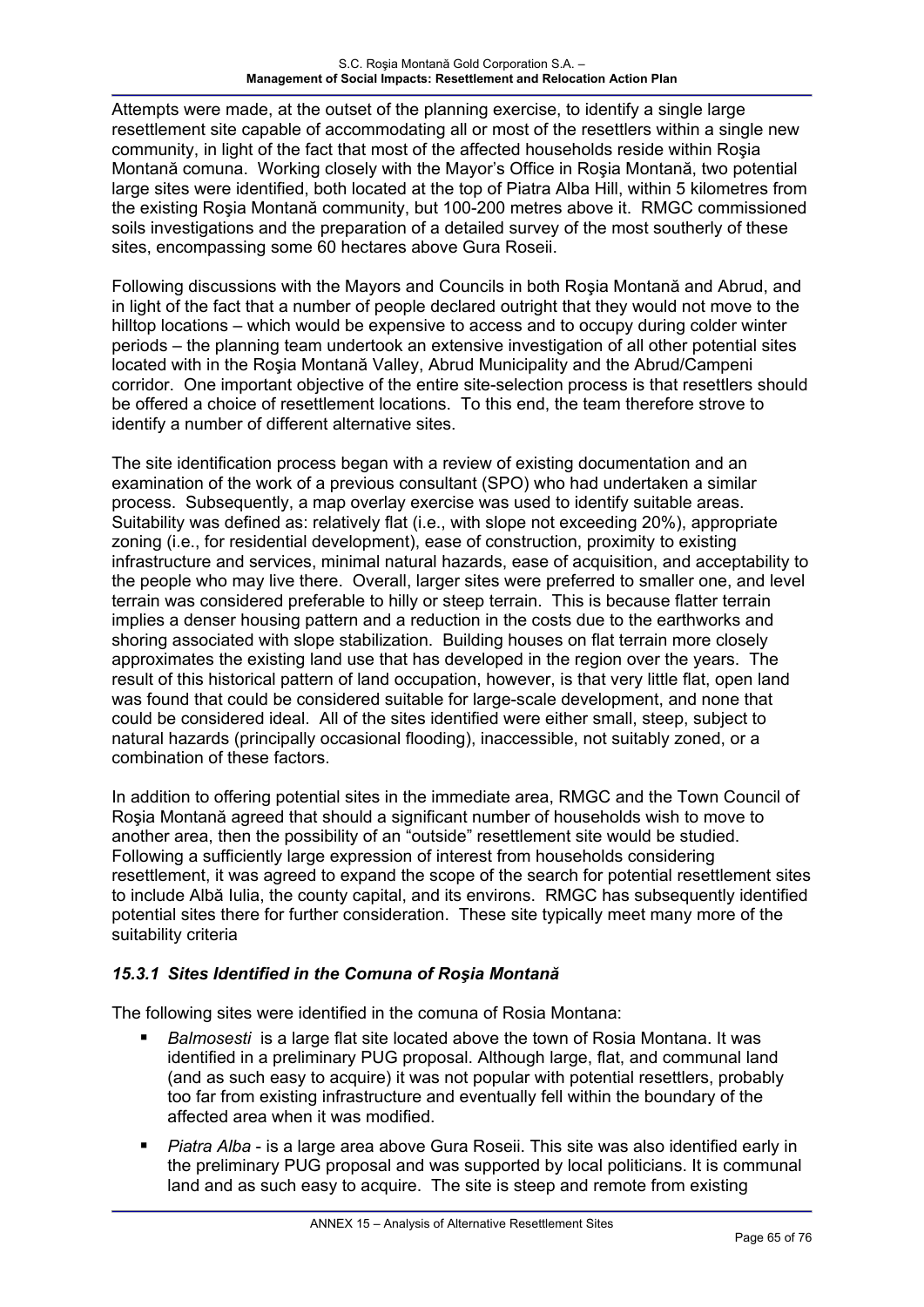infrastructure. The Mayor of Roşia Montană strongly supported this site for the reestablishment of the community. As a result, RMGC accepted to consider the development of this site.

- *Henta Hill* is located a short distance north and west of Gura Roseii. This was the third site identified in the preliminary PUG proposal. The site is medium size (about 7 hectares), rolling, but removed from existing infrastructure. It was not supported by local politicians and was eventually dropped from the list.
- *Henta North* consists of 2 small parcels north of Carpenis along Highway 74a. The northernmost site is mostly bush and low-lying. The other site is hay-land between the highway and the Abrudel River. Each site is small with a capacity of no more than 4 or 5 plots each. The sites are adjacent to existing infrastructure. Local officials rejected the sites because of their proximity to the river. The sites were rejected due to existing zoning (flood susceptible) and their small capacities.
- *Henta South* is another small area of level hay-land adjacent to the river, the highway and an existing water main. Again, it was rejected as too small, and susceptible to flooding.
- *River West* was a moderate-sized site of level hay-land on the west bank of the river near Gura Roseii. Zoning conflicts with a proposed railway removed this site from consideration.
- *Second Street* is a small site of rolling meadow at the foot of the hill near Gura Roseii. This puts it between Gura Roseii and Piatra Alba. The site is small, and may prove difficult to acquire because the owners of this land are not anxious to sell. The site is popular with potential resettlers and remains a potential resettlement site.
- *Rosia River* is a small piece of open land on the south bank of the Rosia River. Not popular with potential resettlers and not supported by local politicians or consultants, it has been dropped from the list.
- *Plant Site* is the area presently occupied by the RosiaMin processing plant. The area is flat, but probably contaminated by years of industrial activity. It has not been supported by local politicians. The unknown timeframe for closing the RosiaMin operation and the necessary environmental cleanup has removed this site from consideration.
- *Vartop* is a small village north of Rosia Montana. This area had previously been identified as a possible resettlement site. However, the area was deemed to be too small, too steep, and too inaccessible for development.

### *15.3.2 Sites Identified in the Orasul of Abrud*

The following sites were identified in the orasul of Abrud:

- *Varianta* lies on the southern edge of the town of Abrud fronting onto the highway that serves as the "ring road" around the city. The site is fairly large (20 hectares  $+i$ ), rolling to steep terrain, and close to some infrastructure (notably paved road, treated water, and power lines). This site was adjacent to another site considered for resettlement. This site is still being considered as a potential resettlement site.
- *Park* (so called because the land to the east of this site was zoned for winter sports development) is adjacent and to the east of the Varianta site. Large, at about 25 hectares, the site is rolling and steep, close to infrastructure, and with relatively few owners. Originally zoned for construction, zoning was later changed to park-land for the development of a ski resort.
- *Dan's Hill* is at the northeast edge of the town of Abrud, above Gura Corneii. The site is rolling hill relatively close to infrastructure and along the proposed route of the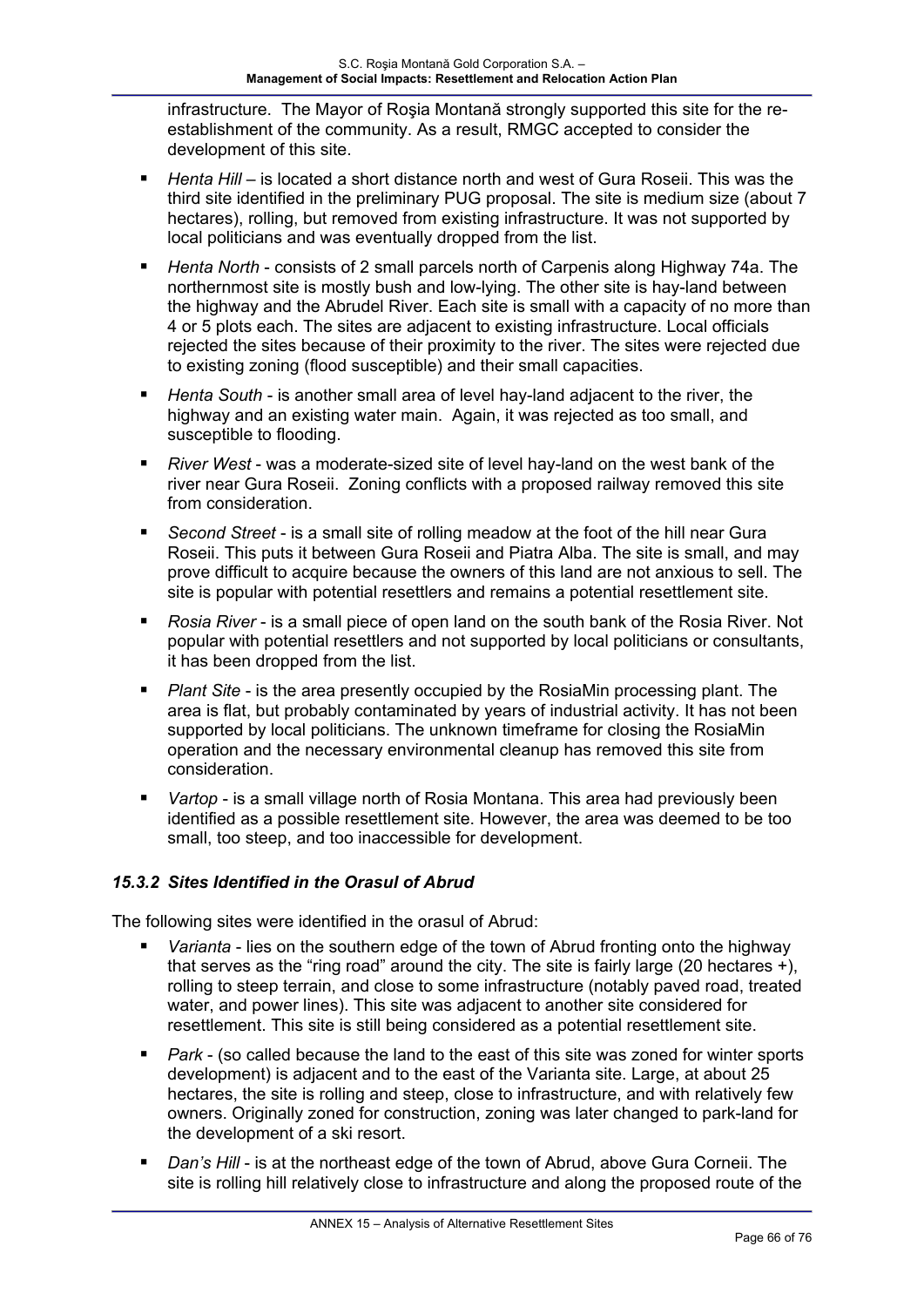main road to the proposed processing plant. The new road would make the site impossible based on zoning restrictions.

- *Abrud River North* is a large, flat site along the Abrudel River. Parts of the site are flood-susceptible, and there are many owners. The site is close to all infrastructure. The site was deemed unacceptable due to the possibility of flooding.
- *Hospital* is an area identified in the proposed PUG, located behind and somewhat east of the Abrud Hospital. The area is relatively small, and very steep, the reason why it was eventually dropped from the list.
- *Cemetery Hill* is an area behind (above) the town cemetery to the west of the Hospital site. The site is small and the area is rolling or steep. Zoned for construction and close to most infrastructure, the site was rejected due to its size and slope.
- *Army Hill* is the area above the Varianta site up to the existing army camp. The area is now considered as possible agricultural land as it is not zoned for construction.
- *Gura Corneii* is mostly level terrain with some steep and rolling terrain located south and west of the village of Gura Corneii. The area is of medium size and close to some infrastructure. This site is still under consideration as a resettlement site, partly for housing and partly for commercial and institutional space. Some resettlers have expressed concerns about parts of the site because of its proximity to the proposed tailing dam.
- *South TAG* is a small area in southern Abrud. The site is level but close to the river. The site is close to existing infrastructure, but also to the existing landfill site. This site was rejected due to its size and because of zoning issues.
- *Army Base* (not to be confused with Army Hill) was an attempt to combine the best parts of the Cemetery and Hospital Sites. This site included parts of each, each section on either side of the existing Army Base. Close to existing infrastructure, this site was still deemed too small and too steep compared to other sites that were available at the time.

### *15.3.3 Sites Identified in Alba Iulia*

Sites were also identified in Alba Julia when it became clear that a significant number of affected owners expressed interest in resettling there.

- *Micesti-Pool* seemed to be an ideal site. Large, level, adjacent to existing infrastructure, it suffers from a plurality of owners and a relatively high price. Further, archaeological concerns created zoning issues.
- *Micesti-Northwest* is located between Albă Iulia and Micesti to the northwest of the highway. Again the area is large, flat, and with good infrastructure nearby. Prices are similar to Micesti-Pool area. This site is still a possibility for development, but cheaper sites are preferred.
- *Vintu de Jos* refers to a large, relatively level area immediately north of the town of Vintu de Jos. The site is not presently under consideration because of the new infrastructure required and its distance from the city of Albă Iulia. This site is about 8 kilometres from the city, whereas the other sites are adjacent to the city or within the urban area.
- *Furcilor Hill* site is a large, primarily level site close to all existing infrastructure. This is the preferred site in the Albă Iulia area because of its price – estimated at slightly less than 50% of the price of the land at the Micesti sites. There are approximately 30 owners for the site, but this is the case for all of the sites around Albă Iulia. Agricultural land is available adjacent to this parcel.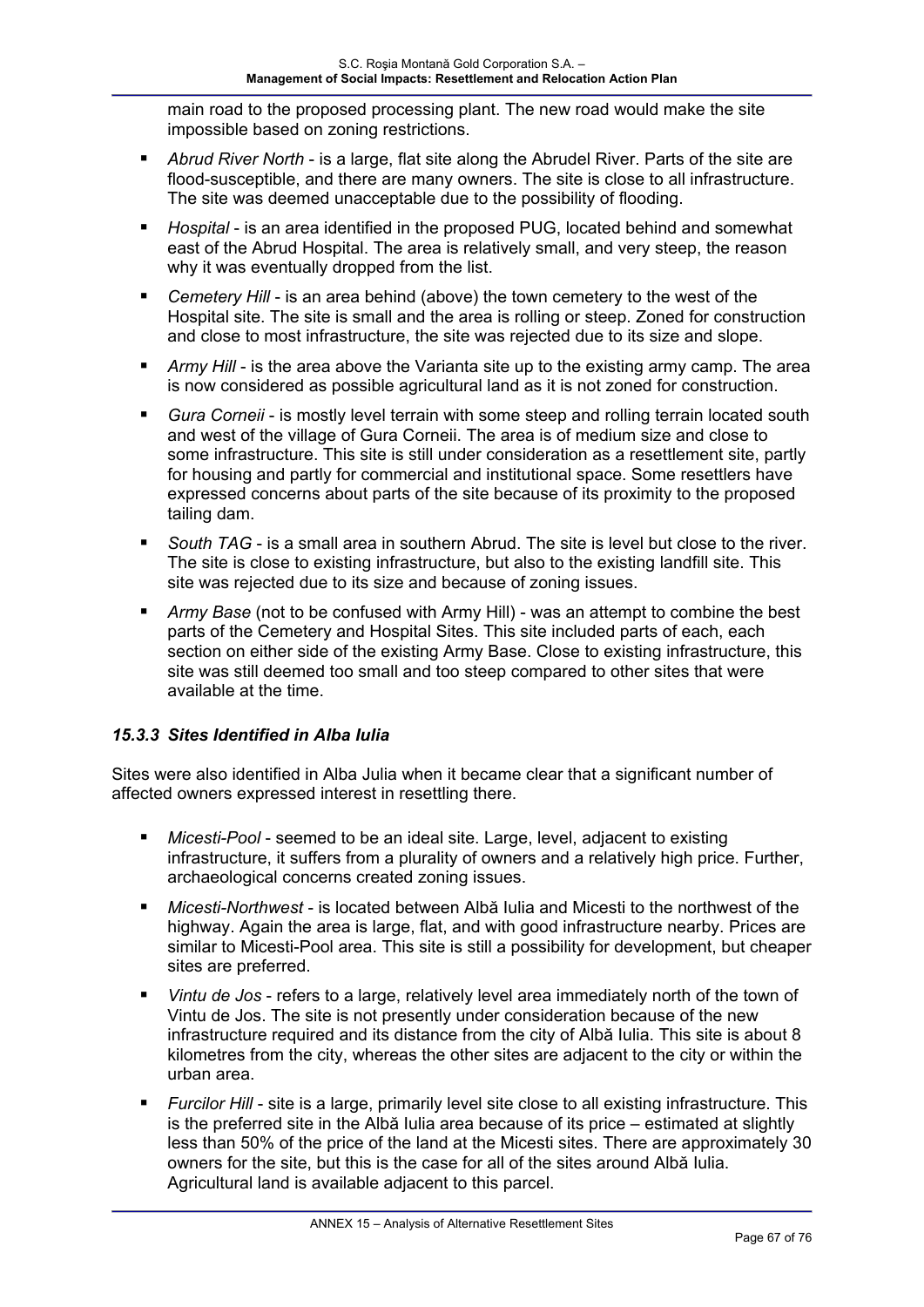*Farm* - is the smallest of the Albă Iulia sites, and is located adjacent to the Furcilor Hill site. If required, this site may be acquired in addition to the Furcilor Hill area. The site is an abandoned poultry operation and does include buildings that would have to be demolished. This site includes rolling terrain and is close to existing infrastructure.

## **15.4 Evaluation of Alternative Sites**

The site-evaluation process includes several steps: site inspection, zoning verification, and a quantitative evaluation.

A quantitative evaluation system was devised to score site suitability against a number of important determining factors. This system quantified all relevant factors and weighted them according to their relative importance. The sum of the weighted scores for each site constituted its evaluation rating. Sites were then ranked according to their evaluation ratings. The main criteria used were the following:

- Area: the gross planar area for each site, measured in hectares. Bigger sites received higher ratings. This reflected the economies of scale applicable to the installation of infrastructure in larger sites as opposed to several smaller sites.
- Legal Title: the percentage of the parcel that is publicly owned (i.e., owned by the local Town Council). The rest of the site may be owned privately by one or by many owners. Sites that are publicly owned received a higher rating because public land is likely cheaper and easier to purchase, since ownership is well defined and parcelsize generally large.
- Existing Land Use: the urban percentage of the site. Sites with existing urban use were rated higher, under the assumption that some municipal infrastructure is present.
- **Proximity to Existing Settlement: the distance to a centre of existing urban activity. In** the Rosia Montana area, the point of reference was the Gura Rosiei intersection. In the Abrud area, the Abrud piata was the point of reference. Shorter distances were preferred and given a higher score.
- Estimated Purchase Price: a rating from 1 to 5. A higher numerical value was given to less expensive sites. The estimation considers current land use, number of owners and location.
- Liveability: combined several aesthetic factors, such as exposure to noise pollution, air pollution, and weather (e.g., wind and sun), the form that community development might take considering the terrain, and the type of views and site environs. Sites with positive features were given a higher value.
- Estimated Cost of Site Development: rated from 1 to 5 the price of developing a given site. This included rough estimates of earth-moving, infrastructure, drainage, and any other remedial work required for site development. Sites with lower estimated development costs received higher values.
- Hazards: a rating from 1 to 5 of the susceptibility of sites to natural hazards such as floods, earth-slides, erosion, and isolation (winter storms). Sites that are relatively free from exposure to hazards received higher scores.
- Slope: was broken down into 4 sub-items, categorizing each site by the percentage areas of specific slopes. Sites with steeper slopes (>8% and 5%-8%) were considered disadvantageous, and lower values received lower scores. Sites with flatter slopes (2%-5% and <2%) were considered more advantageous and higher values received higher scores.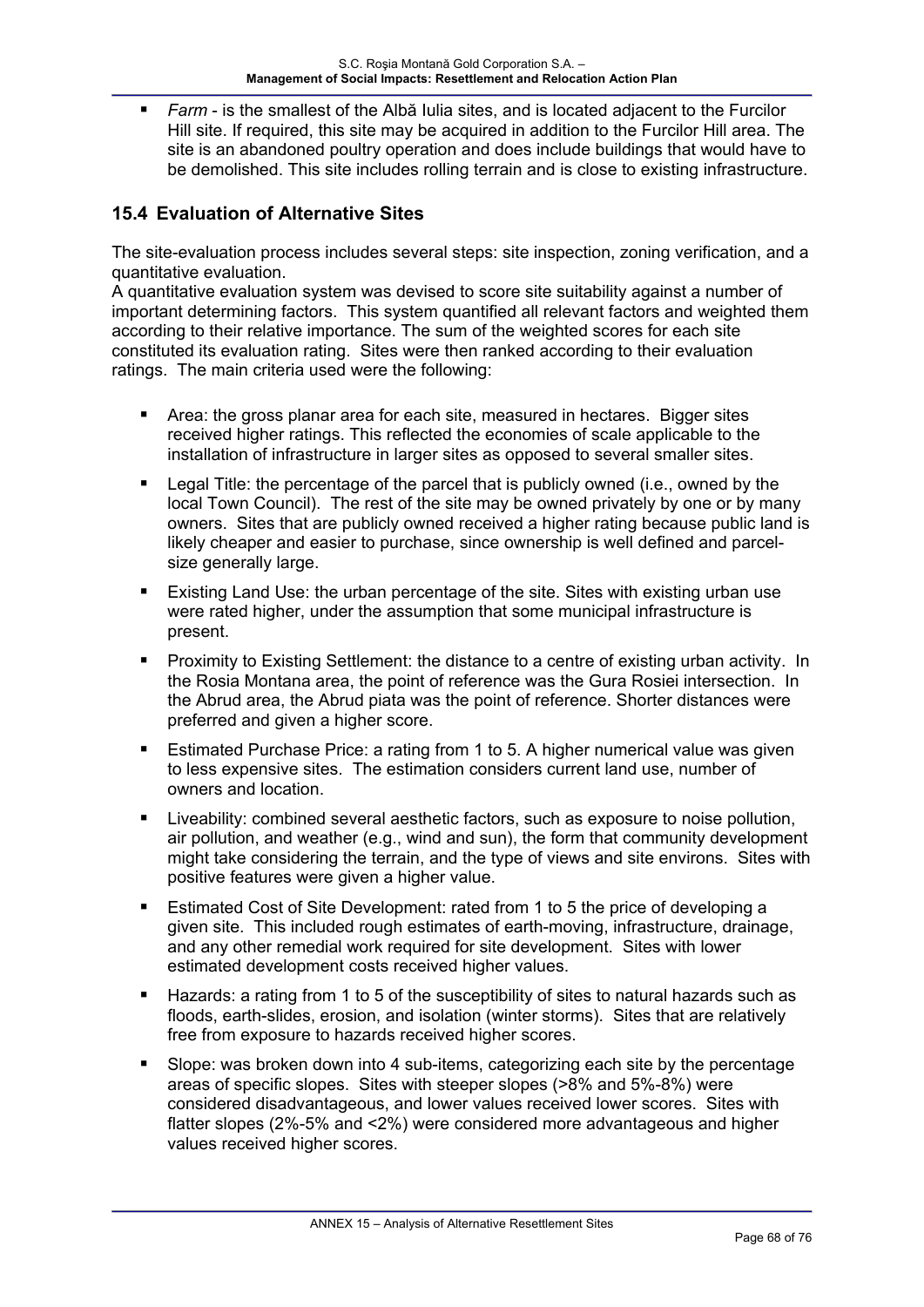- Urban Development Capacity: a function of the area of a site, based on 57.5% of the site being used for residential plots and an average plot size of 1310  $m^2$ . Sites with more capacity received higher scores.
- Depth to Water Table: was used as an indicator of ease of construction and excavation. Sites with greater depths to water table received higher scores.
- Distance to Rail: the distance, measured in kilometres, to the nearest railroad. For sites in Abrud and Rosia Montana, Albă Iulia was considered to be the closest significant railway station. The Abrud-Campeni-Turda line is not functioning at the present time. Sites with shorter distances to a rail station received higher scores.
- **Distance to Paved Road, Availability of Potable Water, Surface Water Availability,** Distance to Power Supply Lines, and Availability of Piped Sewerage: were all measured in kilometres, and shorter distances received higher scores.
- Proximity to Existing Social Services: referred to the distance in kilometres to hospitals, schools, and public institutions. Shorter distances received higher scores.
- Suitability for Solar/Wind Power: sites were rated from 1 to 5. Higher values indicated sites considered more suitable for these types of alternative energy generation.
- Planned/Projected Infrastructure: indicated, with a rating from 1 to 5, how each site may be integrated into infrastructure that will be constructed in the future. Higher values were given to sites located close to areas where infrastructure development is planned.
- Location of sites in relation to areas of employment. Specifically, site proximity in kilometres to the proposed RMGC mine site and to other industrial, agricultural, and commercial areas were compared. Sites closer to these areas of potential employment received higher scores.

As a result of this exercise, a "short-list" of technically feasible and affordable development sites in both Roşia Montană and Abrud was identified for presentation to affected households.

## **15.5 Selection of Preferred Sites**

Following identification of this "short-list" of acceptable sites, the next phase was to consult with households interested in resettling regarding their preferences. To this end, a series of five focus group meetings, each with 20 households, have been held to date with resettlers. During these meetings, CDD staff presented the location and description of the identified sites and noted any opinions and concerns. Detailed descriptions of the Albă Iulia sites could not be given during the meetings, because of problems with land speculation in that area. Often the invited people for a specific meeting shared a common situation (e.g., apartment dwellers preferred a particular site, as did owners of large homes). In this way specific points-of-view could be examined and discussed thoroughly.

These meetings have provided valuable direction regarding which sites to concentrate on for design work, as well as other issues of concern. Specifically, attending households professed a high degree of interest in moving to three specific sites:

- Piatra Alba (in Roşia Montană *comuna*),
- Varianta (in Abrud),
- **Furcilor Hill in the Albă Iulia area.**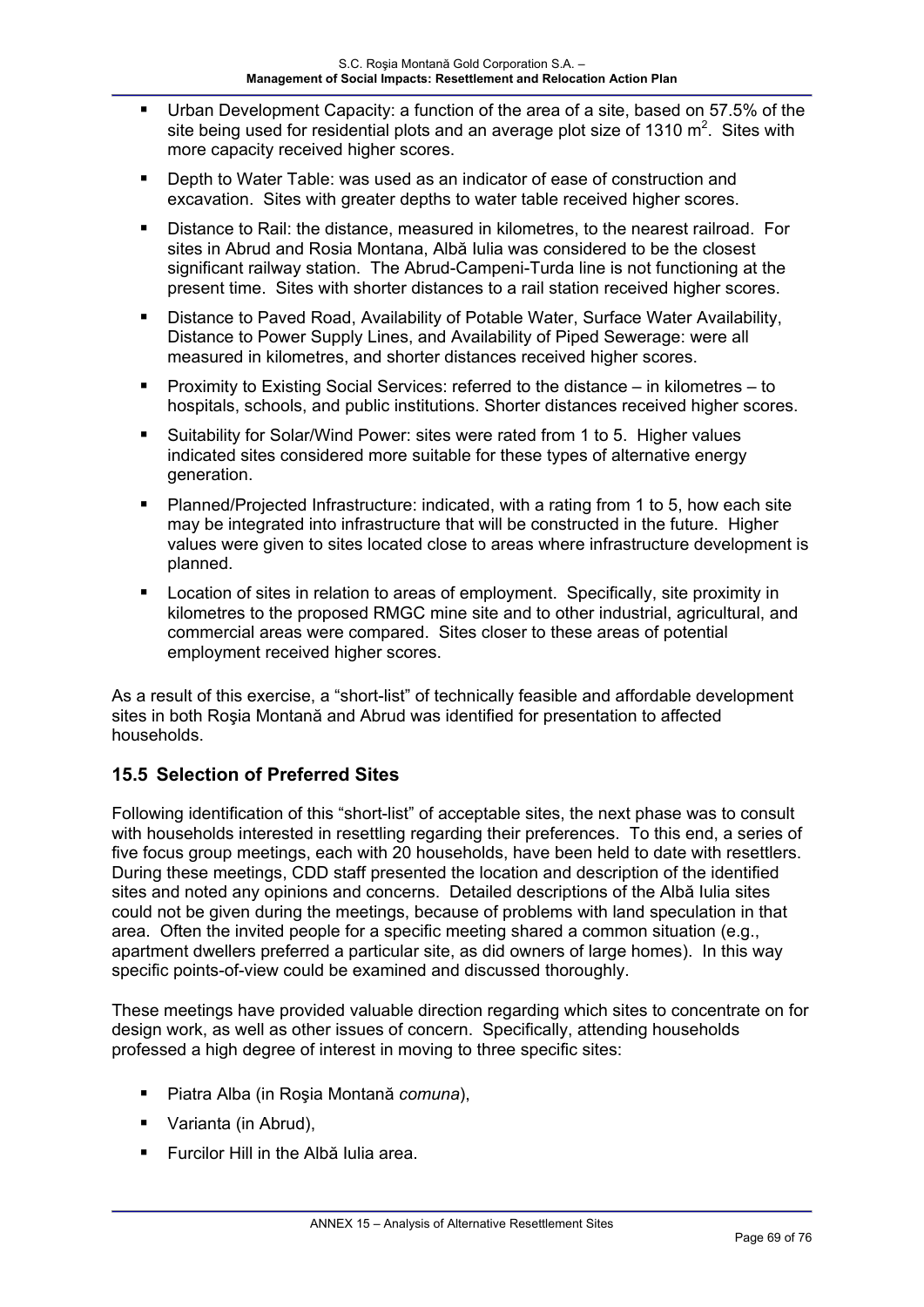As a result, RMGC has commissioned the preparation of more detailed surveys and soils investigations for these sites, as well as commenced preliminary discussions with concerned owners of these sites. The total area of these four sites amounts to approximately 100 hectares.

In addition, future occupation of all resettlement sites is subject to their being included within the approved PUG and more detailed PUZ. The PUGs for Roşia Montană, Abrud and Albă Iulia are approved, and the Resettlement Planning Team is currently working with the local municipalities and the County to seek approval for the relevant Zonal Urban Plans for the preferred resettlement sites.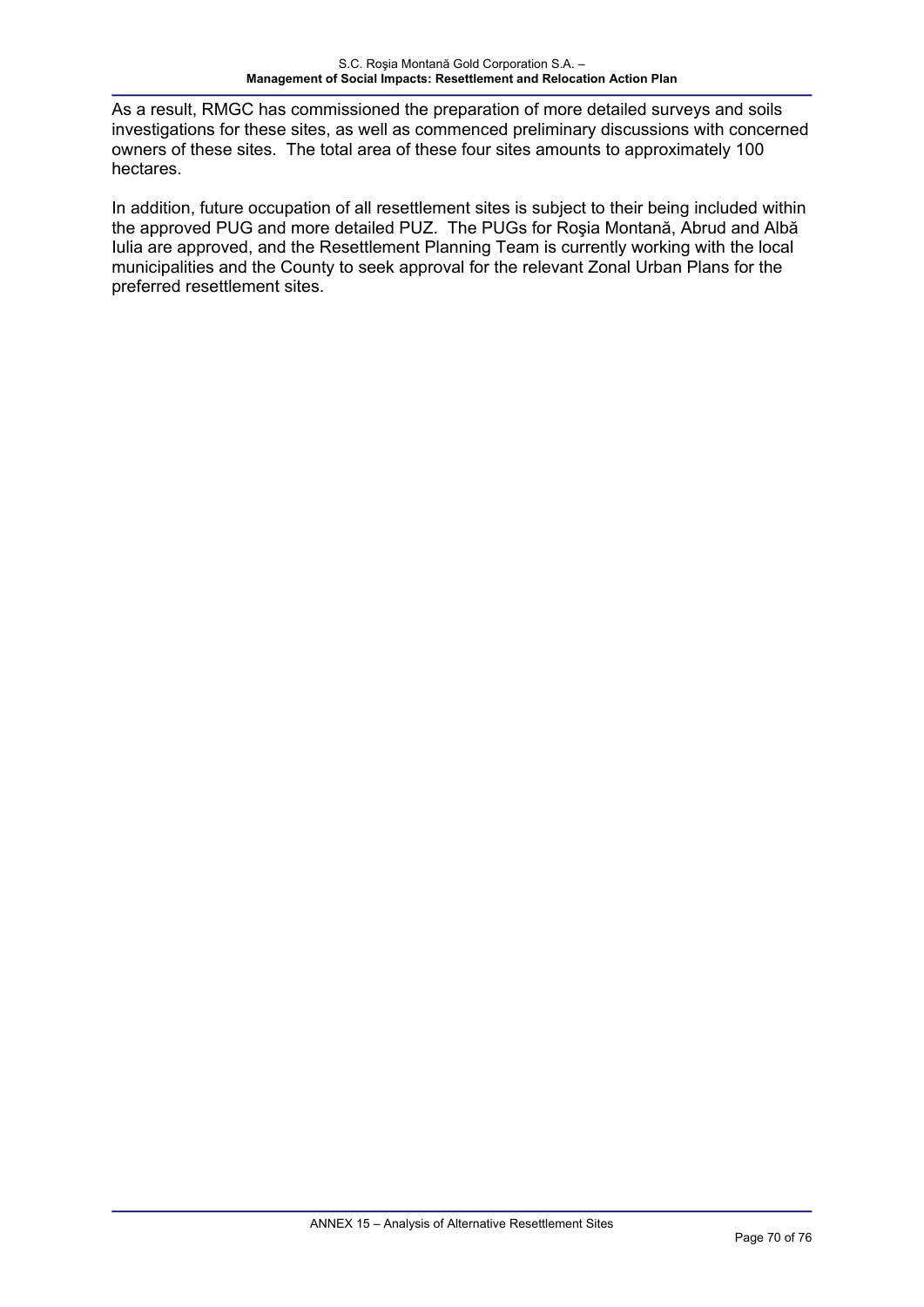# **16 ANNEX 16 – Romanian Legislation in Favor of Vulnerable People**

## **16.1 Law 416/2001: Minimum Guaranteed Income, Ammended by GD 2302/2004**

This is a Local Council responsibility. The amounts for this grant currently are:

- 920 000 lei/month for single people
- 1660 000 lei/month for a two-person family
- 2310 000 lei/month for a three-person family
- 2870 000 lei/month for a four-person family
- 3410 000 lei/month for a five-person family
- 230 000 lei/month for every other person in a family of more than five people

Social aid is calculated as the difference between the above minimum income entitlement levels and the actual income of the family or single person. Families and single persons with net monthly income less than the minimal guaranteed income benefit from a 15% increase of the social aid if at least one member of the family can prove that he or she has an individual work contract or a civil convention for services.

According to statistics provided by the Mayors of Rosia Montana and Abrud, there were 155 people in the two Comunas who received this grant in the last 12 months (please note that not all of these are living in the Project-Impacted Area). It is probably significant to note that during the winter months, more people applied for and received this grant than in the summer months.

## **16.2 Law 61/1993 Modified By Law 261/1998: State Grant for Children**

This is a National Government responsibility. This is currently an amount of 225.000 lei per month paid to the parents or legal guardian for every child under 16 years old or up to 18 years old if the child is still in school as indicated by GD 2392/2004. This amount is paid regardless of how much money the parents or legal guardians make. It includes first and second degree handicapped children. Payment is not made to parents or legal guardians of children who are over the age of 7 years and are not in school. Payment is also not made if children are in social institutions for more than 15 days a month. This amount is not taxable.

## **16.3 Law 114/1996: Social Housing**

This is a Local Council responsibility. Social housing is defined as subsidized rented housing for persons or families whose living standard is low and who cannot afford a private or rented dwelling under free market conditions. A social dwelling can involve construction of new or rehabilitation of old housing.

The guidelines for social housing are that it is to be rented to families or persons whose average net monthly income during the last 12 months is 20% below the net monthly income per person established by the Minimum Guaranteed Income. Proof of income is based on tax documents.

Beneficiaries are established by the following criteria:

- Newly wed of maximum 35 years old,
- Young people from social educational institutions and who are 18 years old,
- Disabled suffering from category 2 or 3 degree of disability,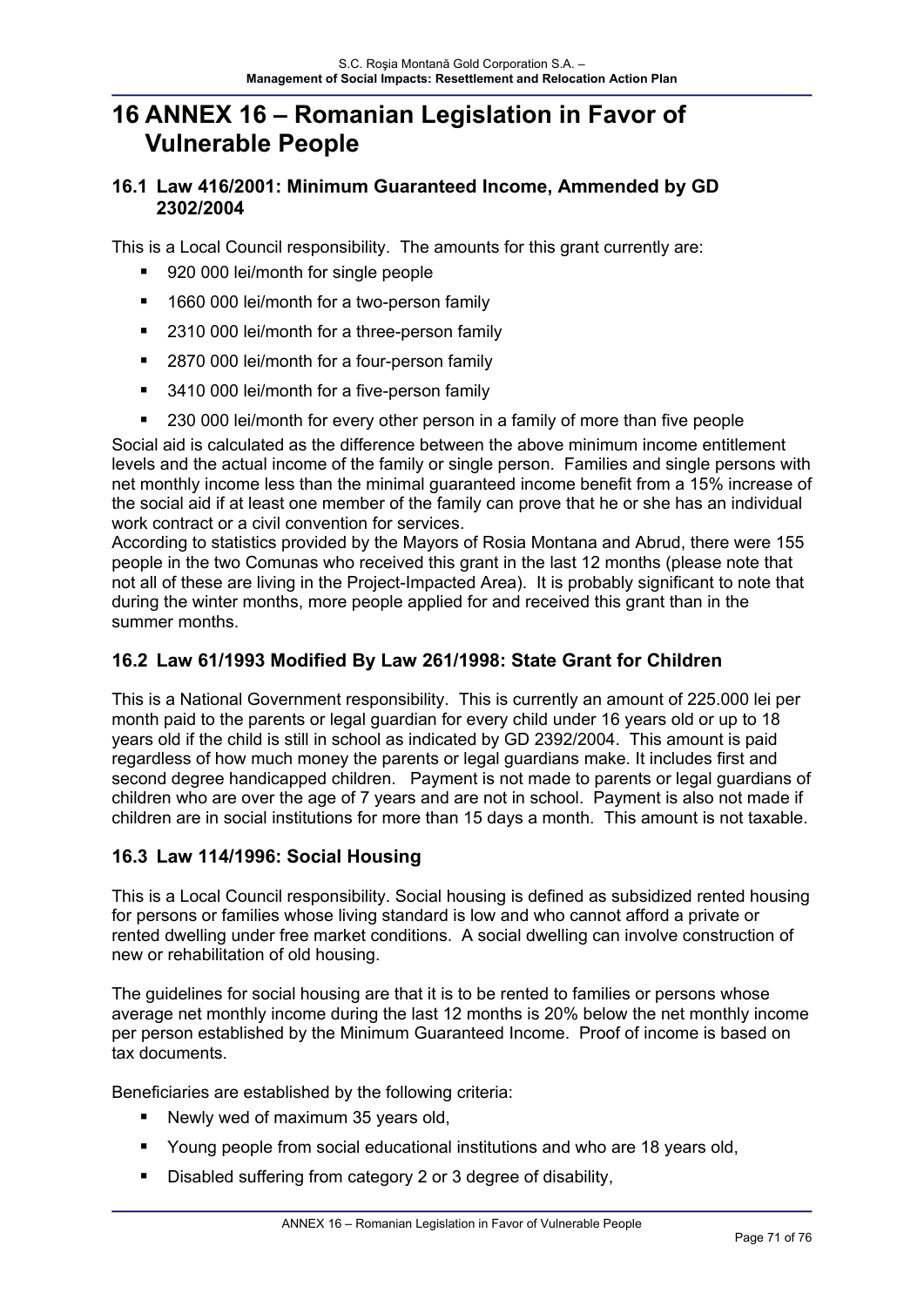- The retired.
- War veterans and widows benefiting from Law 42/1990 and Decree-Law 118/1990.

The rental contract is concluded between the Local Council and beneficiaries for 5 years with the possibility for renewal based on income declaration and supporting documents. Rent is not to exceed 10% of net family income calculated for the last 12 months. The difference is covered or subsidized by the budget of the Local Council where the social dwelling is located.

The renter is obliged to advise the mayor within 30 days of any change in net monthly income so that the rent can be modified accordingly. Sale of the dwelling is not allowed. Categories of families and persons not eligible for social housing are those who already own a dwelling, have sold a dwelling after January 1990, or benefited from state support through credits and execution of dwelling construction.

Beneficiaries cannot sub-lease, transfer the lodging right or modify the destination of the rented area.

#### **16.4 Law 17/2000: Social Assistance for the Elderly**

This includes a host of community services (temporary or permanent care at home or in a variety of social institutions) and other social provisions. It does not include monetary assistance as elderly persons in need are entitled to old age pensions or the Minimum Guaranteed Income.

#### **16.5 Urgent Government Decision 102/1999: Protection of Mentally Ill and Handicapped Persons**

This is a state responsibility, which includes a variety of community services such as home care assistance or institutional assistance, special health care provisions, etc.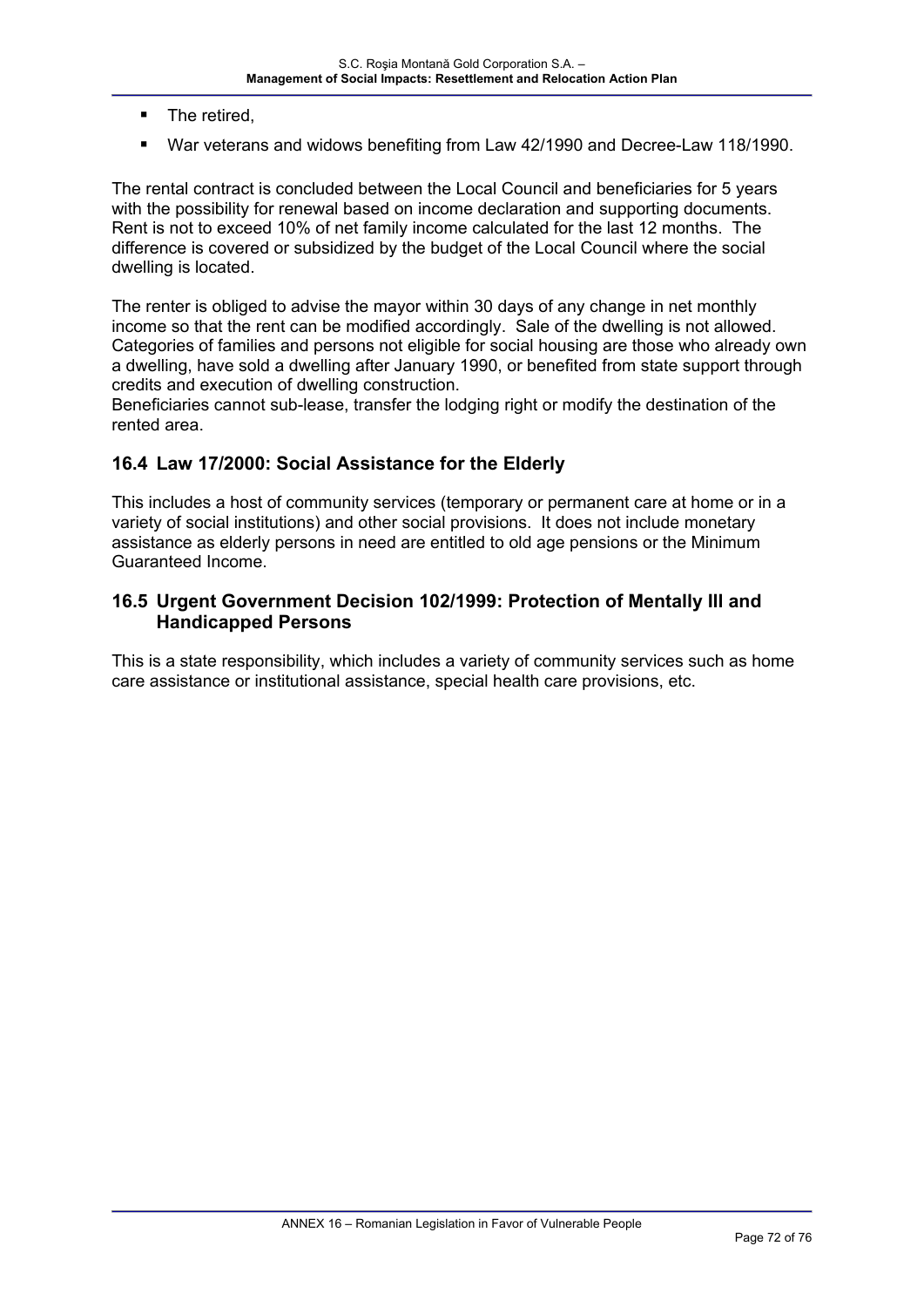## **17 ANNEX 17 – 2006 RRAP Evolution Report**

### **17.1 Acquisition Status**

About 42% of affected dwellings have already been purchased by RMGC, between the end of 2002 and May 2004, when the company stopped purchasing properties to reconsider its resettlement / relocation strategy.

A first resettlement and compensation strategy was developed by RMGC in 2002 and documented in a preliminary Resettlement and Relocation Action Plan, which was released to the public in early 2003. This strategy was consistently applied until June 2004. At that time, RMGC evaluated the approach and identified the need for changes.

The new approach considers the need to:

- adjust compensation to address several economic changes including the recent application of VAT to real estate constructions
- the change from the US Dollar to the Euro as the reference currency of the National Bank of Romania
- **E** cash brought into the country by Romanian citizens working abroad, the introduction of mortgaged credit
- the perspective of EU adhesion, and the changes to Constitution securing private property,
- **update consultation with community representatives, with support from external** consultation specialists.
- revise compensation bases and resettlement assistance.

RMGC initiated specialist studies on the evolution of the real estate market within a 250 km radius around Rosia Montana, given the fact that the majority of the relocatees chose a location in this area.

Agricultural experts and authorized evaluators in the mean time contributed to reanalyze the compensation principles for land, crops and fruit trees. These were refined during the course of year 2004 and the whole compensation and resettlement package was eventually revisited, in terms of eligibility criteria, compensation amounts and resettlement assistance. This 2006 RRAP is based on these revisited principles.

### **17.2 Unit Prices Compensation Calculation**

The company employed two external consulting companies to assist on the real-estate market analysis in order to identify the market replacement value which is the fundamental element in the" willing to buy-willing to sell" approach taken by the company.

These consulting companies produced two sets of statistics, the first one mid of 2004 and the second one late 2005, which indicated the trends and the levels of unit prices to be used to trade the properties.

The compensations paid covers two types of properties, the residential ones and the land used for small agricultural activity as arable, hey, pasture, non-productive, forest, garden.

The unit prices calculations considered the price of the land including the transaction taxes,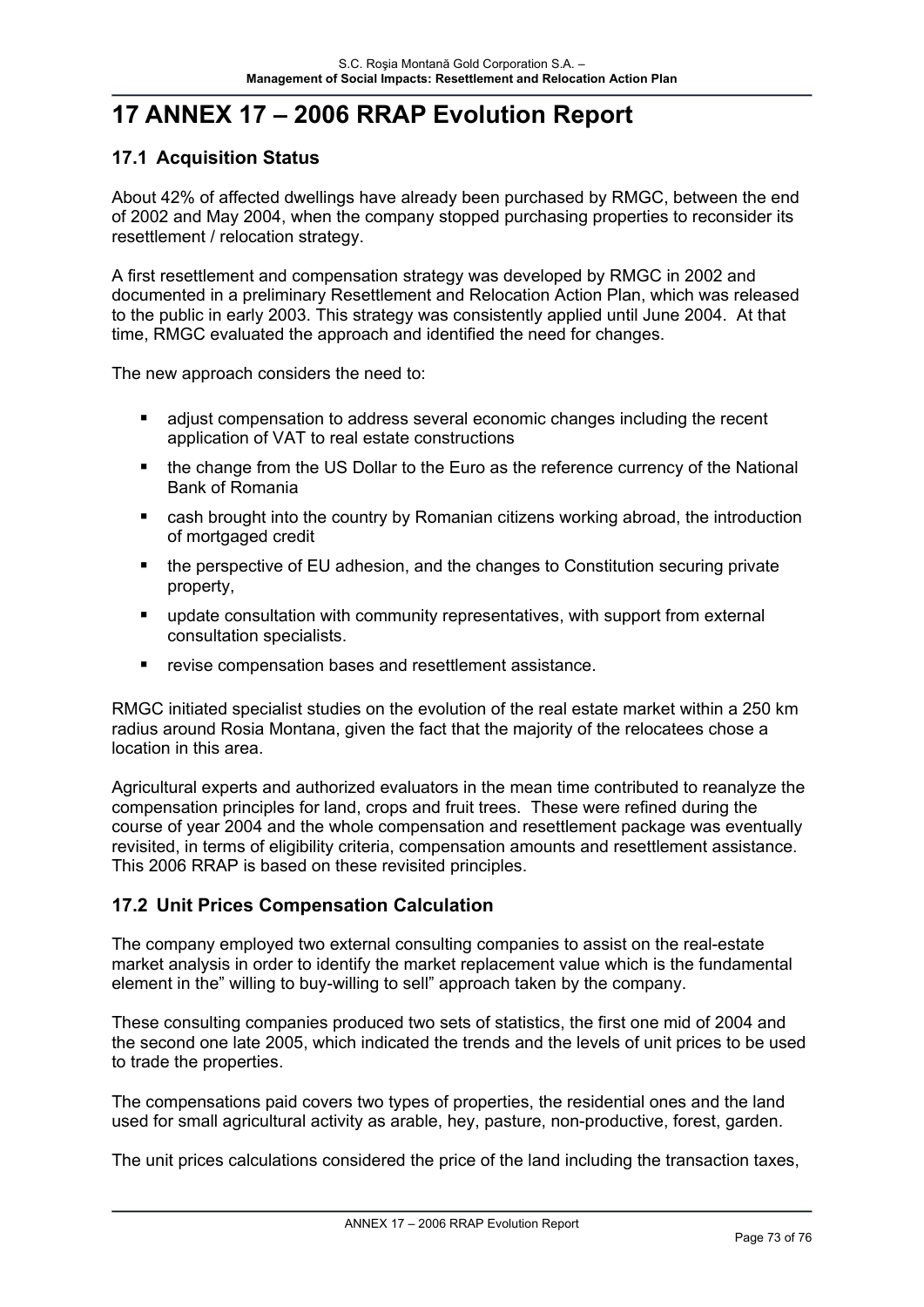the value of the lost crops, the cost to bring the newly acquired land to the potential of the previous ones left behind.

The same principles applied to the fruit trees compensation. The old versions of the RRAP did not deal with the newly planted or grown fruit trees.

This missing element caused a lot of misunderstandings among the members of the community and a lot of energy was wasted to avoid buying the latter ones at the price of mature trees, although the newly planted trees have a certain but lower value related with the labor spent, the cost of the seedlings and the minimum agricultural works.

### **17.3 Resettlement Approach**

At the end of first quarter of 2005, a new management team took over the responsibility of the company. One of the first objectives, publicly declared, was to consider the development of the resettlement site of Piatra Alba as priority of the company.

The approach taken was not only to meet the resettlement basic requirements, but also to highly improve the life standards as the outcome of the design. Therefore, a team of specialized architects in mountain areas development and planning was employed, whose scope of work had been to develop a new concept for the centre of Piatra Alba in order to meet the social, cultural, educational needs of a growing community at very high standards. These new development elements and also a higher flexibility in choosing the resettlement houses offered by the company in exchange to the houses under the project foot-print, will make the Piatra Alba resettlement site a place where people would enjoy to live.

The development of the site will start during the summer of 2006 and the first construction phase will cover the internal roads, utilities, public buildings that will accommodate the public functions of the Rosia Montana, currently in the impacted area.

### **17.4 Options Program**

RMGC initiates at the beginning of December 2005 an Options Program in order to purchase the properties within the Project affected area, similar with the "delay payment" already used three years ago.

RMGC paid an additional 3% of the properties value as a delay payment and bought the properties when payments re-started.

The origins and need of this program stay with the extended time-lag in properties acquisition which has not happened continuously during the life of the project and the requests on this subject that have come from the community.

The main elements of this program are:

- 3% will not be deducted from the value!
- Started on December  $1<sup>st</sup>$  2005
- **Supports the commitment of RMGC to develop and implement the Project**
- The community within the Projected affected area wanted a reliable connection with RMGC
- For the final payment the "first arrived first served" principle will be applied.
- The 3% contract is applicable to all the unsold properties of each owner listed by the company.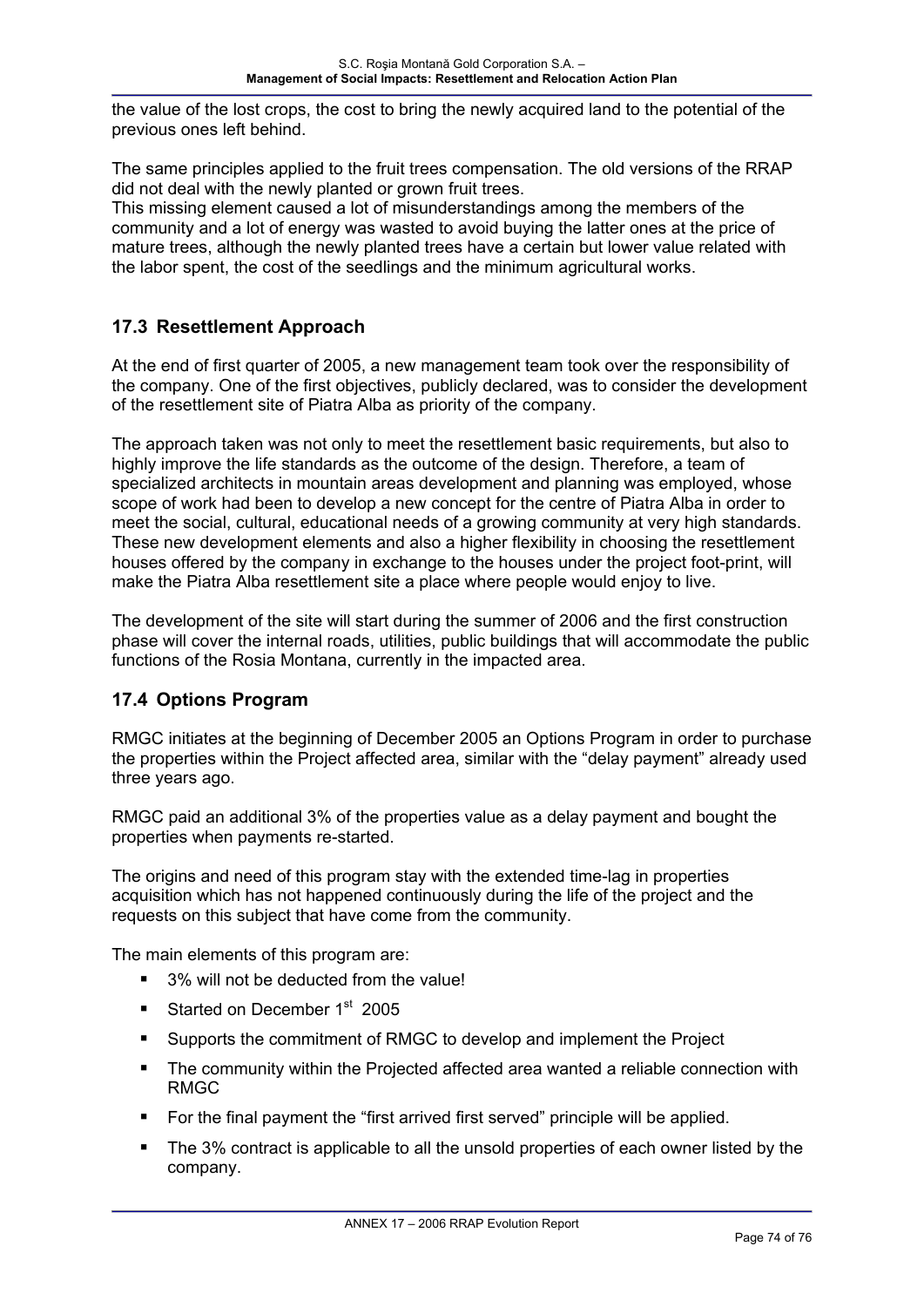- The value of this properties is calculated by using the new prices and can be affected by the prices movement on the real estate market
- **The measurements will be re-done according with the new compensation principles**
- When payments will restart, after getting the EIA approved, the company will revise the prices of the moment when the options contract was signed.
- If the prices rise, then the prices used will be the new ones; however, if prices on the market decrease, the Company will pay the prices indicated in the option contracts already signed.
- Options program can be signed also by the persons who opt for resettlement

The program uses the new compensation rates and methods and was presented during a comprehensive information and disclosure program to all interested parties in Rosia Montana and Abrud : local administrations, general public, Pro Rosia Montana (at its request). The feed back got during the meeting was used for the current 2006 version of the RRAP.

#### **17.5 Options Program and the Grievance Mechanism**

During the public meetings the company organized to inform and consult the community on this program, the company representatives intended to get from the community its proposals on the grievance and ombudsman officers, in order to implement this mechanism as presented in all the previous versions of the RRAP. Unfortunately, this approach did not reach any result, the common public view being that each owner would deal on an individual basis with the company, without any third party interfering.

The company registered the opinion, but, when the currently signed pre-contracts will start to turn into final acquisition agreements, the company will again make publicly the proposal to choose the two representatives among reliable members of the community in Rosia Montana and if the result is the same, these two individuals will be recruited by the Company.

#### **17.6 Evaluation and Monitoring**

The current version of the RRAP indicated that the first monitoring report will be made available when the percentage of the population relocated or resettled would reach 50%. The change in the initial approach is caused by the acquisition process which has experienced long breaks in its implementation and could not produce a large base-line of the study. If the EIA approval takes more than 8 months, this process will start at the current acquisition number.

So far, as an intermediate step, the company staff has visited the majority of the relocatees in order to identify major issues as a follow up program after relocation and the information will be used for the report.

The monitoring process is going to be made internally, while the evaluation will be the scope of work of an external organization.

The evaluation, done externally will follow the same pattern for the first stage 50% of the population resettled or relocated while the second stage will be 2 years after full implementation